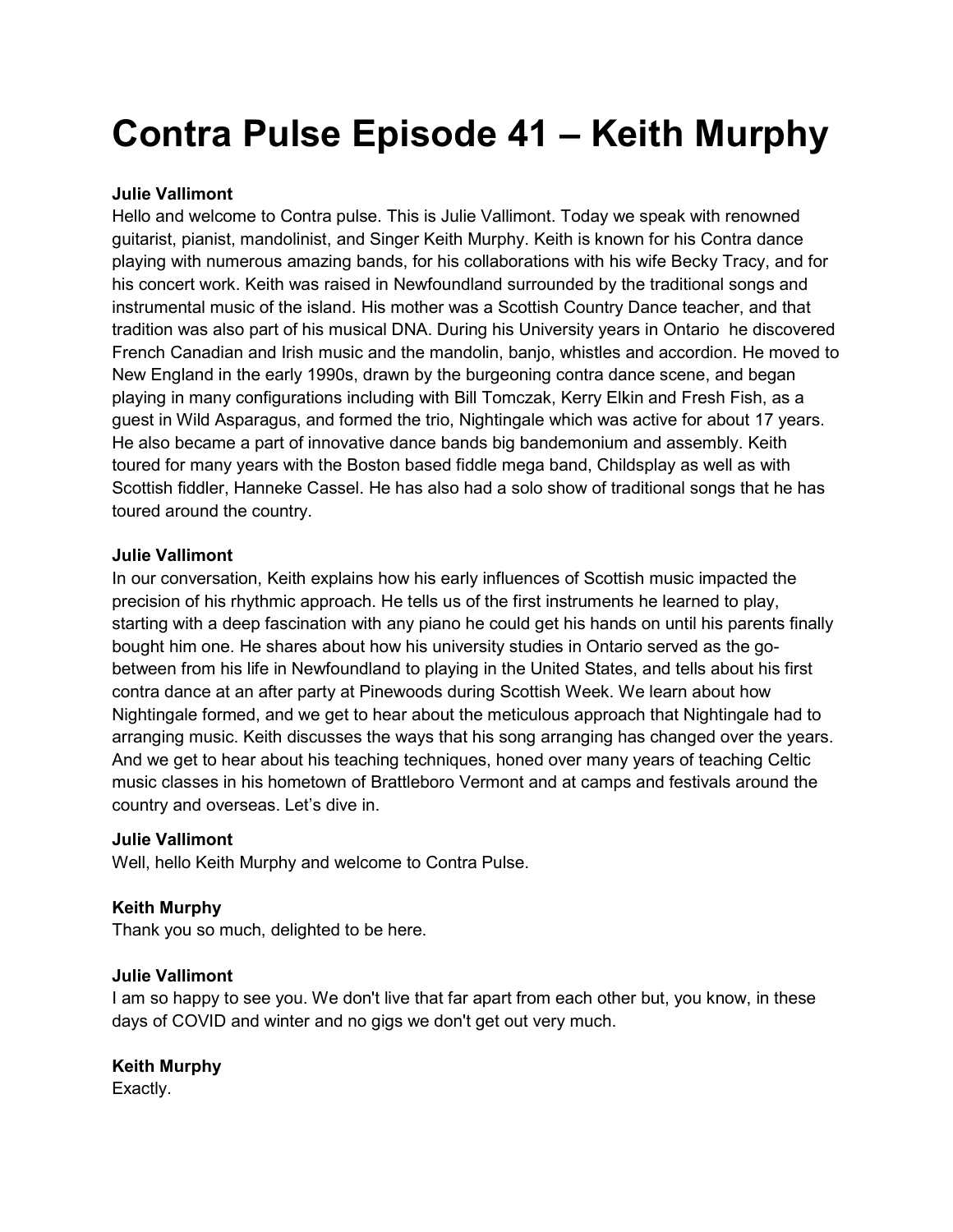#### Julie Vallimont

I was glad it seemed like you got to do some holiday performances just before things started to close down again.

#### Keith Murphy

We did. We squeaked in with our New Year's Eve concert that we'd done for a long time. Didn't do it a year ago but we managed to do it this year, our annual concert with the Amidon family. We had a small in person audience, but then we streamed it as well so we got to kind of connect with that bigger group out there.

#### Julie Vallimont

That's wonderful. I'm so glad that you were able to do that. That concert seems like it's been a longstanding tradition here [in Brattleboro, Vermont]. I'm sure for a lot of people it doesn't feel like New Year's without it.

#### Keith Murphy

Well, that's certainly the case. That's the case for us, anyway. I think this was our 20th year of doing that show.

#### Julie Vallimont

Oh, wow. You have deep roots in this town.

#### Keith Murphy

I don't know the exact number but I think it's maybe 27, 28 years or so that I've been here. It's been awhile. You know what, in fact, I'm pretty sure that's longer than I've been anywhere else.

#### Julie Vallimont

Yeah, even where you grew up. It's funny, you reach the stage in life when you're old enough to have lived somewhere else longer than you've lived where you grew up. I remember when I reached that place. For our listeners, it looks like we're in your living room right now and I see your Christmas tree lit up in the background, it's very charming.

#### Keith Murphy

Yes.

#### Julie Vallimont

It's early January, 2022 at the moment, and I am just so excited to talk to you. There's so many things we could talk about, I just want to get right to it. I would just love to hear a bit about your youth and growing up in Newfoundland and how you discovered traditional music or what your musical upbringing was and then eventually we'll meander to how you ended up playing for contra dances.

#### Keith Murphy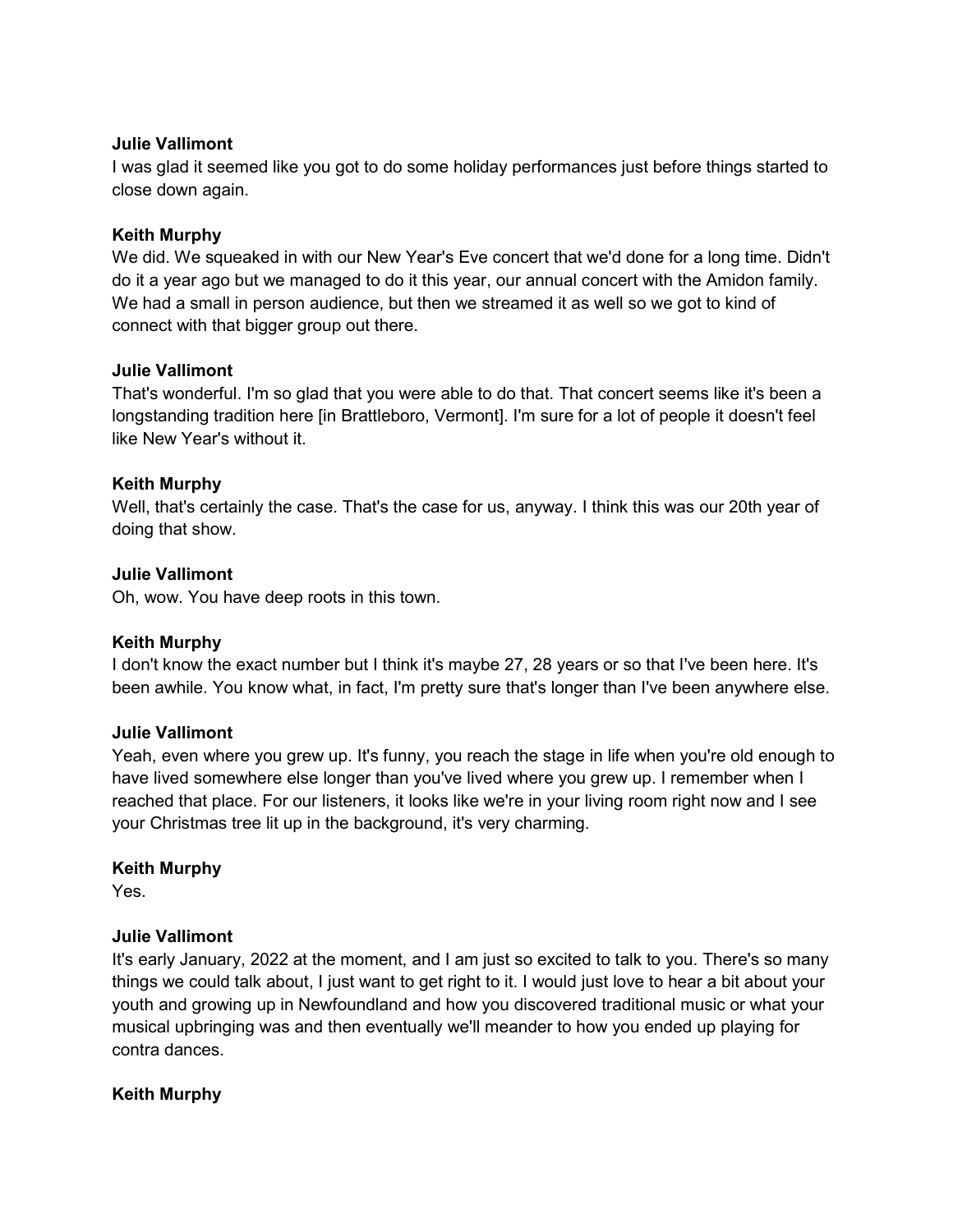Yeah, well growing up in Newfoundland, traditional music is kind of just out there in the public domain, I think, to a greater degree than it is here, for the most part. So, you know, everybody in Newfoundland can name several traditional fiddle players and accordion players, and knows a good number of Newfoundland, traditional songs. So that's kind of part of the DNA of anybody from Newfoundland. I guess more specifically, for me, you know, my mother's from Scotland. My mother taught Scottish country dancing for many years. So that was really my original, traditional dance background. When I was young one of the big sounds around the house was her playing her records getting ready for the classes that she'd be teaching, playing these old ... particularly the accordion based Scottish country dance bands. And then as I got a little older, I became very involved in that scene. And even as a teenager and into my 20s, that was really my first big passion, as a dancer. Which I would say was what I was before a traditional musician. I was very much part of that Scottish dance scene. That's what kind of connected me originally to the States, to New England, was me coming to the Boston area for some of the big Scottish dance events.

#### Julie Vallimont

Yeah, because I remember seeing you at many Scottish events in Boston. I always wondered what that connection was for you. And you play with Hanneke [Cassel] and you've just been at so many events, so that's really deeply rooted for you.

#### Keith Murphy

Absolutely, I feel like it was really my passion. I feel like there's a lot of aspects of the music and that dance that are very specific, that were very formative for me, you know, even the dancing, which is kind of based around that sort of skipping motion, it's like, you have to be very precise in terms of thinking about where the beat is. You're kind of jumping in the air and you're sort of landing. You're like, timing your landing very specifically. The music is that way as well. I feel like that sense of beat and groove in Scottish Dance music is so precise and that had a really big impact for me, I think.

#### Julie Vallimont

How did that affect your playing, playing for Scottish dancing?

#### Keith Murphy

Well, I think it kind of made me think very precisely, like the placement of beats. Like how I tried to think about really playing right to the center of the beat in a very kind of sharp, specific way. You know, those Scottish bands have such snap in their playing. Again, like those accordion based bands, especially. They have the big rhythm section like they often have. They'll have like a second accordion, just playing the chords, and a piano and drums and bass and they're just incredibly tight, and very, very specific in terms of the snap, the placement of the rhythm. So I feel like, that sound really made me think very strongly about just being very precise around rhythm.

#### Julie Vallimont

How old were you when you first started playing for Scottish dancing?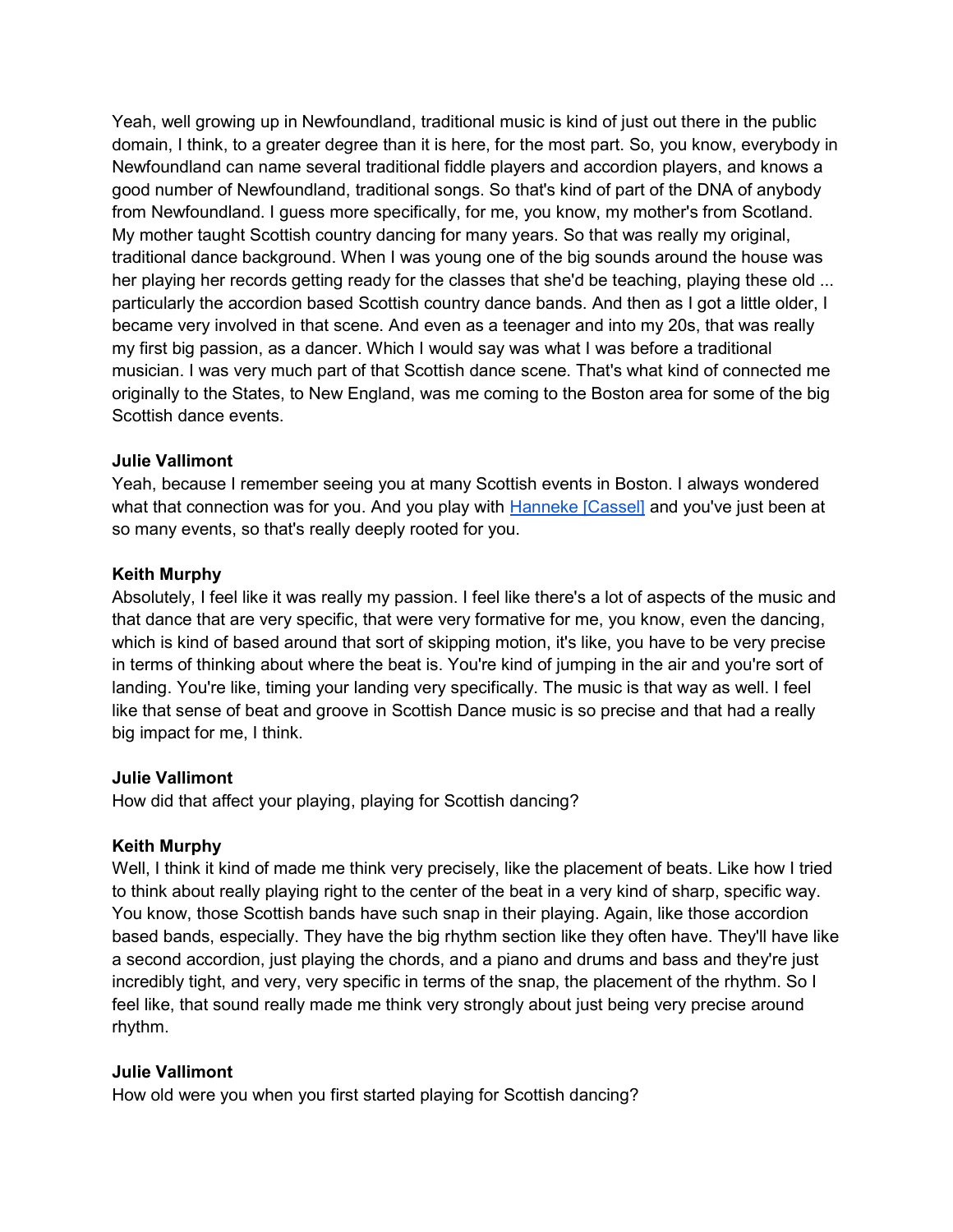## Keith Murphy

I was older when I started playing. The first time that I played for Scottish dancing, I was in my 20s and I was at Pinewoods. I'm sure many people remember one of those big moments. For me, I was in C sharp minor and I was with Freeland Barbour, Scottish accordion player and I forget how it was that I'd weaseled my way onto the piano. But it was just one of those incredibly exciting, thrilling and terrifying moments. It's kind of like when you drive a car for the first time. It's like, you spend years being a passenger in a car, and you kind of take being in a car for granted. And then when you're actually behind the wheel, you just feel this ... it feels very different. I just remember just how exciting that was. I felt very lucky to be there with Freeland, who was such an amazing, great player.

#### Julie Vallimont

Yeah, there's a lot of things to keep track of at once. Kind of like when you're driving your car for the first time. It's like you have to shift and steer and check the turn signals and look around. I've only played for a few Scottish dances, but it's a lot to take in as a new musician to learn even if you know the dancing.

#### Keith Murphy

Yeah, exactly. The form of how you use a sequence of tunes in the medley is, again, it's very specific. At a contra dance you start playing a tune, you play it for a while until you feel like you want to change tunes, if you do. But that's not how a Scottish country dance works for the most part.

#### Julie Vallimont

Yeah, there's a whole map sequence and you don't play each tune for very long, and then there's the whole beginning and the end.

#### Keith Murphy

That's right. It's all very Scottish, ironically.

#### Julie Vallimont

Yes. So I don't mean to fast forward through your life story. So you grew up in Newfoundland, surrounded by traditional music. What were your first instruments? How did you learn to play?

#### Keith Murphy

I did classical piano. I was probably nine years old when I started doing piano, but prior to that, for whatever reason I'd just become fascinated with pianos. I remember it kind of became a thing that any house that I went into, before us having a piano, if I went into someone's house I remember looking around to see if there was a piano there. And I would go and I'd start to noodle and I guess it eventually became a source of embarrassment for my parents. My mother decided to actually just get me a piano. So piano was an early instrument. And around the same time, I started taking guitar lessons at the local YMCA, learning folk pop songs of the day. I became quite serious about classical music, and I started playing harpsichord a few years later.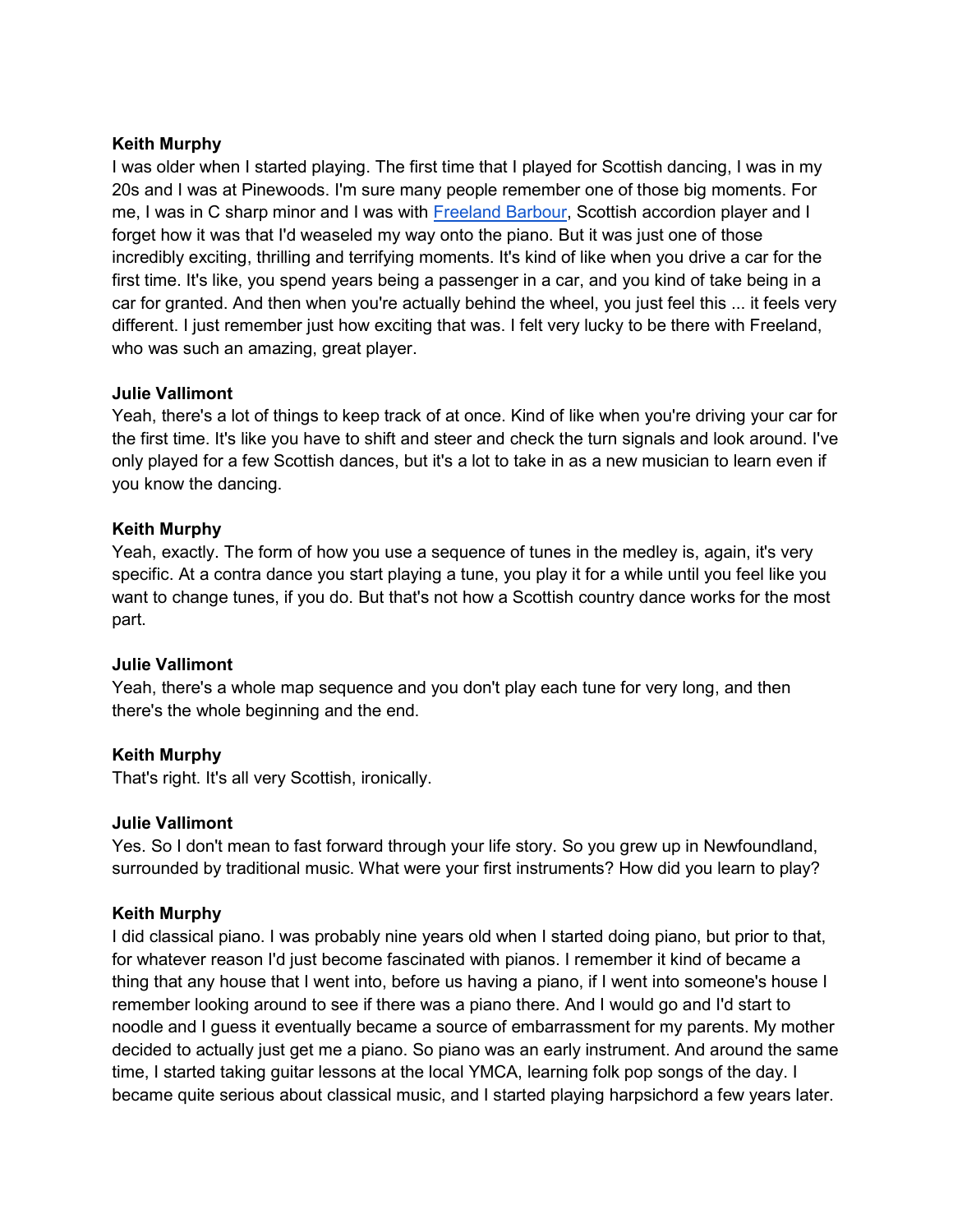I did classical flute as well, that was another serious instrument for me. I went through a period of serious classical practicing. And then the guitar, that was the one thing outside the classical world for me, and kind of like learning a bunch of those 60s and 70s folk pop songs.

#### Julie Vallimont

That was a classic era though, the golden era of folk pop songs.

#### Keith Murphy

Yeah, and by the time I was a little older, when I was a teenager, that became like a big social thing, right? I would bring my guitar to parties, high school parties, and we would sing through our Beatles songs and Simon and Garfunkel and whatever else.

#### Julie Vallimont

That's fun. How did you end up leaving Newfoundland and coming to the States?

#### Keith Murphy

So Ontario was kind of the go-between, for me, like the segue between Newfoundland and the States. I went to Ontario for university. First I went to Ottawa, and then Toronto, and I ended up ... I mean, that wasn't one big block of time, because I did other things in the middle of that as well. But I did my undergraduate in political science in Ottawa, and then went to Toronto, still for graduate school in political science. But when I was there, I did a lot of Scottish dancing in Ottawa and Toronto. But that's also ... those places were where I really got into playing Irish music. And by the time I got to Toronto that was a pretty serious Irish scene. And as I say, that became another kind of pivotal chapter for me.

#### Julie Vallimont

Falling in with the Irish scene, did you go to weekly sessions and things like that?

#### Keith Murphy

I did. I went to a lot of the sessions. And there was also a big Irish dance scene there as well. I would go to the ceilidhs, that was one thing. But right when I was there, in the early 90s, it was kind of a time when Irish set dancing was really taking off. And if people don't know Irish set dancing, it's kind of like a form of square dancing, four couples in a square formation. And the dance steps, they have this percussive quality. A lot of dancers in set dancing will be wearing hard soled shoes, and they'll make percussive sounds. And I was incredibly lucky when I was doing the set dancing in Toronto. It had become this big thing for young people who had previously been Irish competitive solo dancers, so they were really good dancers and it was a pretty intense scene. Because being in one of those Irish sets, it was like being inside a drum, because they were all so good at the battering at that percussive stepping. And you'd just be in one of these sets, and it was a big, huge percussion instrument, being in that dance set.

#### Julie Vallimont

Wow. Yeah, for our listeners, if you haven't had the chance to try Irish dancing, you should if you can find it. It's exhilarating. I used to go back when the Burren in Boston used to have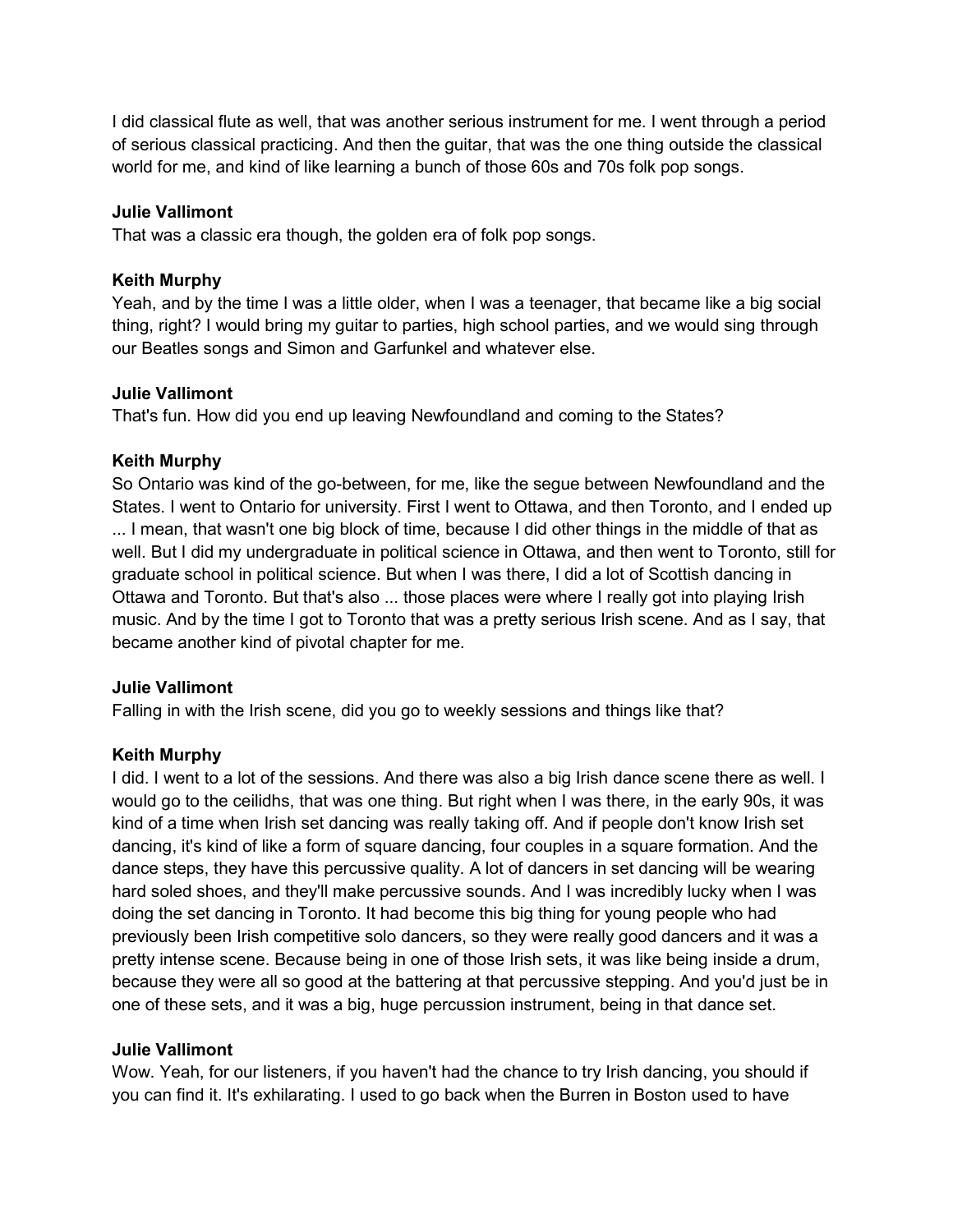dance classes in the backroom before they turned it into a concert venue. We used to go Irish set dancing every week, and I could never do the footwork, but it's exhilarating, it's like rowdy and exuberant and you get kind of swung around. It's so fun. So fun.

## Keith Murphy

It is. It's great.

#### Julie Vallimont

So then you got into playing Irish music, were you mostly playing mandolin at sessions?

#### Keith Murphy

You know, the Irish scene, that was sort of a dangerous thing for me because I was all over the map. I was playing everything, you know, I thrived on trying every instrument I could put my hands on. I did play a lot of mandolin. Originally I played some pennywhistle, I had a banjo, I actually played in a ceilidh band. I played accordion in a ceilidh band for a bunch of years. That was my main instrument. Oh, and then I played guitar and piano as well sometimes. So in Irish music, my instruments ... it was kind of a free-for-all.

#### Julie Vallimont

I love Irish sessions where a piano is welcome. Because there is a long tradition of piano in Irish music, but it's become, a lot of times ... piano is not always welcome, depending on the session. First of all, it's a really powerful instrument that could easily take over the session. But also, I think guitar is more of the sound that people are used to hearing now with the music. Right? You ever studied any Irish style piano?

#### Keith Murphy

I mean, I listen to a few of the players. You know, Charlie Lennon was the piano player who seemed to be kind of the most frequent piano player on recordings. But he has like, you know, an idiosyncratic style.

#### Julie Vallimont

It's very sustained. It's really interesting.

#### Keith Murphy

That's right. Yeah. Yeah. I mean, it definitely has, you know, it has pulse and rhythm in it, but it is also kind of a smooth style playing in a way. I was gonna say, though, I remember, there was this place where a lot of the Irish sessions used to happen in Toronto. And it was a club and there were several different rooms. And there was a room where the sessions typically happened. And there was no piano in that room. But there was another room where there was a piano. And I remember, in that period of time, when I was kind of getting excited about playing piano, we would do the session, you know, in that room without the piano. And then when it was over, I would try to convince a couple of the fiddle players to come with me into the other room, so that I could have a little slot of time playing piano.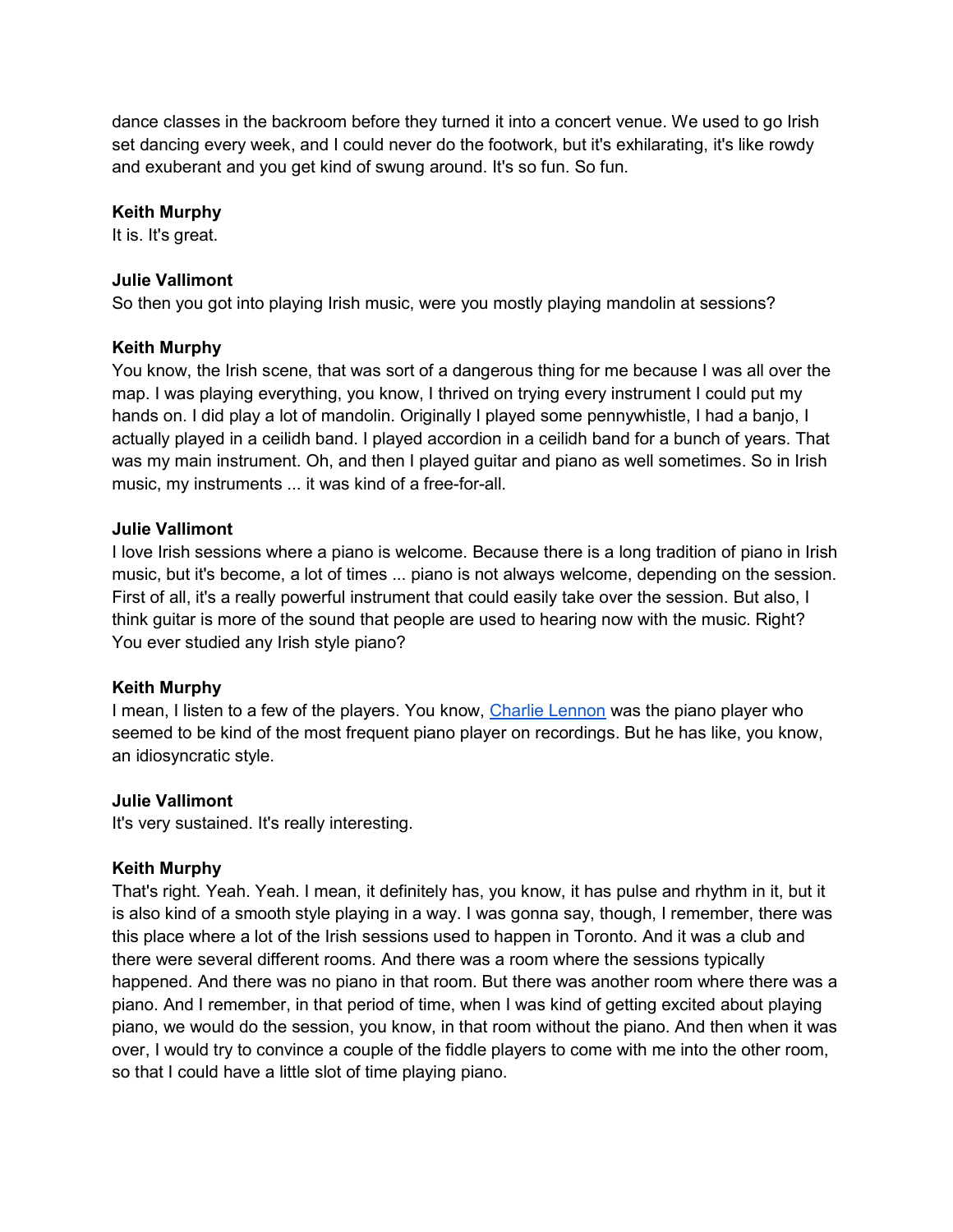#### Julie Vallimont

I feel like every traditional piano player can identify with that feeling of trying to nudge the jam, the fiddlers to come over to wherever the piano is.

#### Keith Murphy

Exactly, yeah.

#### Julie Vallimont

Yeah. How did you start thinking about accompanying tunes? Like, did you grow up with tunes in your repertoire? How did you start playing tunes and then accompanying them?

## Keith Murphy

I would say no, I did not grow up playing tunes. That was definitely something that came later. And really the first tunes that I played were Scottish tunes. I remember the book, the photocopied book binder that I got, it was called Leaves of Cabbage. It was something that was compiled by Barbara McOwen in Boston, when she was organizing a lot of Scottish dancing there. It was a book with organized medleys in it so you could actually use this book to play for Scottish dancing. Where a lot of dances actually there was almost like a specific tune associated with a Scottish dance. And then for the rest of the medley you could choose other tunes. So her book, Leaves of Cabbage would have what was called a lead tune for some of the classic dances, and then her selection of two or three other tunes to go in a medley with that lead tune. So that was the book that I used when I was first kind of figuring out chordal accompaniment, and kind of getting a sense of those fiddle tunes. I actually played from the book, that was the thing. And Susie Petrov, great Scottish piano player and accordion player from Boston, she was an early person, for me, explaining to me how things worked, some of the basic vamping style and how the medleys worked. So there was that. And when I was getting into the Irish scene, I initially continued on that same tack, I was a big reader from having been a classical player. I remember someone would talk about a tune, oh, this is a great tune, and I would frantically go and see if I had a book that had that tune in it. Like learning by ear, which has become such a big thing for me and such a big part of what I came to teach as a dance musician, was not originally something that I did in the traditional world. I was, as I say, a big reader and I relied on books in that initial period of time.

#### Julie Vallimont

I mean, books can be really valuable ways of learning tunes and recording tunes and sharing tunes, especially for people who don't have a scene around them where they can just go out and play tunes with other people. I think it's also important, obviously to play with humans and listen to recordings so you can get the feel right, because it's obviously a lot more than the notes. But there's a lot of really great resources out there.

#### Keith Murphy

Oh, yeah, absolutely. It's a great way sometimes to kind of find material that maybe is not already in circulation. I mean, it's great to learn tunes from other players. But, digging through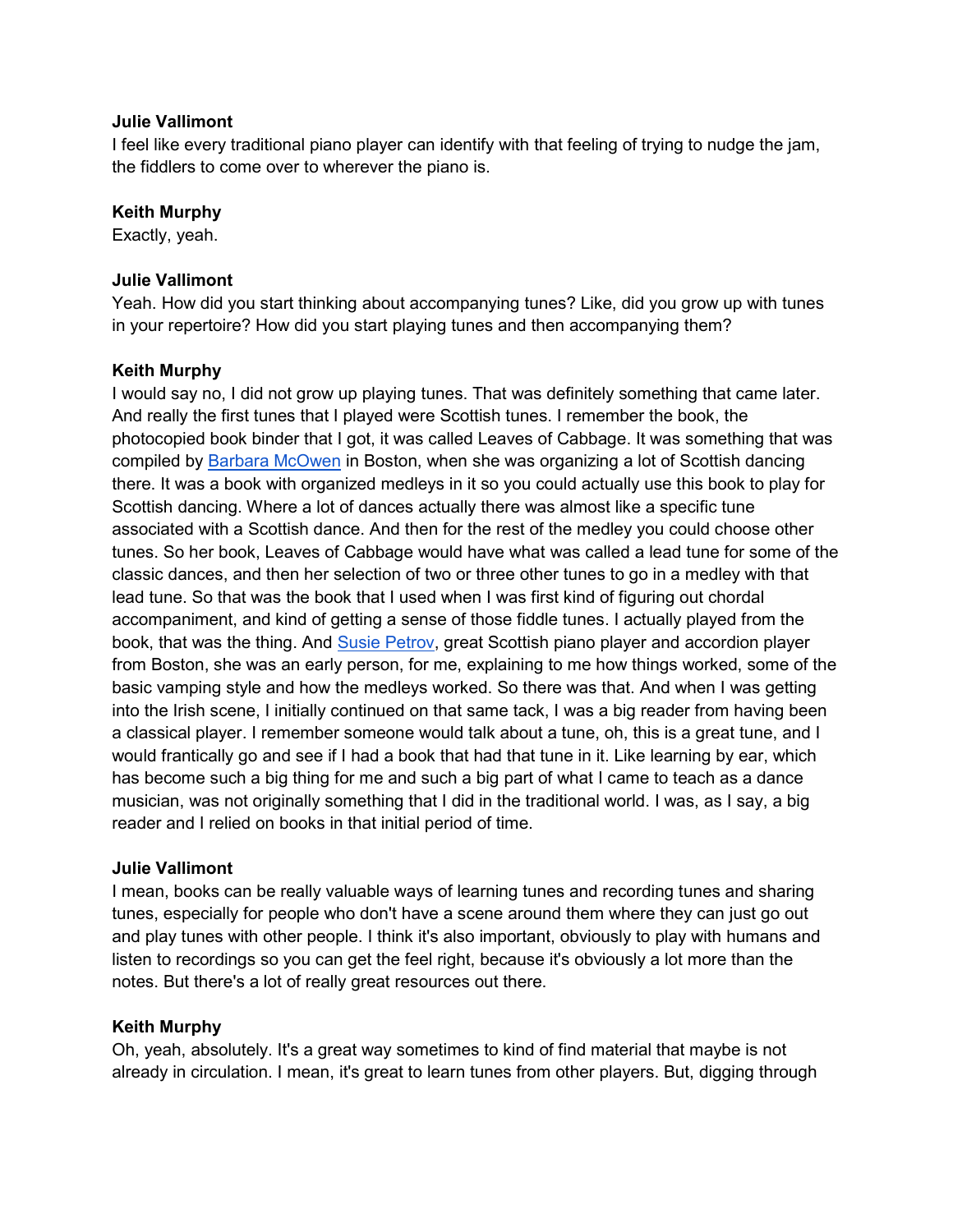an old tune book, like an old songbook and finding something that maybe, you know, is not being played otherwise, that's a great thing.

#### Julie Vallimont

It's the same kind of thrill I think some people get from thrift store shopping, or antiquing. Finding the gem in the rough that nobody knows about. It's like looking for a treasure.

#### Keith Murphy

Yeah. That's right. And including, as you know, all of these tunes come in many different versions. Sometimes you find a version of a tune in a book that's a little different from the version of the tune that's in common currency that people are playing. And sometimes you find something cool in that transcription of the tune in the book.

#### Julie Vallimont

Yeah, the folk process isn't necessarily intentional. Like, we accidentally take out cool parts of tunes and that becomes the common part of the tune, and then looking back and seeing another version you can find a lot of wealth there, for sure. Okay, so we left off, you're in grad school in Canada, you're playing sessions, and then what happened next?

## Keith Murphy

So, I was in grad school, and I was sort of working on my master's paper. But at that point, I'd started getting gigs. I was getting dance gigs, I was getting constant gigs. I was getting pulled into all kinds of crazy music. I was playing with klezmer players and people playing Eastern European music and kind of a pretty eclectic range of stuff. And originally, one of the people who I started playing with at that point was a fiddle player who tragically died at a very young age, but Oliver Schroer, one of the great, incredible players and composers and minds in contemporary traditional music, and playing with him kind of became like an education in itself.

#### Julie Vallimont

I didn't know you played with him, wow. He has some really interesting albums.

#### Keith Murphy

Oh yeah, he was an interesting guy. But so, I was getting these gigs and then I was basically burning out in grad school. I was kind of reading thousands of pages of dense political theory, and slowly kind of going numb in various ways. And then I thought maybe I just need to take a little pause from academic work. Maybe I'll just sort of let myself play music for a little while, and that's what I'm still doing. [Laughter]

#### Julie Vallimont

How's the pause going?

## Keith Murphy

Yeah, well, it's pretty extended.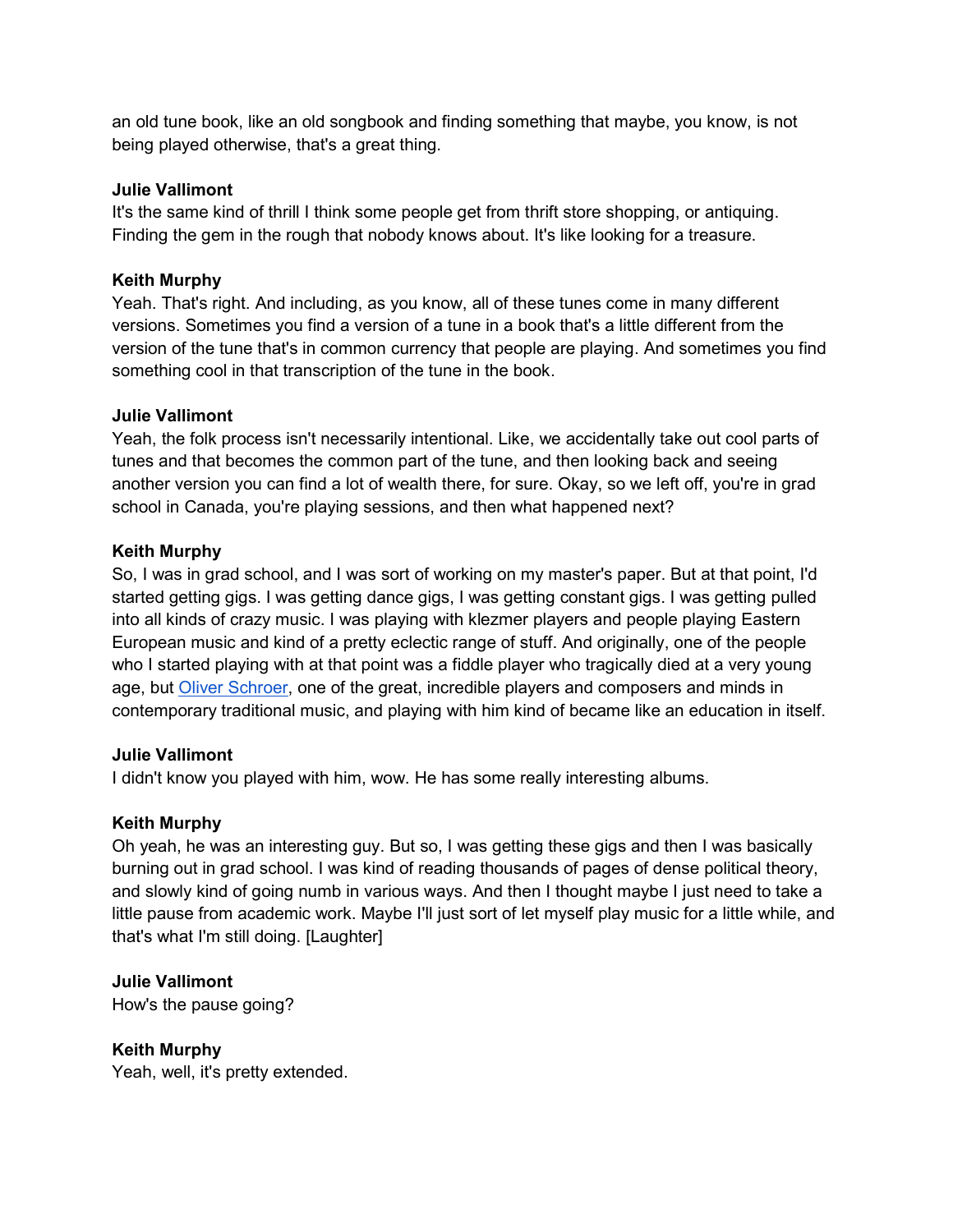Julie Vallimont

What was your master's thesis on?

#### Keith Murphy

Oh, it was on state theory.

#### Julie Vallimont

Well, I'm already lost.

#### Keith Murphy

Yeah, it was kind of on, you know, ways in which different social and economic forces actually influence the structure of states and governments and policies.

#### Julie Vallimont

I see. So you ended up now taking your break from school and playing a lot. So what brought you to the States and to Boston? Scottish gigs?

#### Keith Murphy

Yeah, well, so originally, not Scottish gigs so much, although maybe I had a few of those. But at some earlier points in coming down to do Scottish dancing I heard about this thing called contra dancing and did my first contra dance at an after party at Pinewoods during a Scottish week and sort of became intrigued with that. And it's true, Viveka Fox actually was a person who was another important crossover person for me. She is a great Scottish fiddle player and part of the Scottish scene. She was also going to those Scottish dance events. We started playing some music together and at that point, she was in Vermont. I forget the exact sequence but I think that she had asked me if I would come down and play a contra dance with her and a couple of friends of hers, and those people were Chris Layer, the flute and pipe player, and Jeremiah McLane. So I came down to Bristol, Vermont and we did a contra dance there.

#### Julie Vallimont

That was your first contra dance? What a great group of people.

#### Keith Murphy

I think so. I mean, it's quite possible that I've kind of missed some other moment. But that was one of my early memories of playing for contra dancing.

#### Julie Vallimont

Had you contra danced before besides Pinewoods when you started playing for it?

#### Keith Murphy

Yeah, subsequently I found the contra dance scene, which was very small at that point, in Toronto. But Wild Asparagus used to come to Toronto, I think maybe every second year. Somewhere in the middle of my burgeoning awareness of contra dance music and dancing, those guys came to Toronto and I remember going. And of course, that was a big event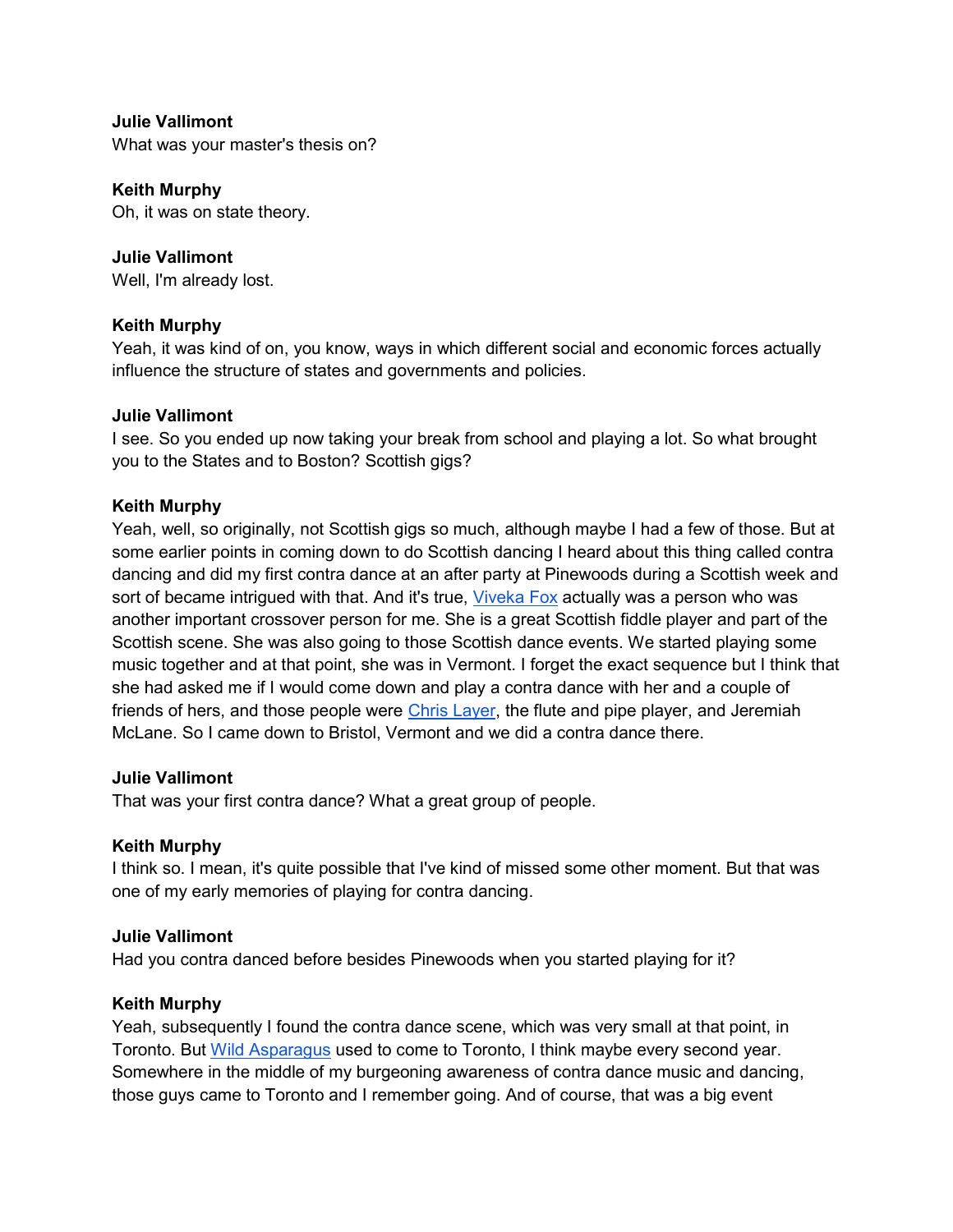because those guys would come and the local group, the ranks were swollen by all these other people from outside Toronto, and from hither and yon coming for the event. So that was a big scene. I have a pretty clear memory of seeing those guys being at that dance, and hearing them play.

#### Julie Vallimont

That's so fascinating in terms of the timeline that they were one of the first bands ... I just always think of you as happening at the same time, as a contra dance musician, as Wild Asparagus, but they were doing this long enough that you were able to get inspired and influenced by them before you were even playing for dances.

## Keith Murphy

Oh, absolutely, because those guys, they'd already been around. They'd been doing their thing for a little while at that point. They were already on their maybe fourth fiddle player.

## Julie Vallimont

Wow, that's amazing. So what were some of the first regular contra dances you played for?

## Keith Murphy

There was a little series in Toronto. I think at that point there were maybe two bands in town. Emily Miller's mother, Val Mindel, she was in Toronto at that point and I forget how she and I connected but you know that their family moved around a lot. They moved every few years or so because of Emily's father's work with Reuters. But they were in Toronto while I was there, and somehow I connected with Val, and Val was very, very keen to get a contra dance band together. So she and I started playing and she was another great person for me, in terms of learning about contra dancing, and she fed me a lot of recordings that I listened to that again became really influential. I remember, Val was the one who introduced me to the American Cafe Orchestra, which is kind of one of the groups in my pantheon of great, great, great bands of any kind, sort of great dance bands.

#### Julie Vallimont

Who were some of your other influences? What were you listening to?

Keith Murphy In contra dance music?

## Julie Vallimont

Yeah.

#### Keith Murphy

Well, you know she gave me some of the people who were kind of playing at that time. So Rodney [Miller], some of Rodney's albums, the Airplang recordings, and Wild Asparagus. I listened to those guys a lot because those guys, they were groundbreakers, you know. They were doing some pretty amazing things. I still remember thinking whoa, like you can do that?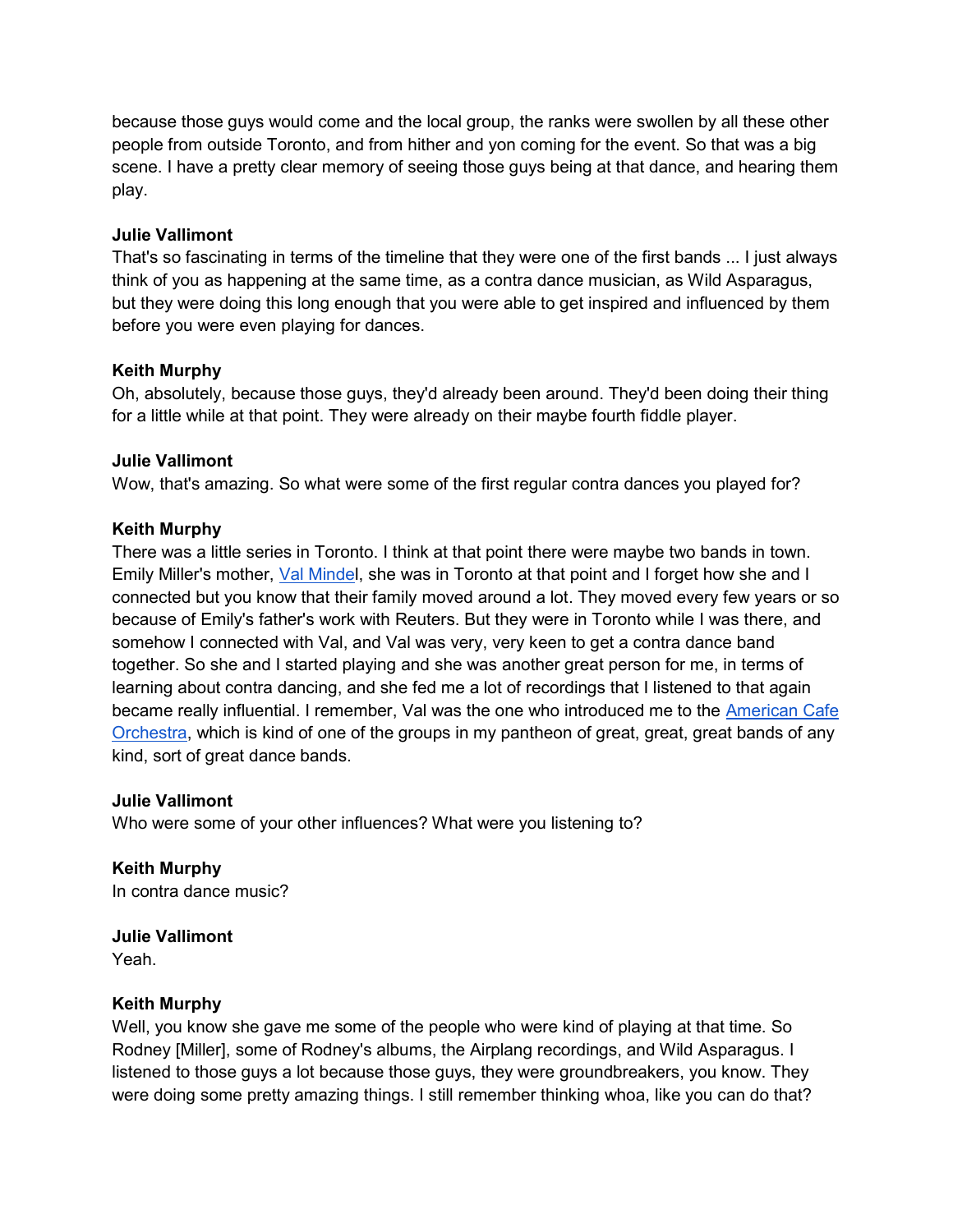You could do that for dancing? American Cafe Orchestra, they were huge for me, that's another band that just had an amazing groove. I still feel like I hear those old cassettes, those old recordings and there's just a way in which ... that way of playing just resonates so deeply for me. Kerry Elkin, he was another one. I remember getting Kerry's first cassette, Soir et Matin. That was very influential. I listened to Yankee Ingenuity, they had their CD. I remember listening to Kate's [Barnes] piano playing. I remember listening to those recordings and trying to think like, what is going on there with the piano? That was definitely a little puzzle that I spent a while trying to decipher.

## Julie Vallimont

Wow, you know, it's funny, because when I was a new contra player, I did that too. I would listen to them and try to decipher things and man, stuff that you and Jeremiah did on the Nightingale things are top on the list of things I tried to decipher.

## Keith Murphy

That's funny.

## Julie Vallimont

Yeah, all these other influences. We all are influenced by people, we work it into our own style, we make it our own, we pass it forward, it's just really cool how that happens.

#### Keith Murphy

I think that process, though, of listening to something, and kind of being impressed, or that you like it, but you just can't figure it out. It just makes no sense to you. I had that experience also with a guitar player who was very influential for me, Dáithí Sproule. I remember listening to Dáithí's guitar playing, and it was great. But I just could not figure out what he was doing. I would just, like, listen to it and listen to it and then I would go away. And I would kind of like work on my own playing, maybe sort of trying to incorporate something, some small shred of his playing. And then I remember, at one point, kind of going back and listening to it, and I thought, oh, I get it, I understand what's happening now. So you talked about listening to stuff and like initially, it's kind of like this maze, it's this puzzle, then you kind of go away and you kind of work on your own playing. And those sounds sit maybe in your mind somewhere in the back or in the middle of your mind and eventually there's some kind of crossroads and you think, okay, yes, now I get it, that's not that complicated.

#### Julie Vallimont

Yeah, I feel the same way about fiddle tunes. You know, like, for me not growing up around fiddle tunes at first, they're like gibberish. They're like a whole bunch of notes. And when new students are learning tunes, I joke that some tunes to them sound like notes in a blender, like they don't happen in any discernible order. They're not predictable. But the more tunes, obviously, that you play, your brain recognizes the patterns. And then all of a sudden, it's like learning a new language and once you become fluent enough in a language, first you just recognize the sounds and then it all starts to make sense, which is amazing. So, what were some of your first bands when you started doing music seriously?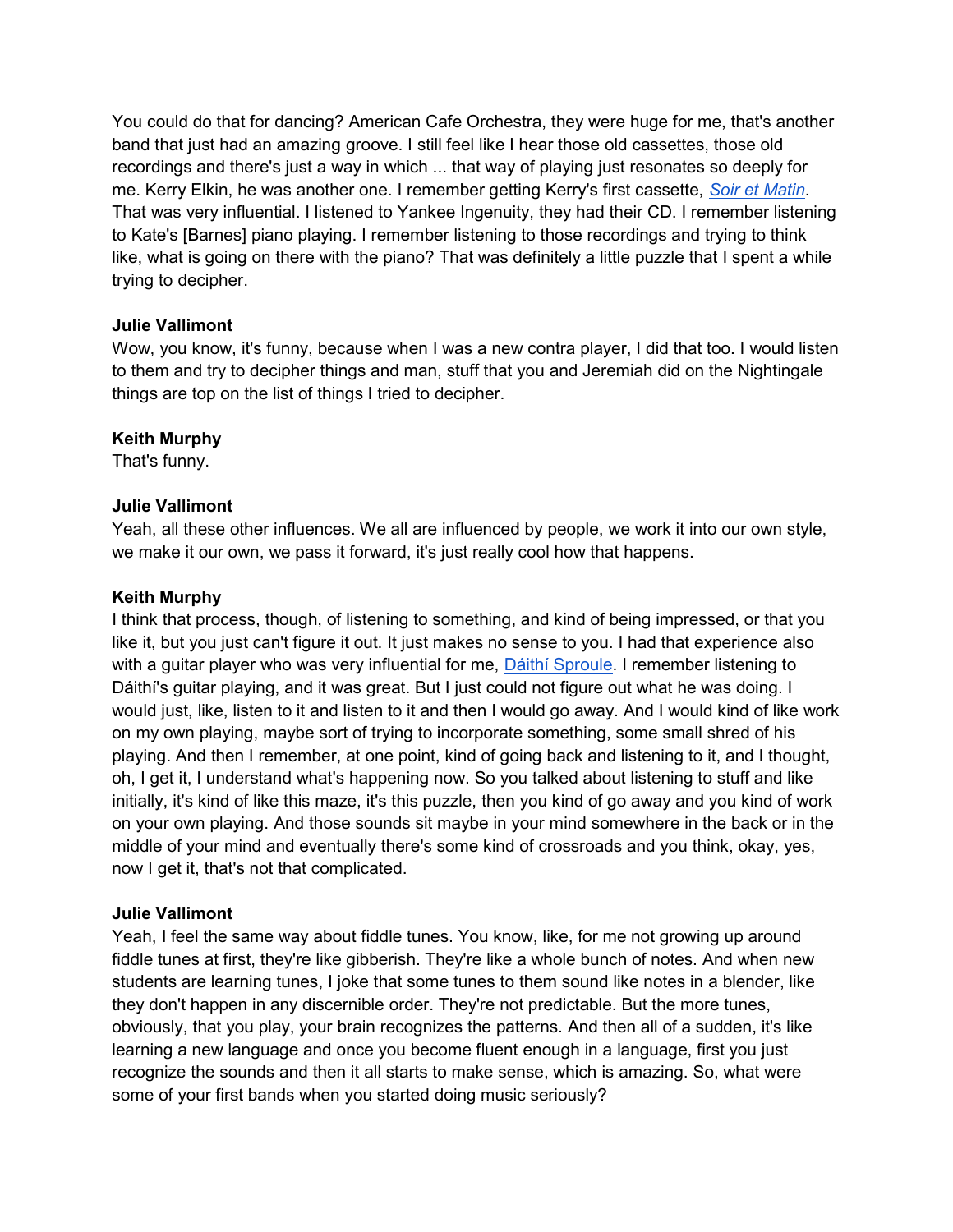## Keith Murphy

Oh, in traditional music?

#### Julie Vallimont

Yeah, or not? Did you have some other kind of band?

#### Keith Murphy

Oh, yeah, I played in rock bands when I was in DC, when I was younger, but those are lost to the mists of time. I found a fiddle player to play for Scottish dancing in Toronto. I was very keen to make that happen. So I had a duo with a woman who I introduced to Scottish fiddling, so that was definitely kind of a little learning project for both of us. I had that contra dance duo with Val. I had Irish bands that I played with in Toronto, we had, our version, an American Jigsaw band [the contra band from the Pacific Northwest]. I had a Ceidilh band in Toronto called Jigsaw. But then when I came to the States, I talked about playing with Viveka and Jeremiah and Chris and that was a band, at one point, Peat Fire, somewhat short lived. But really when I was coming to the States, when I made the move to the States it was around the formation of Nightingale. Nightingale was the first big band of mine in the States. Although I'd also started to play with Kerry Elkin in Fresh Fish, that actually was kind of happening around the same time. And again, I learned a lot playing from Kerry, one of the great fiddle players in contra dancing. Um, who else did I play with? I'm sort of trying to think sequentially, if there was a sequence. I played in Big Bandemonium. That was a really fun band and a fun exercise in arranging. I did some tune arranging for that band. The other big band actually, prior to Big Bandemonium that I played in was the band of two names, Popcorn Behavior initially and then later Assembly. That was a band that I played with for longer, even though I was kind of the last member to join. Sam [Amidon], Thomas [Bartlett], and Stefan [Amidon] had been a trio for years before I came along. But that was a great band. When I look back on it, I was very fortunate to get to play with those guys. Even as young men as they were, they were formidable talents, even then.

#### Julie Vallimont

Oh, absolutely. I mean, I still love those albums. Everybody listened to them. You can hear the germ of the spark of what all of them have in them to become just incredible. All of them have amazing musical careers now in all different ways. Oh, so many things I would ask you about, I'm going to derail myself. I want to ask you about Popcorn Behavior and Nightingale all these things, and how you ended up in Wild Asparagus.

#### Keith Murphy

Oh, I married into Wild Asparagus. [Laughter]

#### Julie Vallimont

That's the easy one. And then you've gone to St. Croix with Wild Asparagus and played all over the place. Quite the adventures. Man, where do we start next? So, how did Nightingale form and what was your approach? Did you want to form a band that played all kinds of music? I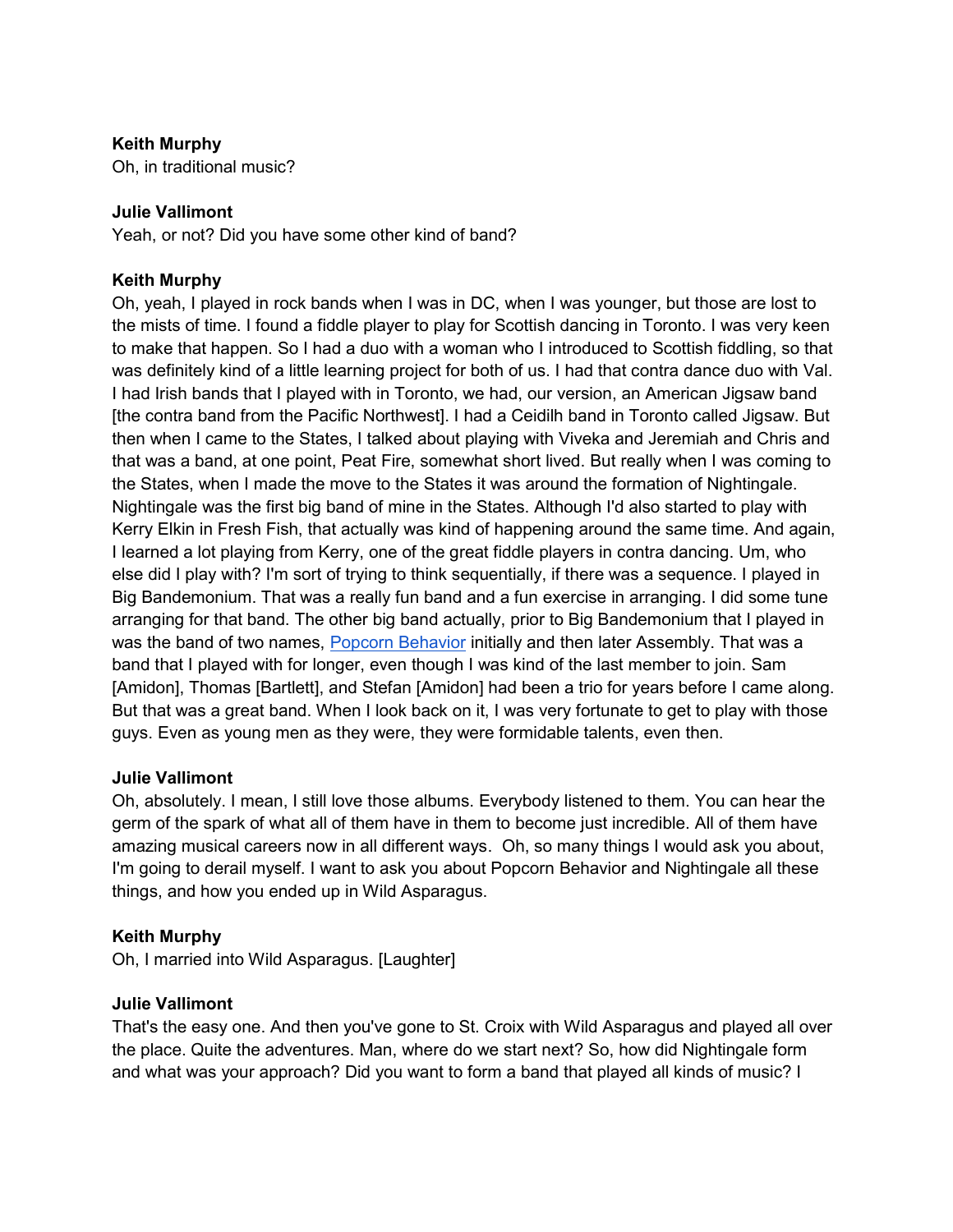assume you didn't form it as a contra dance band, you just sort of happened to play for contra dance in addition to the other things that you were doing?

#### Keith Murphy

Well, I guess I could say that Nightingale formed because Jeremiah and I needed a place to stay on our way to New York City one time. Jerry and I were actually going to play in New York with Fresh Fish, we wanted to meet up beforehand and then travel to the city together. We were trying to figure out where we would meet and where we would stay at. And Jerry said, I know this woman, Becky Tracy, she lives just north of the city, near New Haven. And so we ended up meeting there. And of course, that night, we took out our instruments, and we played with Beck and we kind of knew within about five minutes that we were going to do more playing. So you know, we sort of found a bunch of things to play. And then the other part of that equation was that Jerry actually had been asked to put a band together for a dance weekend in North Carolina. And so pretty soon into that session, I think we were at the end of that evening, we realized, well this would be a really fun band to have do that gig. And so we started organizing a tour to go down to North Carolina. I guess we realized right away that there was other stuff that we wanted to play outside of contra dance, formed, structured music. So that first tour was this mix of dances and concerts. I think the first gig that we did was a concert in Montpelier, Vermont. We did sort of form with the idea that we would do both of those things, concerts and dances.

#### Julie Vallimont

Man, do you have recordings of any of your early rehearsals or your first concerts or anything?

#### Keith Murphy

I don't know. Maybe we do, I'm not sure.

#### Julie Vallimont

I just always think it's really interesting to look at the early work from any artist or writer, anybody you know. It's just really interesting, because it takes a while to define a sound and Nightingale had such a carefully crafted, intentional sound. But yet, at its center is just the musical interplay between the three of you, which I imagine you all knew from the very beginning. So yeah, it's like listening to that raw sound before you decide what it's going to be and shape it into something. It's just really interesting.

#### Keith Murphy

Yeah, right. I think we kind of had that sense of wanting to mess around with the forms of arrangements and things. But really the first thing for us was a sense of groove and just rhythmic connection. I think that was the thing that really got us excited initially.

#### Julie Vallimont

Yeah, I mean, everybody has a slightly different rhythmic groove that they play tunes in which our listeners may or may not really think about. Sometimes some melody players just lock in together like magic and sometimes they don't, and it has nothing to do with how well they like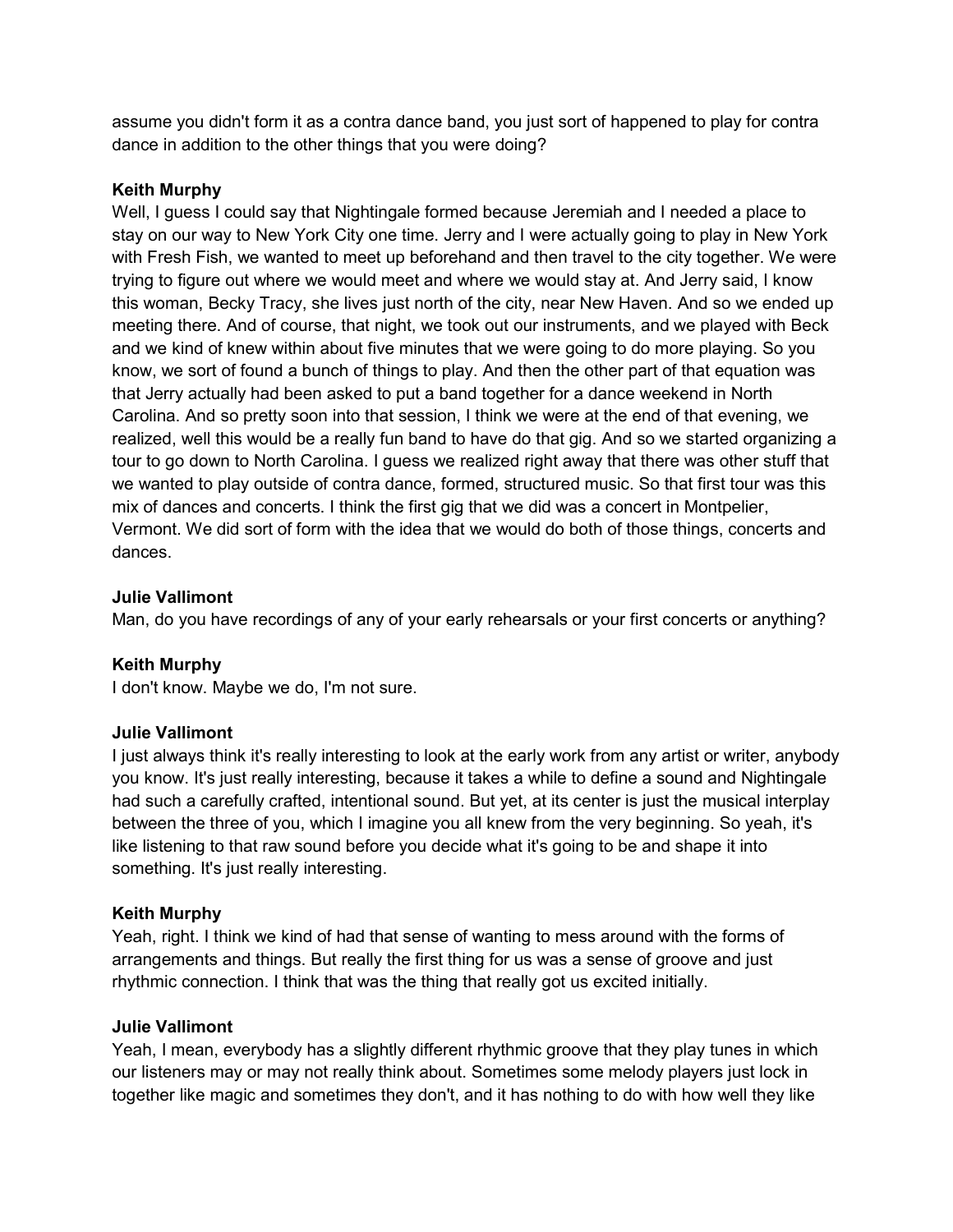each other. But to find people who your groove fits in with perfectly, it's amazing. It doesn't happen necessarily that often.

#### Keith Murphy

Yeah. And even for us. We thought about grooves a lot. There would be times when it wasn't like fixed in stone. It was never a thing that I felt like we could take for granted. You know, if our attention was slightly elsewhere we would have to work to kind of make that thing happen, to make that groove connection happen. I think that that's the thing for me. I mean, I guess there are some great players out there on a certain level where they just totally have it, they don't have to think about the groove. I feel like it's something that I never take for granted. There's always another step deeper that you can go into your groove. So, I felt like it always required attention and some amount of work.

#### Julie Vallimont

Absolutely.

## Keith Murphy

But even then, having said that, you can be playing with certain people and working as hard as you possibly can and still, it's not happening. I feel like we were lucky that we could make it happen.

#### Julie Vallimont

Yeah, when you have that natural proclivity, it makes it easier. But it does take work, it takes learning. I think, as a musician, individually, you have to have the technical skill to be able to play your instrument at the level that you can hold on a solid groove and have your own sense of space and physicality of feeling the music in your body and having your own center. And then being able to listen and respond to other people and to what they're doing. So it's like developing your own technical skills because if your head is worried about where your hands are going, or what you're doing, you can't really be present with other people in the same way.

#### Keith Murphy

That's right. And that's kind of circling back to part of our conversation earlier on about written music. I mean, that's the thing when I'm part of a teaching workshop, I will often tell dance musicians that if you rely on written music, the single most important thing that you can do as a dance musician to improve your playing, is to learn to play by ear. Because for that very reason, if you want to really connect musically and rhythmically with another player, you have to be able to put as much of your attention on that as possible. And if part of your attention is going through a piece of paper on a stand, that's gonna be an impediment. It's gonna be an obstacle for you.

## Julie Vallimont

Yeah, and then as you're becoming a band together, some of it is just time. Just spending a lot of time playing together and getting to know each other and kind of learning each other's habits and merging together, and learning to give and take with each other. Maybe someone's usually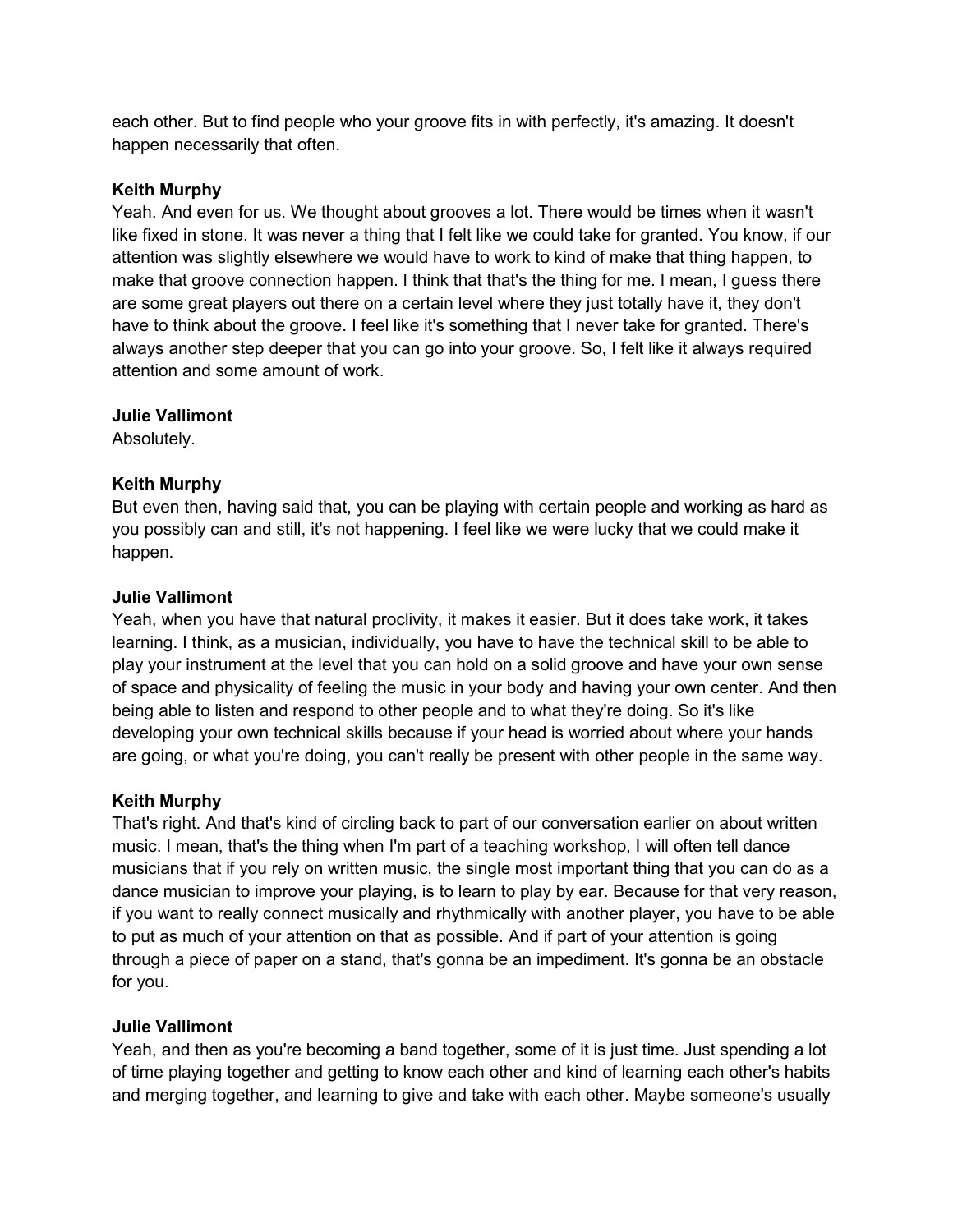on the front of the beat, or the back of the beat. But then also rehearsal, what was the process like where you really became very tight as a band? What kind of things did you work on?

#### Keith Murphy

Well, what was it like? It was intense. I like to say that no band ever spent more hours of discussion per bar of music than Nightingale. We developed sort of a technique where I think we tried to be open to any possible idea. So we would record a lot. We would record a lot in our rehearsals. So, if we would be playing a thing a certain way, and somebody else would say, "What if we do it this way?" No matter what your initial reaction to that idea was, you would do it. And you'd record it, and then you'd go away and you'd listen back to it because sometimes the way you hear a thing after the fact is not the same as how you hear it in the moment. So there was a lot of experimentation and a lot of reflection, I guess. We would spend a lot of time after the fact. We would let things percolate a lot, and we would try things, and then we would come back and someone would have written some harmony part or had a concept for some riff or groove to go along with it. Or some other piece of melodic material to go along with something else. So there's a lot of writing and thinking, but we did spend a lot of time, and more so as time went on. I think because initially you sit down and from whatever source people have certain ideas about how to arrange something, how to play something. And you kind of go through that initial layer of ideas. And then, at a certain point, then you start digging a little deeper. I think that was one of the great things, Jeremiah especially, I think one of the things that he brought. He's a very eclectic listener and player, but would listen to a wide range of things. He was like, someone who had a real understanding of Latin rhythms, and could play swing music and had a lot of background in Louisiana and soul music and stuff. So he was great that way, in terms of bringing material in, and a great idea generator. I think one of my strengths in that, I would say, I was good as an editor, sometimes. I could see how pieces might fit or I might hear something go by that might have been forgotten but I would kind of latch on to it.

#### Julie Vallimont

Yeah, that's one way to compose or arrange together as a band, is just generate ideas for a while and don't judge them. And like you say, say yes to everything. Just try everything, even if it repulses you, or you have this weird, you know, oh, that won't be good. But you have to resist that feeling, right? And go with it. But then going back, and like collecting those ideas, and listening back to them, and editing, as you say, and choosing what you're going to do is the other half of the process. That's just as important. I feel like, listening to all your various albums, like through what you do with Nightingale, and your amazing, beautiful solo albums, it seems to me it's about taking an idea and just honing in on it and taking it as deep as possible. What other kind of methods do you use in your own creative process to do that? Like, you do a lot of song settings, and you'll take a beautiful song and instead of following the traditional chord changes, you'll put this piano riff under it that just doesn't change for the entire time and I just love it and it's very trance-like. How do you work up those ideas? How do you deepen them?

## Keith Murphy

I think it's kind of changed and evolved over time, especially my sense of song arranging. I think that's changed a lot. Because over time, even when I did my initial solo song recording, that was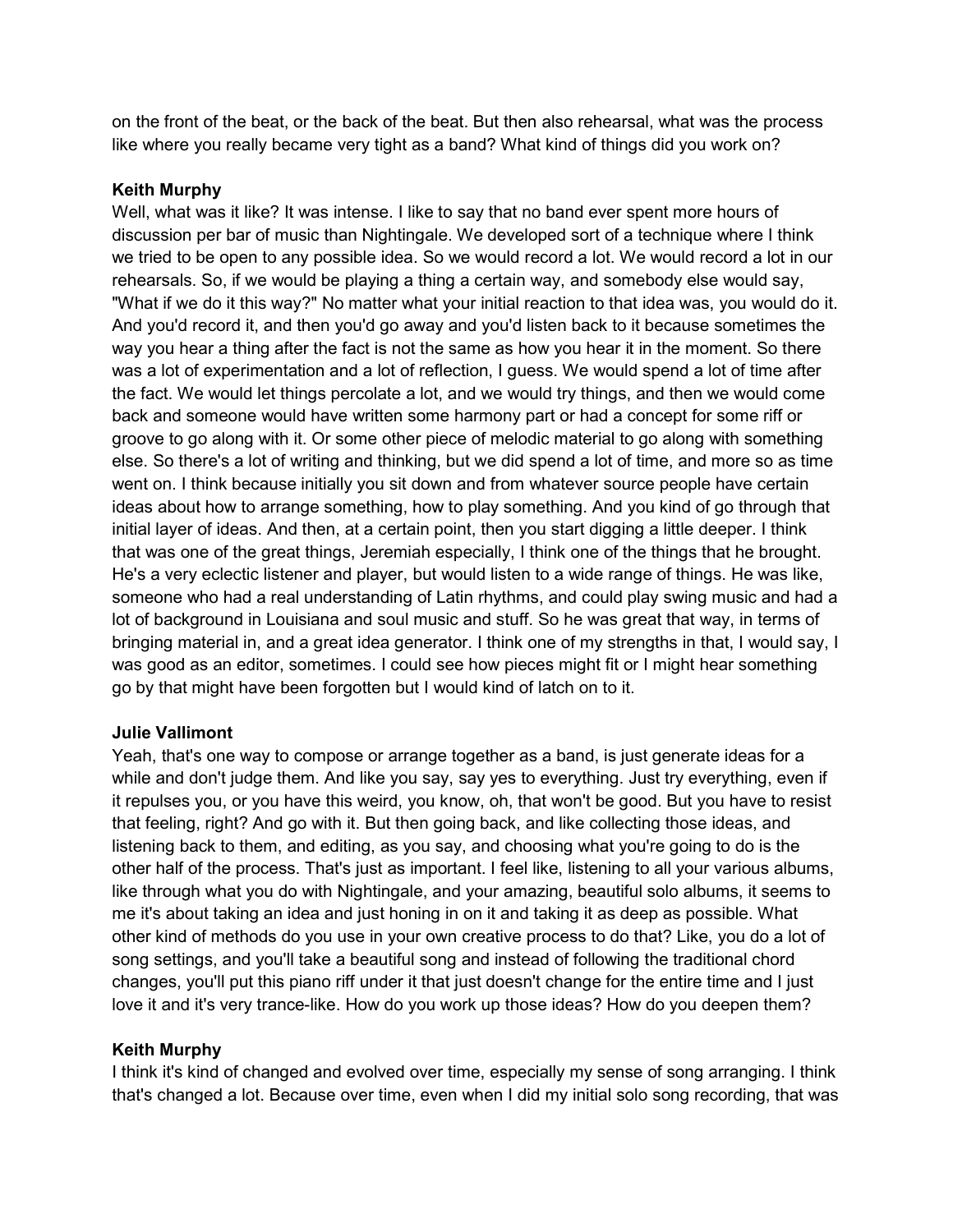quite arranged, and had other musicians playing. And I used a lot of textures and counter melodies, and then some of the things that you're talking about, kind of like ostinato, chordal textures and things. But then, as time went on, I actually started doing more solo performing. That was just me playing guitar mostly. And I kind of evolved a different way of playing and arranging those songs, and kind of just a whole other way of thinking about the songs. I think, in many ways, I would have something in my arrangements, even those solo arrangements, maybe it was creative, but also more simple. I think, over time, like with the songs I still try, to have something unique in them, something kind of atmospheric say, but I try to do it with a very minimum of ingredients. It's a different style of cooking. I think I try to get a little deeper, some kind of like more pure emotional connection with the song. I sort of think about the trajectory of how I thought about song arranging with Nightingale, where, in a way, the song was almost just another vehicle, often for some kind of instrumental texture, in some cases anyway. That was sort of one end of the spectrum. In more recent years I just tried to (and you'll hear a lot of traditional singers sort of say this), for me, the words really became paramount. I just came to think much more deeply about the words of a song, just taking them more seriously and investing more of my energy into the actual conveyance of the pure emotion of the song, rather than worrying as much about the shape and the texture and the dynamics around it. Sure, of course, to some degree, still thinking about those things but the balance definitely shifted a lot for me over the years.

#### Julie Vallimont

That's really interesting. I mean, both the way that Nightingale's song arrangements have the instrumental parts woven in among the vocal parts and sometimes the tune is ... it comes in at a place that's not quite on the A or the B, it's kind of interwoven in this really interesting way. It's just beautiful. But then there's also, like you say, just stripping these songs down to their essence. Everyone has their favorite Nightingale song, but for me, your version of Hills, the Pete Sutherland song. It's just the way all the parts come together. It's just really beautiful.

#### Keith Murphy

Yeah, well, thank you, that was version 27 of that song.

#### Julie Vallimont

Right, exactly. I wanted to be a fly on the wall so bad. Like, can you imagine being there and just listening to you figure that out for days, hours, weeks? Probably performing it, tweaking it?

#### Keith Murphy

Yes. There were several generations of flies that would have gone through the formation of that song.

#### Julie Vallimont

Yeah, they have a short life cycle.

#### Keith Murphy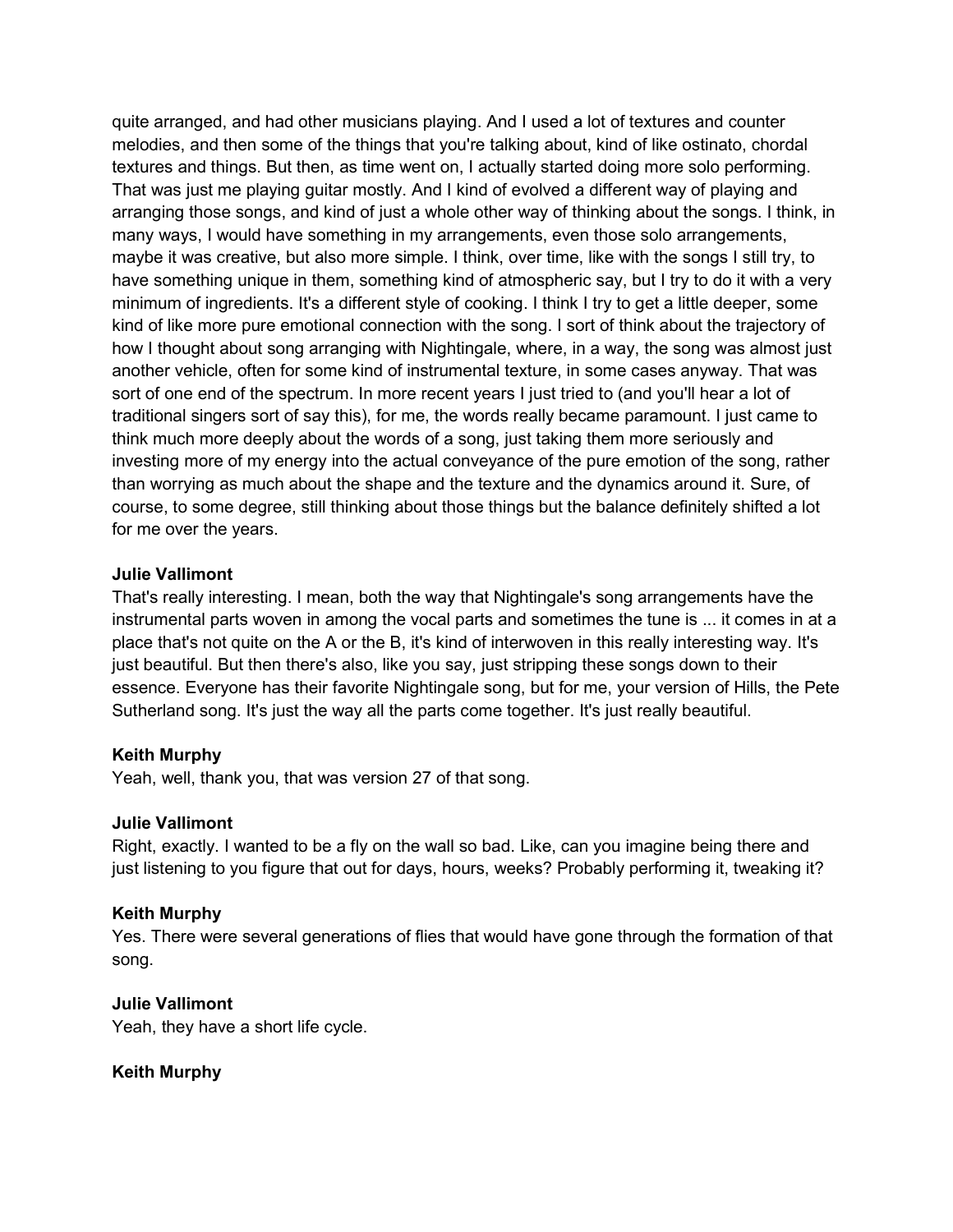I remember, that was a long process, kind of really settling on that groove and then the parts and kind of putting them together. But, you know, it was incredibly satisfying. I mean, that was one of the really great, rewarding feelings and moments. When you kind of feel like you've realized something that you'd started working towards hours and weeks, and maybe months earlier. That was, it was a very satisfying arrangement to do and a great song to start with.

#### Julie Vallimont

I think people don't always realize there's often a lot of dead ends, or false starts or moments where this isn't working in arranging. I think the trick is, how do you deal with them when you come across these things? Well, this isn't working, or this needs something? Or what do we do here? How do you handle those kind of situations when you're like, got an idea, but the next idea is not coming yet?

#### Keith Murphy

Well, you can always walk away and come back to it another day. Sometimes those questions kind of get answered quickly, and sometimes very slowly. Sometimes the ones that take the longest to kind of work out, like Hills, end up being worth of the price.

#### Julie Vallimont

You just have to wait until the time is right when the idea comes, right? You can't force it. So, as a contra dance band, you did a lot of cool stuff. How's that for the understatement of the year? I am no Terry Gross. [Laughter]. But you're doing things that people hadn't done before, necessarily. Like being inspired by Wild Asparagus and Wild Asparagus giving you kind of permission, sort of in the sense, of breaking that ground and saying, well we can do these things. But you were doing a lot of things that hadn't been done before, and what was your approach to that? Where did you get ideas from?

#### Keith Murphy

I don't you know, I guess I remember more clearly all the ideas that we stole from other people. I think that, in a lot of ways, I guess we had original ideas, but in some ways, it was just kind of throwing together some of the favorite things that we'd heard. La Bottine Souriante or some Irish bands. You know, there's never any shame in stealing. If you listen to accounts from The Beatles, from Paul McCartney talking about how the Beatles kind of came up with all their different classic songs ... song after song was based on something that they'd stolen from somebody else, them trying to imitate Bob Dylan on this song, or somebody else in that song. I feel like Nightingale, we did a lot of that as well, we were sort of trying to ... we wanted to imitate other bands, things that we thought were really cool, but probably we didn't succeed in imitating them. We were trying to but we didn't and that became, instead, our unique thing. In some ways, I think it was less about us trying to do something on our own. I think it's just what happened, I think, that's kind of how it felt to me.

#### Julie Vallimont

I think that's really empowering for any new contra musicians out there, especially folks in bands. You know, this is what all musicians do, right? You get inspired by other people, either in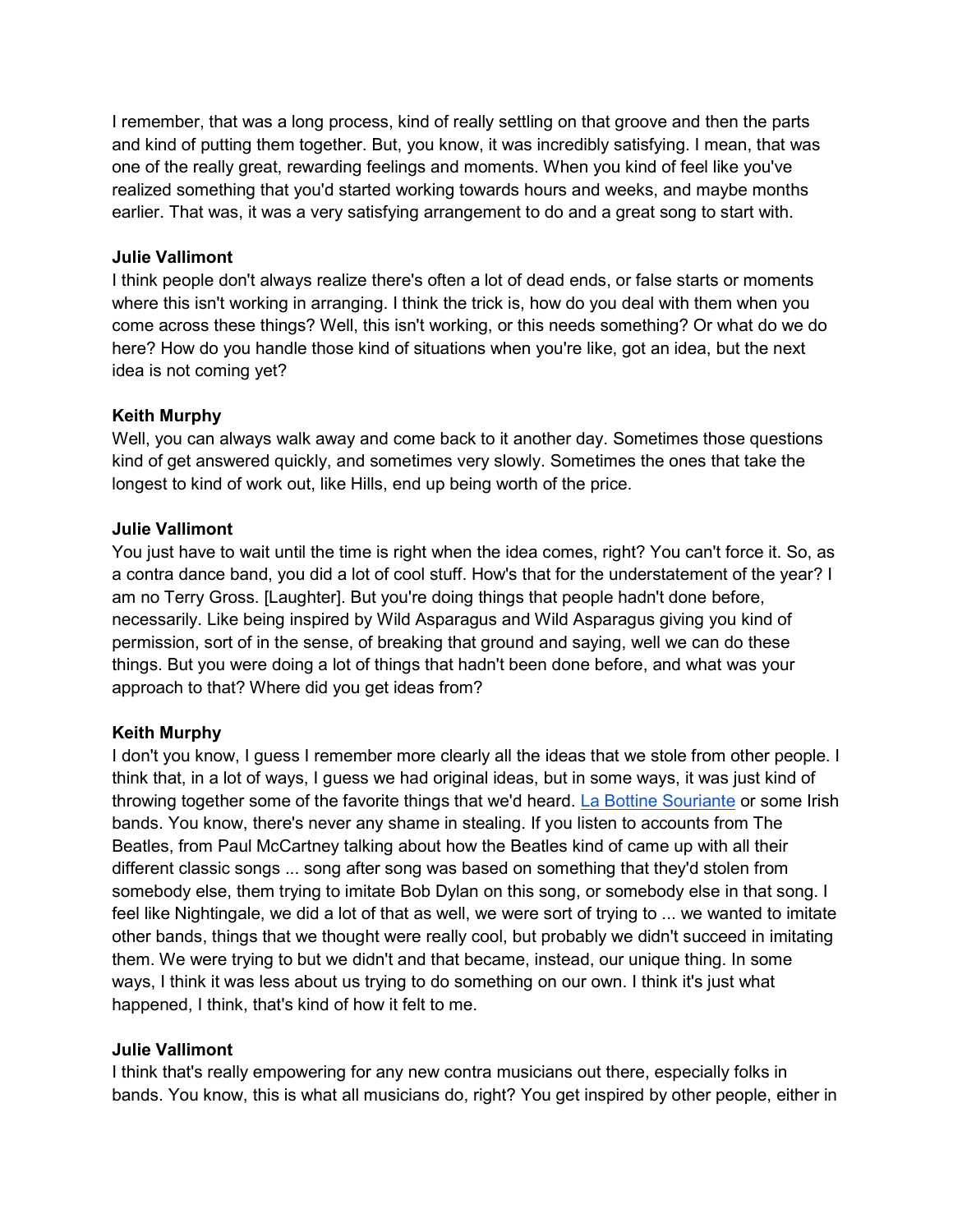your scene or outside of it and then you say, oh, I want to try this, let's do this and see how we can apply this to contra dancing, and even Nightingale did that. And you know, before them, Wild Asparagus did that, and everybody's been doing that. We all do it.

#### Keith Murphy

Exactly, that's right.

#### Julie Vallimont

It's a question of making it your own in a way that is respectful to the source that you got it from, and letting it be its own thing once it's you. I think that's the magic, is not trying to sound like anybody else. And Nightingale inspired so many other bands. There are a couple bands when they started, they sounded a lot like Nightingale. But then over time, they formed their own identity as they played together and learned what to do with those influences and how to make them their own. Not gonna mention names here.

## Keith Murphy

My legal team is standing by preparing a brief right now. [Laughter]

## Julie Vallimont

Nightingale does all these things for contra dancing that I don't know if other people were doing them at the time. You certainly were bringing in tunes from other traditions, but Wild Asparagus was also doing that and Fresh Fish. I'm curious which of these things Wild Asparagus was also doing, like the classic halftime groove.

#### Keith Murphy

Yeah, I mean, someone with a higher degree of musicology would have to answer that question, who kind of developed that first? But the other band, we haven't mentioned is the Clayfoot Strutters which were around the same time. And they were doing a lot of that stuff as well. So again, I don't know who gets the credit for introducing that idea into contra dancing. It might be neither one of those bands, but they were bands that I was aware of doing that. And of course, Jeremiah played in the Clayfoot Strutters. So he kind of had that in his pocket to start with. I mean I think the thing that he and I particularly bonded on was our common repertoire appreciation of pop music from the 60s and 70s. Which I kind of wish I mentioned earlier, that was another big part of my listening. And so, you know, a lot of grooves, a lot of that riff based song was something that I was very ready to kind of ... that wasn't my idea but when someone said, let's do this, I was ready to jump on that bandwagon.

#### Julie Vallimont

Yeah, it's important for any band. It's also like the milieu, like the context around the band and who else you're playing with, and who you're hearing ideas from, and who are your contemporaries. And ideas just jump around, they flow from place to place back and forth, especially if you're in multiple bands. What was the reaction when you started doing things like abrupt transitions, which is one of the hallmarks of like, everyone knows, if you start playing a generic tune and it's the last dance of the night, it's not gonna stay that way for very long, right?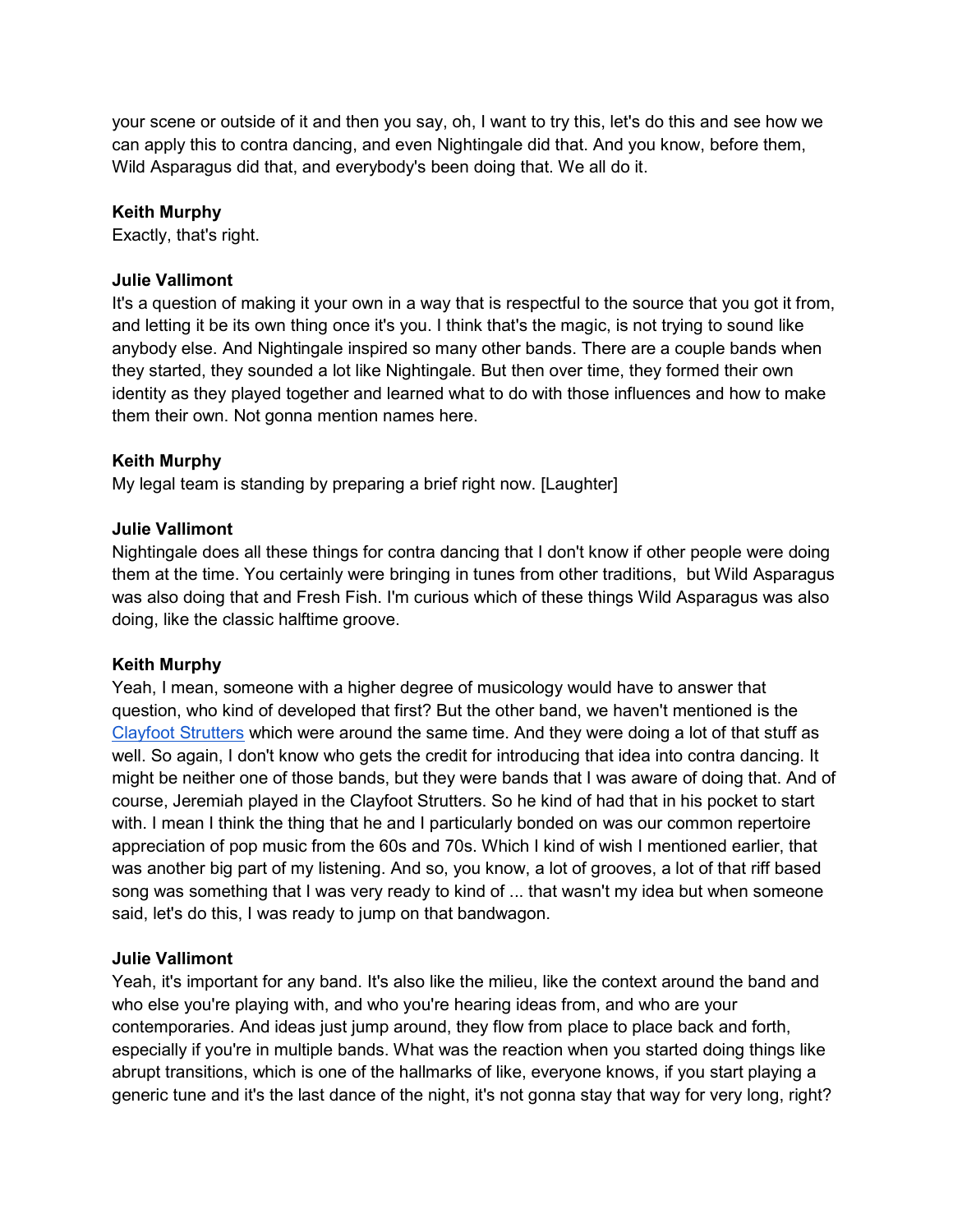Or, you know, trying some more montuno kind of influences or halftime grooves, or all those things. What was the reaction when you started doing those things? Was it already pretty common or did you get some looks or did callers have things to say about it?

## Keith Murphy

Well, we were lucky with the callers. The callers who we worked with, they weren't caught off guard. They knew about these things. You know, Steve Zakon-Anderson, he was a great caller for us early on and Lisa Greenleaf from the early days of Nightingale was great. And they were aware of these things, knew how to call them. When we play those things for dances from very early on ... and this was Becky's great strength, Jerry and I would defer to Becky ultimately as the dance decider, the decision maker about what was going to work or what wasn't going to work. Or what, for a given series of dance figures, whether a particular piece of music of ours was going to work or not. She was kind of a linchpin there. But the dancers? I can't say if the dancers were reacting to things that we did because they'd never heard them before, or just because they liked how we did them, or ... it's hard to know. I guess it's true that if we were to do some of those things today, probably, the reaction would be different. Maybe because dancers have heard those things for so many years, that maybe they wouldn't have the same impact. So I don't know how much of the impact of Nightingale was because the dancers hadn't heard those ideas before or not.

#### Julie Vallimont

I think it had its own impact, right? But it sounds like it wasn't that shocking to people in the beginning, when you were trying these things, it wasn't out of nowhere.

#### Keith Murphy

Yeah, I don't think so. I mean, dancers in different places would have different frames of reference, I guess. And also, to be fair, the ideas themselves, ideas are important. But execution ... they kind of stand or fall on execution, right? So you can kind of get a reaction from a certain idea if you just kind of muddle your way through it, but if you really want to move people, have people respond emotionally, it takes more than just the idea.

#### Julie Vallimont

Right. Like, if you're gonna have an abrupt transition, you can foreshadow the transition and build some tension that's resolved when you switch, and rehearse the transition so that you're executing it perfectly, so that no one's confused in that moment about what's happening and other things like that. What are the kind of things you would think about? I know, I just listed a bunch, but ... [Laughter]

#### Keith Murphy

Well, I mean, the thing, more than anything, for me, is that it's got to be a great groove. A concept of a certain sort of dynamic transition or rhythmic groove, syncopation, transition ... whatever it is that you're doing, if the thing before the transition and the thing after the transition are not dead in the pocket it's not that effective. It's like doing a jig to a reel, an idea that's been around for a long time. That's always going to be exciting, going from 6/8 into 4/4. But boy, if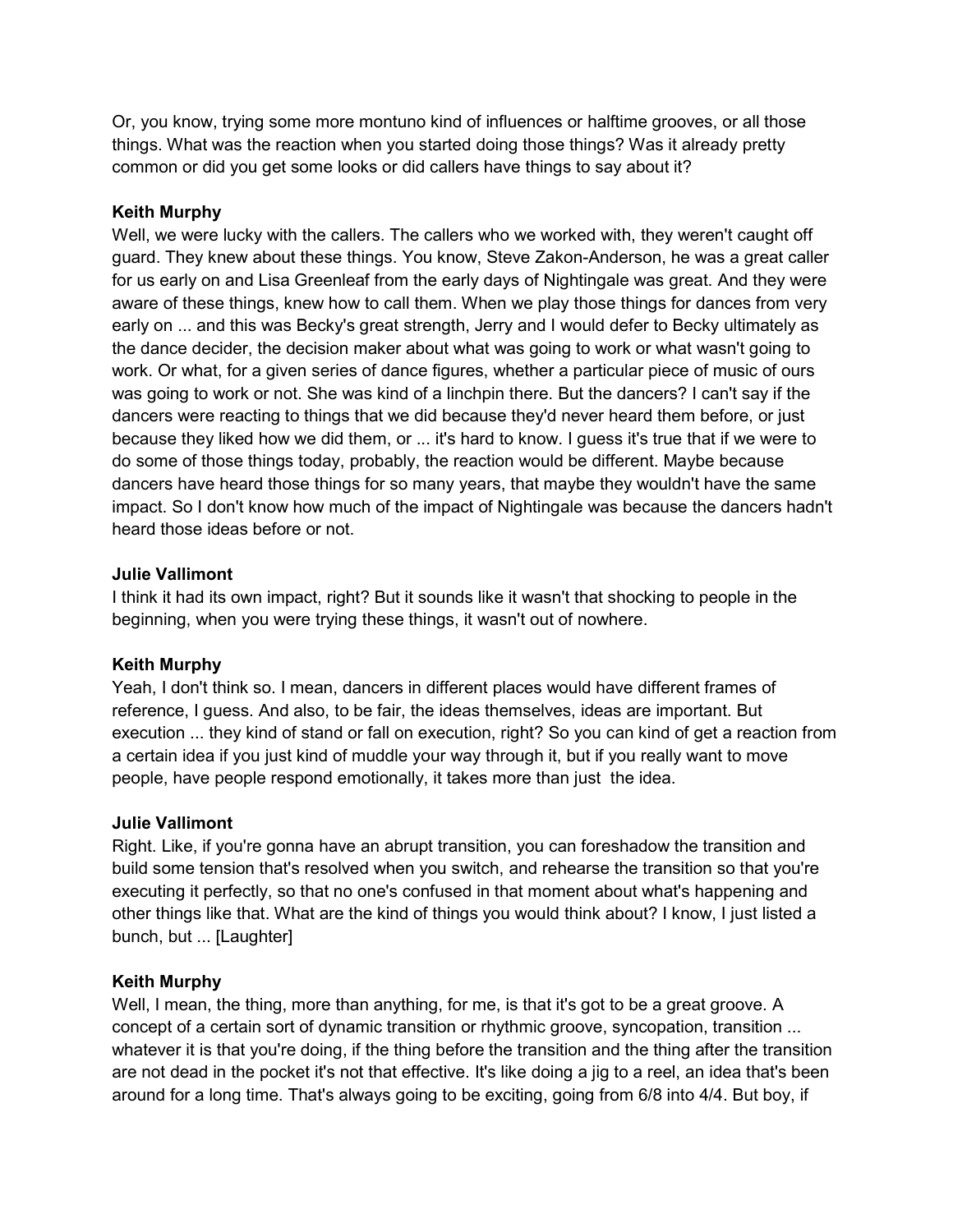that beat is rock solid in the 6/8 and that same beat is unmoving, when you move into 4/4, that effect is going to be so much greater. So it's the thing that we would often talk about. I've often talked about when I've done dance workshops. Again, it's sort of like all of those tricks, arranging concepts, they're great, and they can have tremendous impact. But if you don't have the fundamentals underneath it ... and for me, the most important fundamental of all in dance music is rock solid rhythm, and groove. If you don't have that, everything else just becomes kind of window dressing.

#### Julie Vallimont

Yeah. For your dance playing, especially, that's just such an obvious hallmark of your playing. It's just this unassailable groove. It almost seems effortless in a way. But it's also very focused, intentional. Whether you're playing guitar or piano or mandolin, or doing foot percussion. How do you develop that groove as a player? Where did you develop that skill or that centeredness in your own musicality?

## Keith Murphy

You know, it's the way a lot of musicians would answer a lot of questions like that. It's listening to other great players, right? It's like having those sounds in your head, and really internalizing them. So, I have a little catalog of sources like this. But I think about those Scottish dance bands, those bands are just trains. An earthquake could happen and those bands would not drop a millisecond from their groove. Those Irish set dances just again, like just that driving percussive sound. The pop music that I talked about. Great pop songs having a really great groove that you just want to nod your head to and tap your feet to. The great French Canadian bands, like you hear La Bottine Souriante with great groove on the feet. And you listen to things that just move you. I think if you get moved yourself by those sounds, if you come to love those sounds, then they kind of work their way into you and that becomes the thing that you in turn can tap into as a player.

#### Julie Vallimont

How do you practice? Like, did you practice with a metronome or play along with recordings?

#### Keith Murphy

I have practiced with a metronome sometimes. I wouldn't say that's been the most influential thing. Have I played along with recordings? Maybe a little bit. Maybe I did French Canadian foot percussion along with some great grooving recordings. I wouldn't have played piano along with recordings, or guitar. Here's another great groove player that I think of as a way of trying to answer your question, you know, Jeff Claus with the Horse Flies. Jeff plays the banjo uke, and he doesn't change his groove very much from one set of tunes to another, but it is deep. And you used that word, unassailable. That's kind of what you think about when you hear Jeff. He is a machine. And when you talk to Jeff, he talks about, it's kind of like a meditation. I think that's the thing. I mean, there is a practice. You asked about, how do you practice? For me, it's more like, an intentionality. It's almost like sitting down to meditate in a way. It's like, you sit down at your instrument, and you were just gonna try to sit as deeply in the groove as you can. And you're going to try to not think about that car horn outside or whatever, any other sort of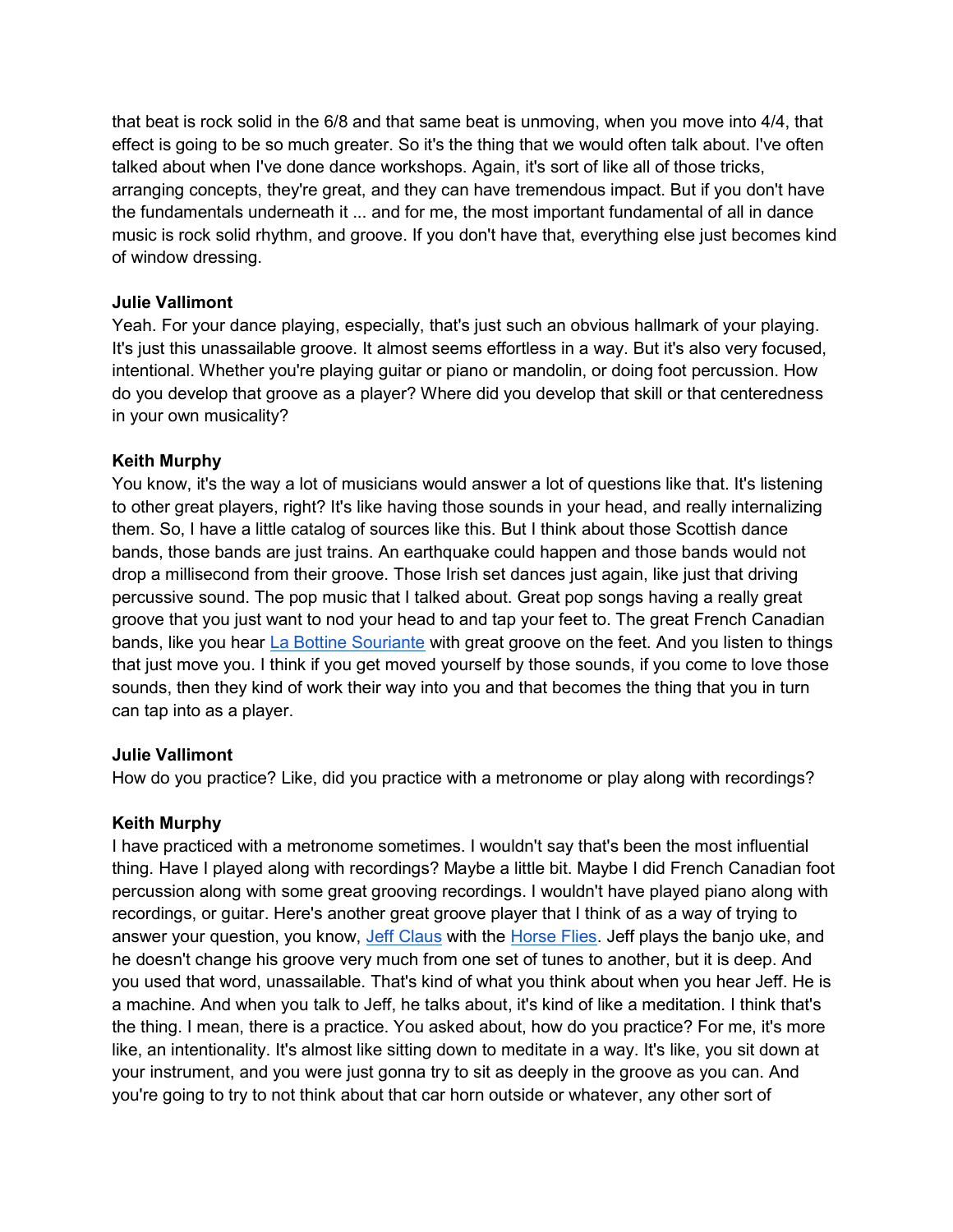distracting thing. I think it's a practice. The practice is like a meditation kind of practice. It's just like a focus that you work on. It's based on those connections that you make as a listener, for me.

## Julie Vallimont

It's really interesting, like thinking of the precision that you talk about, in Scottish dancing, in your love of groove across all these different kinds of music. And yet, it's just channeling it through you and letting it be meditation. Like, let your thoughts go by like clouds in the sky, right? Just focus on the groove. Sometimes if I want to get into a groove, I'll just play the same thing for like, half an hour or something at home. Do you ever do exercises like that or does it just come to you?

## Keith Murphy

I don't think I ever did that. I don't think I ever really did a lot of exercise work. I mean, the one thing that I'll say, beyond that state of mind rap that I've given ... like, I mean, there's clearly like a physical ... there is a technical thing that you have to do, to then put those ideas on your instrument. And those are different, obviously, for every instrument that you might play. And it's true in some ways. I think as a teacher I learned a lot, because teaching is another way of making you have to focus on your technique in that process of trying to convey, trying to help somebody else who, physically, is kind of doing something awkward on their instrument. And then kind of like thinking about that, and trying to break it down. That actually ends up refining my own sense of what I'm doing. So, as a piano player, sometimes I'll talk with students about just the actual physical way in which you use your shoulder and your arm and your hand to kind of create this sense of movement, coming down on the instrument. And I think that's something that I probably should have thought about and that came to me in the course of teaching, but then it helped refine my own playing.

#### Julie Vallimont

Like when you mentioned the Horse Flies and talking about the groove machine. When you hear the name Horse Flies you instantly think groove band. It just pops into my head that way. But the banjo, the mechanics of playing the clawhammer banjo, you know, every instrument has its own groove to it. And, you know, the guitar, you mostly play DADGAD when you're playing dances, is that true?

#### Keith Murphy

For dance playing? That's right. Yep.

#### Julie Vallimont

Are there particular things you do on the guitar that help enhance your dance playing?

#### Keith Murphy

Are there particular things? Well, I'm trying to think of how to answer that. You know, for me on the guitar, like at dances, for better or for worse, there's a lot of different things that I would do. Here so, I have my guitar. So I would sometimes play just like, a very straight groove. A very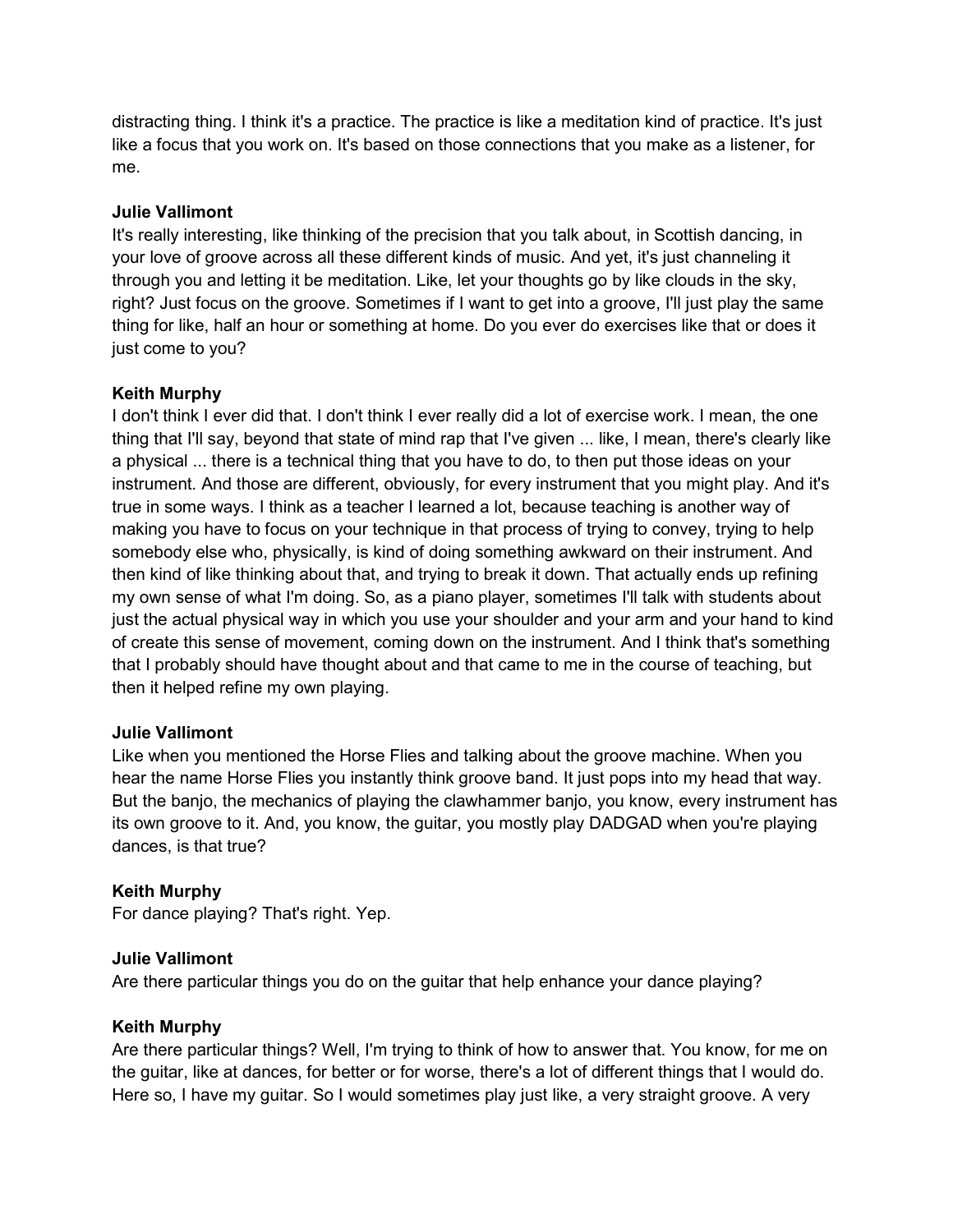straight kind of swingy, kind of offbeat groove. [Keith plays a straight ahead groove]. So that's a certain kind of rhythmic zone, requires a certain kind of physical approach to how I do that. Versus: [Keith plays a jig groove with backbeat]. That's a very sort of different kind of a thing as is [Keith plays a fingerstyle groove], that I might do in setting up kind of a lighter texture. Or if I was doing kind of a more syncopated groove like [Keith plays a syncopated groove]. I guess if I was to try to answer your question, if I was trying to sort of focus on one thing in my guitar playing, for most of those things, certainly like in reel playing, sort of whatever the groove is, if it's an offbeat swing groove. If it's like a percussive thing, if it's a more open sustaining thing or more syncopated thing like that last thing, I do sort of try to think of my strumming arm as kind of like this pendulum. When I teach guitar classes I talk about a lot of what I do, a lot of the different sounds being underpinned by this down, up, down, up, down, up, down [Keith plays the syncopated groove slower and then mutes the notes until it is just rhythm], like this thing is down, up, down, up, down, up, down, up, down, up, down, up, down, up, down, up. And it's part of what anchors me, even if it's a very syncopated thing that kind of, like anchors me into a very steady groove, in the same way that this thing: [Keith plays the straight ahead groove and then mutes the notes so it is just rhythm] has a very different ... comes across as a very different sound. But it's still down, up, down, up, down, up, down, down, like my hand doesn't go down, down. It doesn't sort of stop. There's no stop motion, even if I skip a strum in one direction, my hand is still tracing that motion all the time, down, up, down, up, down, up, down, up.

#### Julie Vallimont

Yeah. And then you're changing the emphasis, you could put a lot of backbeat if you emphasize one way.

#### Keith Murphy

That's right. And so if I teach a guitar class, [Keith plays an up and down strum with muted strings], I'll do this thing where I'll just have people do a very unaccented thing, 1 2 3 4. And then put emphasis on the downbeat or the offbeat, [Keith strums with an accent on the offbeat], 1 2 3 4. Or on the downbeat, [Keith strums with an accent on the downbeat], 1 2 3 4. And then we'll do a syncopated thing. [Keith strums with a syncopated accent]. But it's still down, up, down, up, down. I guess that's like, a thing that kind of holds a lot of my guitar playing together, is that notion of kind of a physical underpinning. It's just kind of like a steady pendulum.

#### Julie Vallimont

Do you ever play boom chuck on the guitar for dances?

#### Keith Murphy

Never really a thing that I did. No, not so much.

#### Julie Vallimont

Yeah. I mean, it's like, you don't have to, you know what I mean? There's a lot of contra dancing music has that underpinning of boom chuck underneath it and some people play it. But contra dance doesn't need that to dance to. I call it the DADGAD strummy strummy for lack of a better technical term. It's a very forward moving, kind of propulsive feeling, instead of the up and down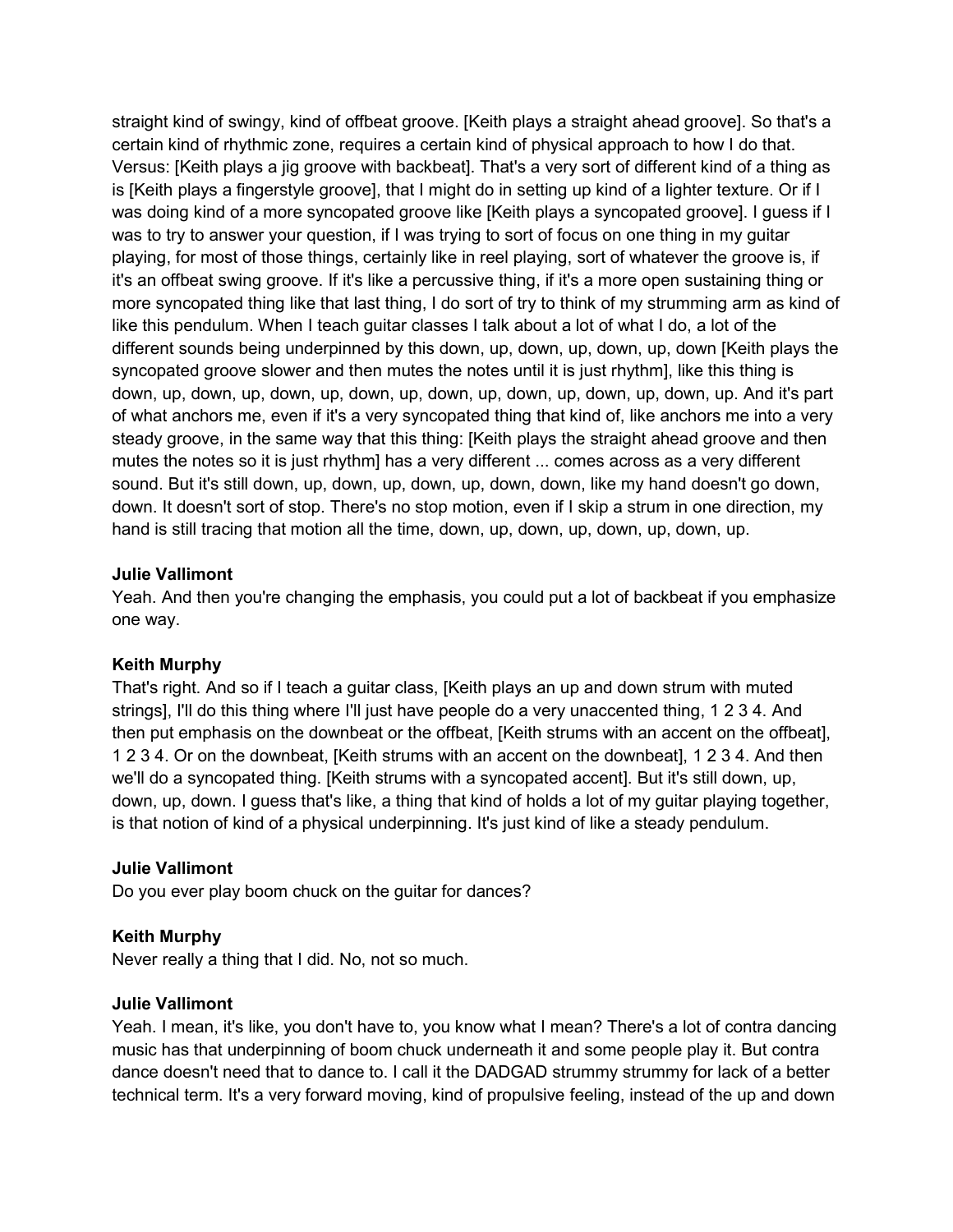of boom chuck whether it be guitar boom chuck or piano boom chuck. This seems to be more your aesthetic. It's partly just a stylistic and aesthetic choice it seems like.

#### Keith Murphy

Yeah.

#### Julie Vallimont

Now, when you're playing piano, what tradition is at the heart of most of your contra dance piano playing?

#### Keith Murphy

I think I sort of tried at different times ... I kind of dip into different traditions, but maybe French Canadian is kind of a pretty central thing for me that I gravitate towards. There's a couple of elements to that sound, but one of the things that comes into play for me in addition to the rhythmic thing, which, as I said, almost feels like the fundamental thing. But the technique in French Canadian playing that you'll know, is that notion of an inner voice that you typically kind of create with your right thumb. So rather than just have the left hand playing a bass note and then the right hand playing a chord, your thumb, the right thumb, is going to go down at the same time as the left hand often, and it's going to trace a little ascending or descending line kind of in between the rest of the two hands. So it's like that little counter melody kind of a thing.

#### Julie Vallimont

It's also called thumb leading or the third hand. The interesting thing about that is it gives this very downbeat, centered kind of feeling because now you're marking the downbeat, both with the bass and with a counter melody or harmonic element. And yet, you still have the lift of the other chords lifting off. So it's a very centered kind of thing. I could see that being something you could build a really deep groove around if you like, sink into it enough.

#### Keith Murphy

I think it's true, I think part of my thing is really feeling that downbeat very strong, and the thing I talked about earlier about like really thinking about, like, placing those notes right in the middle of the beat. And I think it's true that having that right thumb kind of accentuate that downbeat with the left hand, I think kind of helps achieve that emphasis.

#### Julie Vallimont

Do you ever play in a Cape Breton style piano, like rocking octaves and stuff like that?

#### Keith Murphy

I have a kind of a fake Cape Breton thing that I do. But ... yeah, yeah.

#### Julie Vallimont

It's fun, the day I discovered Cape Breton piano, and just that rocking left hand, it was a revelation for me, because it's a way to keep that rhythmic engine going in your body, like you talked about with guitar strumming. I wanted to find a way to strum a piano and I couldn't figure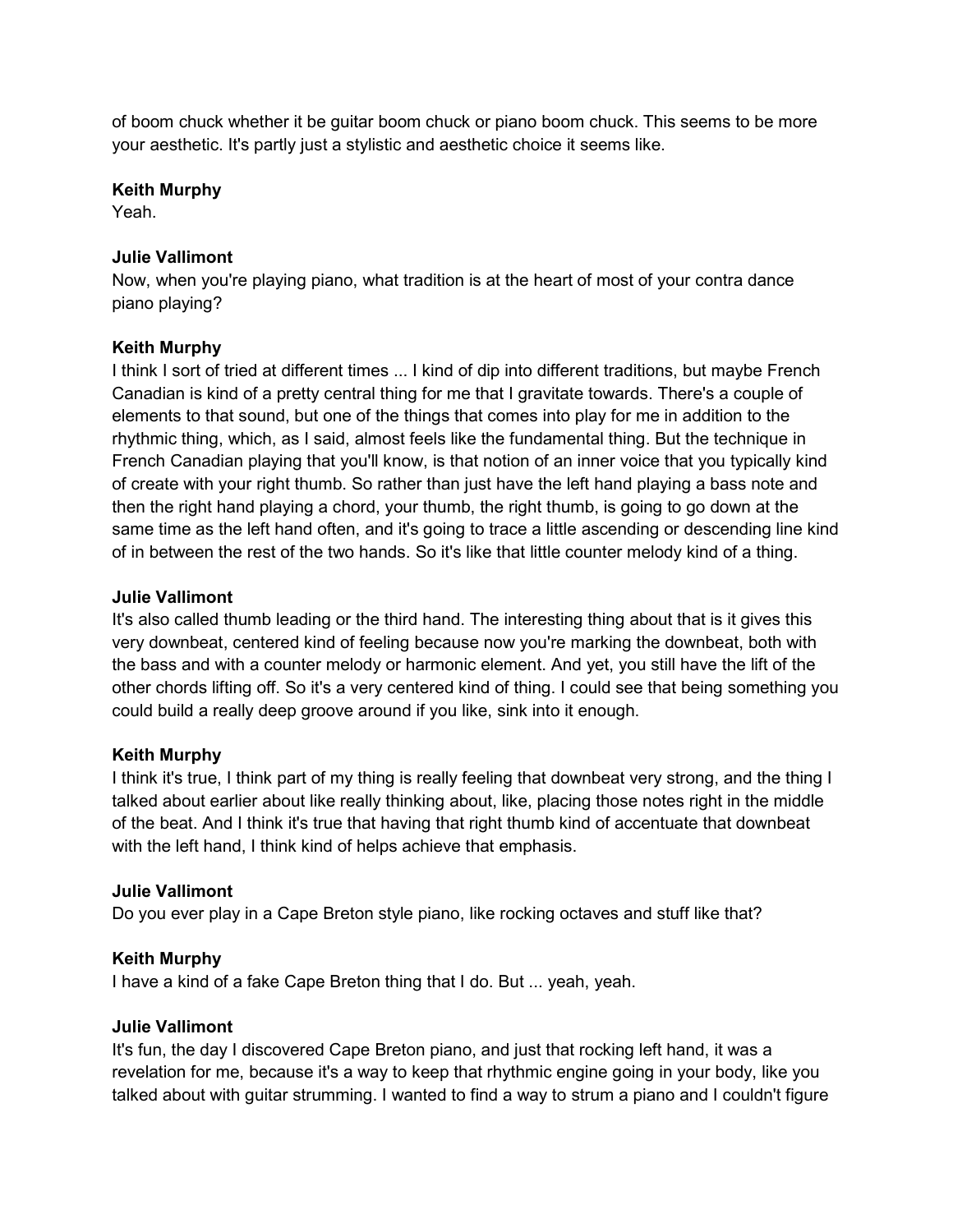it out. That was the closest way I could do it. Where in Cape Breton piano, both hands are involved in the rhythm in so many different ways on the downbeat, not on the downbeat, like syncopations, subdivisions. They can always go even if you're just playing one note, you can just rock your left hand on the same octave and not change notes, which is kind of like strumming to me.

#### Keith Murphy

Right. I think that's the thing. I think that the guitar is sort of set up ... when you do all of those down, up, down, up, down up strums, you kind of have more immediate access to a lot of those subdivisions and access to syncopations in these little micro places that you have to work a little harder at to achieve on the piano. But you're right. One of the ways of doing that is separating your pinkie on your left hand and your thumb, and kind of having the left hand create notes in two different places, as opposed to just one time with the octave.

#### Julie Vallimont

What are the kinds of things you do on the piano? Do you do things where both hands are doing different things in terms of like counter melodies, or chords or harmony parts in one hand and rhythm in the other hand or are you mostly accompanying with both hands together?

#### Keith Murphy

There's some arranged things that I have that I've done over the years where I have a little counter melody thing that I'll do. I'll often sort of, sometimes do a thing in sixths in my right hand if I have kind of a slower kind of counter melody thing. But I would say my technical repertoire is not really wide as a piano player. I don't do like a lot of fast moving stuff. I don't do like fast, melodic work for example, like on the piano.

#### Julie Vallimont

Yeah, but there's that unassailable groove, right? That's how I can always tell when you're playing the piano, I could be walking into a hall from 100,000 feet away and I would know it was you. It's just that groove, always, which is just a really great underpinning.

#### Keith Murphy

Yeah, well, it's true. I have to say, I think over time, I came to enjoy playing the piano more at dances, I think than the guitar. I think over time, yeah. But then with Wild Asparagus ... which honestly, the most dance playing that I've done in the past, I don't know, 6, 8, 10 years, it's probably been with Wild Asparagus. Because in a lot of ways I've done less dance playing over the years and the playing that I've done has been a lot with Wild Asparagus. The instrument that I play, mostly there, is mandolin. That's like another kind of rhythmic thing that I worked out. Partly with Nightingale, I did a lot with Assembly and then again with Asparagus. Being in these bands where basically, all the rhythmic jobs were covered, where somebody else was doing all the heavy lifting in the rhythm section and the melody was being taken care of. The mandolin, I discovered was this instrument that I could sort of use to sit in the middle and sometimes kind of play some of the melodies. But then to kind of do this in between thing, where I was sort of doing rhythmic stuff, but maybe more of a riff that wasn't the same as what the piano player was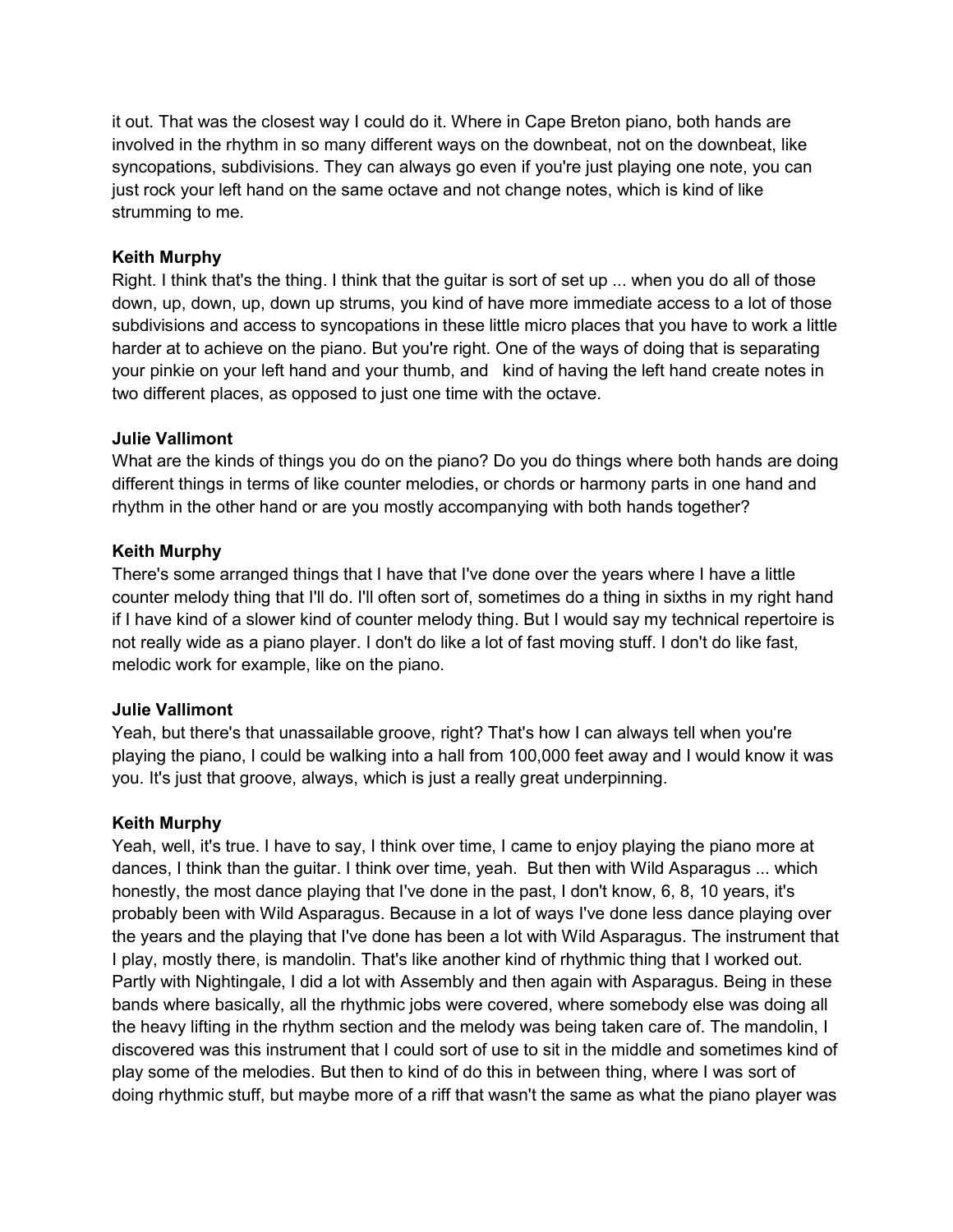doing, but kind of locked in with that, and was kind of like this little piece of counter melody, counter rhythm. So that became another fun place for me to sit rhythmically in a band.

#### Julie Vallimont

That's a fun place because you can go in so many different directions depending on what's happening. Mandolin can be a very rhythmic instrument. I love the interlock of piano and mandolin together. Sometimes I feel like piano plus mandolin equals guitar but better, you know. It's like the strummy-ness of one, but they don't get in each other's way very much sonically. Whereas sometimes piano and guitar can kind of step on each other's toes, if you have a thoughtful piano player who leaves room for the mandolin, but it just really adds a lot of that kind of high frequency brightness that it adds.

## Keith Murphy

Yeah, it can just bring a lot of punch into the mix, to the arrangement.

## Julie Vallimont

I think on some recent episode of Contra Pulse, I was talking to somebody else, and I was talking about, I love the thing you do on Flying Tent with the mandolin where you're just going chicka chicka, chicka. You're playing it like way up or something. So great. It's just like, pure rhythm.

## Keith Murphy

Well, there's a thing that I used to do on that where I would play ... you know, you'd normally strum in front of the bridge, and I think the thing that you're talking about that kind of creates this kind of wild, chaotic, jangly sound is when you switch to playing on the other side of the bridge. So it's not really tonal. It's just kind of like this weird, jangly percussive thing. Which I would always have to be very careful to do very near the end of the dance, because it would always throw the instrument pretty wildly out of tune. Anything that I did after that ... the more I did that, the more out of tune the instrument would become.

#### Julie Vallimont

Wow, you have to use it sparingly.

#### Keith Murphy

Yeah.

#### Julie Vallimont

Now, when you're thinking about chords for a tune, do you chord tunes differently, depending on what instrument you're playing? Do you think about chords differently if you're on the piano versus the guitar?

## Keith Murphy

Yeah, and I think that that's like a very natural thing. It's funny, I play with this fiddle player, Hanneke Cassel, a great Scottish fiddle player in Boston. And Hanneke is also a great piano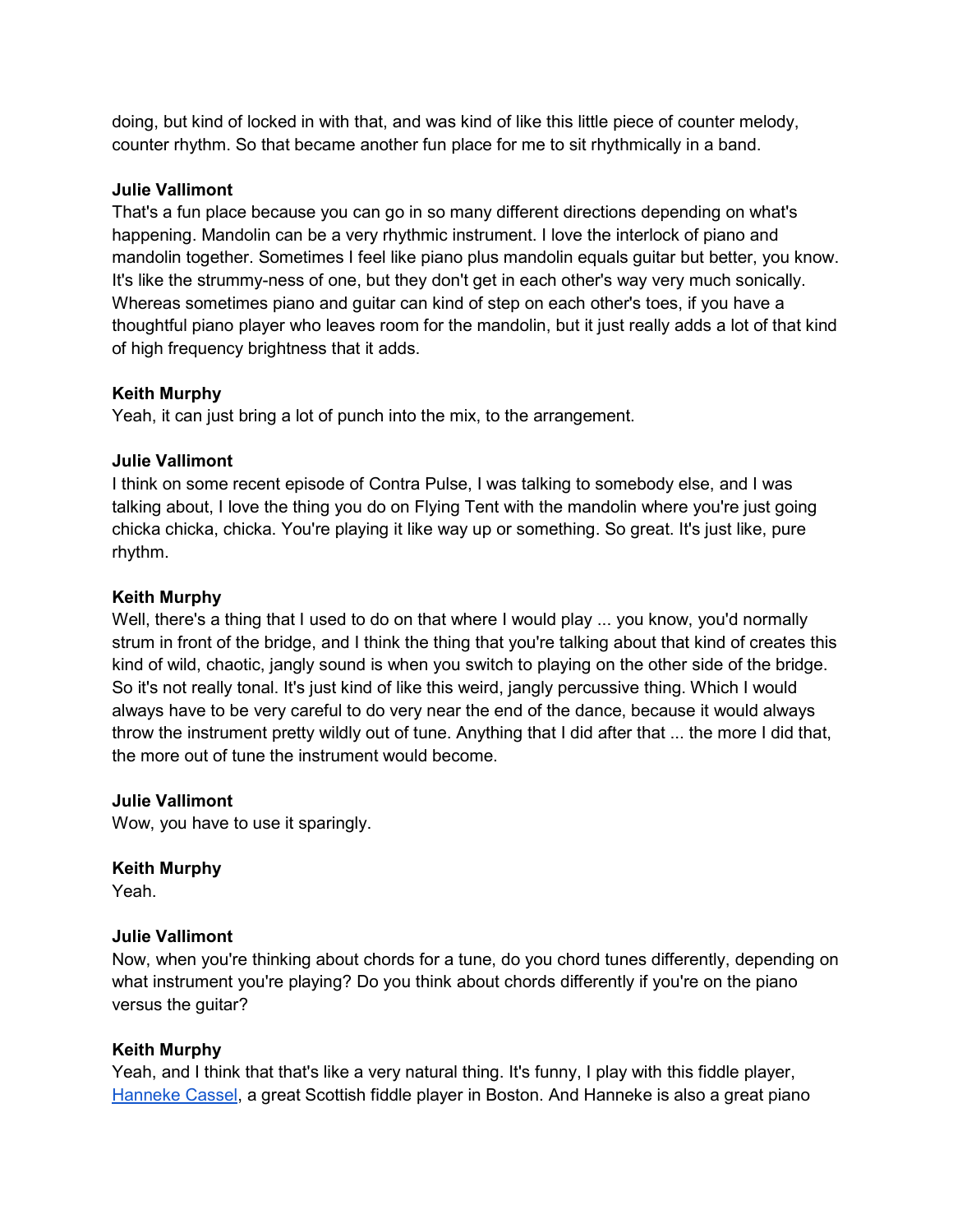player. She writes a lot of tunes and so she also often has very specific ideas about how she wants tunes to be chorded, like the chords that she wants behind her tunes. She'll often have these pretty detailed charts. I always have to kind of hash it out with her, because a lot of times the chordal ideas that she has, I mean, not a lot of times, but sometimes there'll always be like a place or a couple of places where there's like, a chord or a chord inversion that sounds great on the piano, but just doesn't really make sense on the guitar. I think just naturally ... there are certain things that are going to work on one instrument and not on the other, and vice versa. So things kind of tend to come out differently.

#### Julie Vallimont

Yeah, just the patterns they make in your hands and the shapes that are comfortable and the way the instrument resonates at certain times, all these things can affect those inclinations. You've done a lot of arranging for really interesting groups like the Celtic Sojourn and Childsplay and lots of different things. How do you approach an arrangement like that? Do you have, like, a process? I don't even know how to ask this question of how do you do it? But I think that's something a lot of people would wonder about.

## Keith Murphy

Well, again, it's easier for me to kind of think about it in very specific terms. I mean, if I had an arranging idea for Nightingale, it would be because I imagined the sounds of those players playing their instruments. That's something that I learned in Childsplay also. Like Childsplay would play arrangements that people had sort of just done for multiple strings and stuff. I think the thing that I figured out was that I knew the players, and I knew things that certain players did really well. And I could sort of think of arrangements that catered a little bit to the strengths of specific players. So I think that's an important thing. Of course, I'm also just kind of doing things that -- you know, basic ideas, chordal ideas, rhythmic things -- that I gravitate towards, and then I'm sort of trying to kind of translate them in ways that are going to work with, as I say, the players that I know and how I think they play.

#### Julie Vallimont

Do you hear arrangements in your head before you write them down? Do you like audiate the music?

## Keith Murphy

I would say, I'm not ... it depends on the scale. Like maybe for a trio, or if Becky and I are ... like, if I'm thinking about something that Becky and I are going to do, I can think of like, a fiddle line. That's pretty easy for me then to kind of actually think of how that's actually going to sound. If it's a bigger group, like Childsplay, even if I know the players, and I'm kind of like, thinking that I'm writing to what I think those players sound like, that's a bigger reach. I remember, I would kind of arrive at some of those rehearsals with these pretty big arrangement sometimes. I wouldn't totally know if they were going to work, or I wouldn't totally know really how they were going to sound. Which was always ... again, it was one of those terrifying and very exciting things. I think there are other musicians who are much better at doing that, at kind of like, hearing, really hearing clearly how those things are gonna play out. Big Bandemonium, it was the same thing. I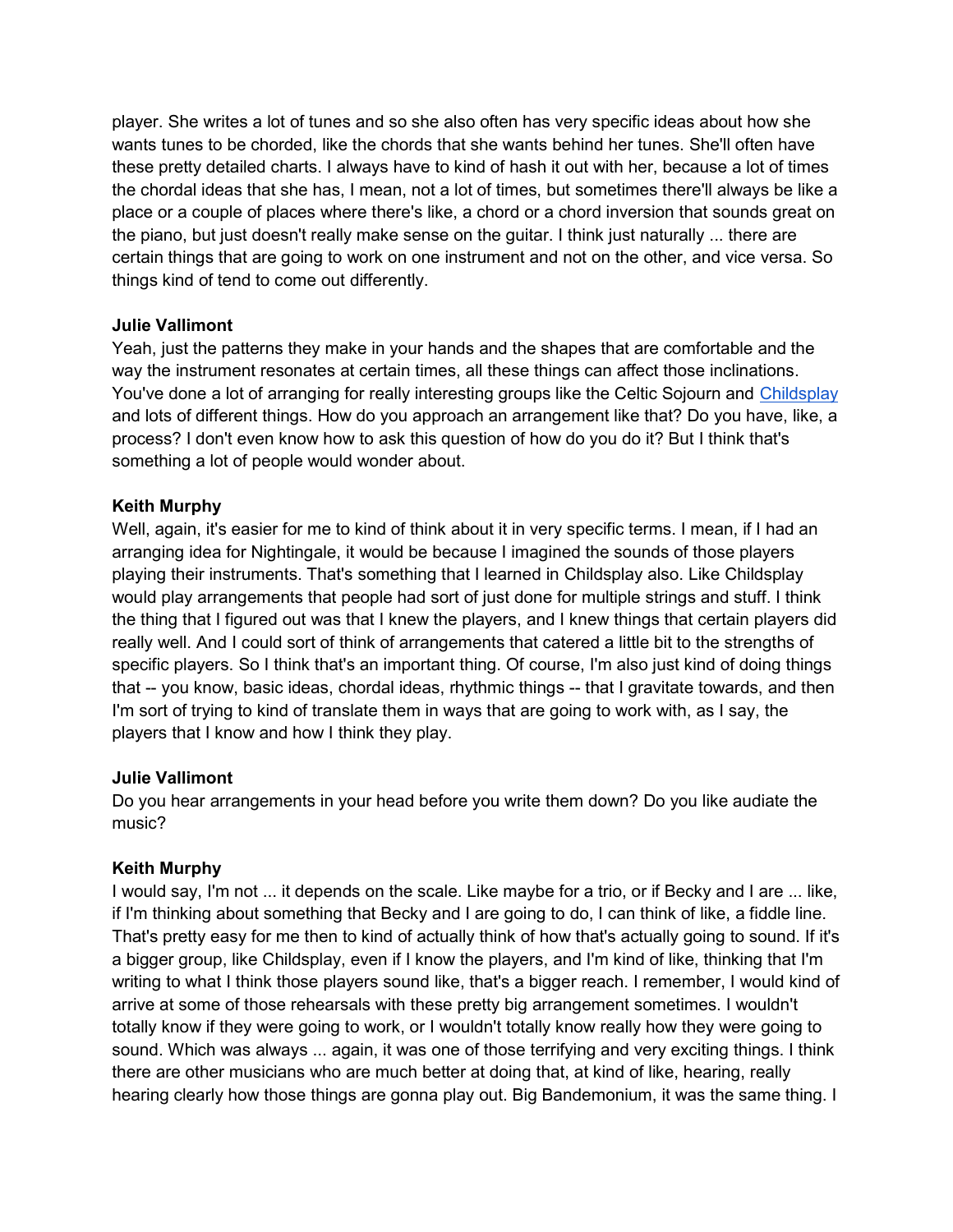got to try my hand a little bit at some arrangements for them, for that brass section. I would kind of have an idea, but because I'd never done that before I didn't know those instruments really well, and didn't know how to voice things particularly well. It was a little bit of a shot in the dark. I think in the end they were fairly simple ideas, simple but hopefully effective ideas. I think they tended to work. But no, I didn't imagine them really clearly.

#### Julie Vallimont

Because I think we all hear stories of these famous classical composers, like Mozart or Haydn, hearing all the music in their head before they ever wrote it down. But, you know, to demystify it for people, a lot of times, you can kind of hear, sort of imagine what it would be like, but it's also just using experience and probably trusting your instincts about things you've tried in the past that have worked and haven't, and then being able to adjust things right in rehearsal, wherever, if need be.

#### Keith Murphy

I'm also just thinking ... so I've done that thing. I've done that thing of showing up with an arrangement for players. But I realize the thing that I enjoyed, that I feel more comfortable at, and enjoy more, is really like, a more organic thing. I mean, even if I feel like I'm in a leadership position, sitting down with a bunch of players, and playing through something, and then saying, what if you ... could you play something higher there? Could you, you know ... kind of sketching out an idea, rather than notating it note by note. That always feels ... it really feels more comfortable for me.

#### Julie Vallimont

Yeah, it is more organic. And that's also kind of a process that you could follow with a band too, right? It's like listening to each other and saying, oh, what if you do this? And what if I do this? It's like, hearing those sounds, and then collecting them, and then editing them and refining them into something, pulling out the ideas and taking them deeper like what you're talking about. You've done a lot of coaching, teaching, leading band workshops, teaching your students ... you and Becky have a music class. What are some of the things when you're teaching dance musicians specifically? What are the most important things that you teach? Spoiler alert, is groove going to be in there?

#### Keith Murphy

[Laughter] You know, I think one of the big concepts that we come back to is that basically most musicians are going to define themselves in one of two ways. They are either there primarily as a melody player, or mostly as a backup player. I think one of the concepts that we've brought to teaching dance workshop playing, is trying to make everybody think about the other side of the equation more. So, to get rhythm players thinking more about the melodies. Actually getting the rhythm players to learn the melodies, with the idea that you can't really figure out what the harmonic possibilities for a tune are if you don't know how the tune goes really well, and to know what the rhythmic possibilities are, if you don't know the tune. And then for melody players to kind of understand what goes into the shaping of a rhythmic concept so that they can in turn kind of play to that. And in some cases underpin it, that, you know, that a fiddle player doesn't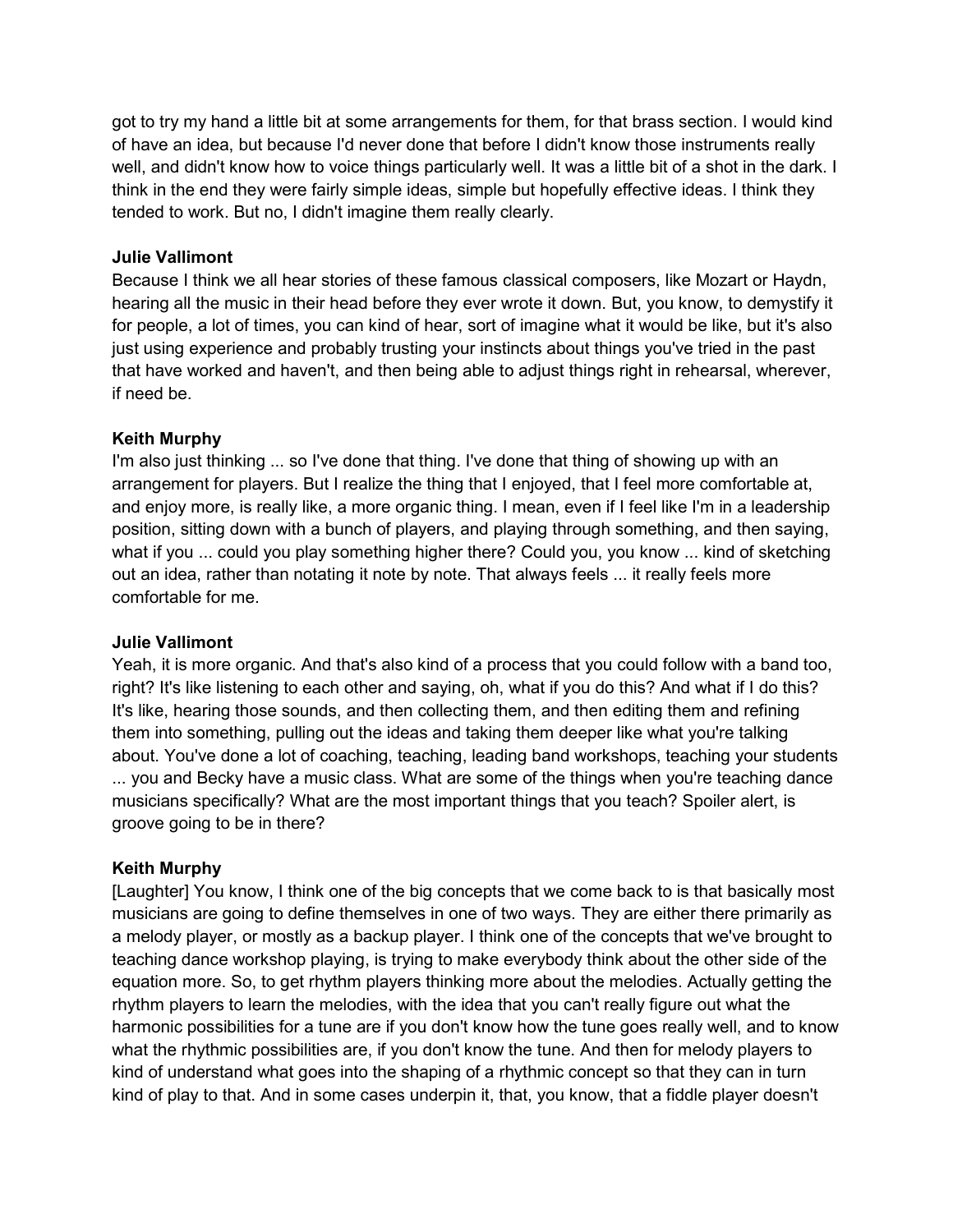only have to play the melody, that fiddle player can be part of the rhythm section. I think that makes a huge difference in an ensemble playing, intense playing. It's just another kind of level of being a real ensemble player. That's part of that process. But I think it's a big hurdle for a lot of players, there's a lot of rhythm players who've never played a melody. So that feels like an important thing to kind of tune into. And a lot of melody players who don't necessarily think about an offbeat groove. Playing over an offbeat groove versus playing over a syncopated groove. Those are all the things that I think determine just how strong an ensemble is going to be.

## Julie Vallimont

What kind of exercises would you do with people to help them develop those skills?

## Keith Murphy

When we do the workshops, everybody learns the tune, we start by teaching a tune. So everybody learns the tune. If you're the piano player, you play the tune. If you're a guitar player, you try to play the tune. If you can't play it, you sing it, right. So you just invest that time. You put the time in that the melody players are putting into learning the tune. And then the same thing, we wouldn't send the rhythm section off to kind of work out the chords, everybody talks about the chords. And the melody players listen to what it sounds like to move to the IV chord here, instead of staying on the I chord and then have them vote on what chord do you want to have happen there? I think the exercise is to just do that process with everybody. Everybody's involved in all those different levels of arranging.

#### Julie Vallimont

That's true. I've seen a lot of workshops where the rhythm players have to learn the tune, everyone learns the tune together. I feel like it happens less often where the melody players have to sit and go through what the rhythm players go through. I think that's really valuable. Like you're saying, even if you don't know what the chords are, learning what they feel like, like the IV, the V, or the vi minor, whatever. They all have a different feel.

#### Keith Murphy

Yeah, and often, as you know, chord choices are often part of like ... hopefully it's not a random thing. It's because you're trying to create something. Maybe not going to the IV chord, you're going to do that because it's kind of creating tension and that's kind of a cool thing. Well, if you're trying to create tension in the chords, then everybody wants to be part of that process. Whether you're playing the chords or not, you want to be aware that you're trying to make this thing happen. You're trying to create this build.

#### Julie Vallimont

And then you can support what the whole ensemble is doing more consciously. At the heart of it, how can you get to the essence of a tune or a song or something without knowing it inside and out first by heart? Otherwise, you can't be in the moment because you're trying to think of how it goes instead of being able to react to it and look at it from different angles and experiment with it and things like that.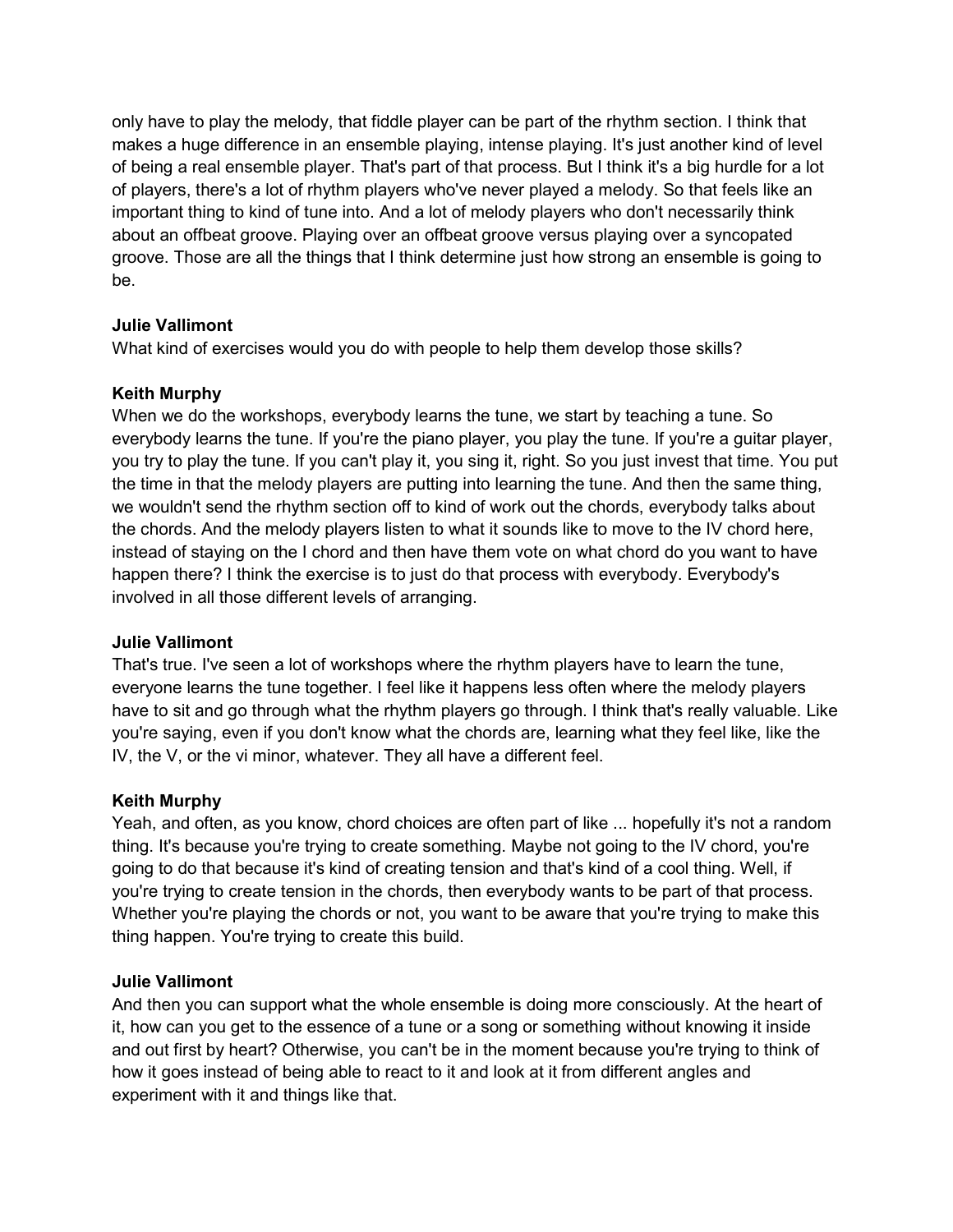#### Keith Murphy

Yeah, and I think you can't understand what the possibilities are in those little technical ways rhythmically, harmonically, but you can understand what the possibilities for a tune are emotionally. That it's something that is going to be fast and driving, or maybe not fast and driving. Maybe you can take that same tune and you kind of play it in a more gentle way. Maybe that's going to work as well, maybe, especially if you choose this particular chord to kind of play under it. So it's all part of a process of, what are we all trying to achieve with this tune?

## Julie Vallimont

When you're on stage playing for contra dance what's going through your mind as a dance musician. What are the kind of variables you're thinking about besides the music itself?

## Keith Murphy

Well, I'm often ... the variables. I'm kind of thinking about how well the dancers are connecting. I may be thinking about the tempo, is this tempo good? Are the dancers connecting with what we're playing? If they're not, is there a problem with the tempo, is the tempo too fast or too slow? I often try to keep my eye on the caller to see if the caller is looking happy with the tempo. But I'm thinking about that. And then maybe the tempo is good, but maybe I feel like the dancers are not super locked in with what we're doing. Like this thing that I thought was going to be a great punctuation point, the dancers are not really tuning into that. So maybe I need to over emphasize some big hit, to kind of really make that connection. Because sometimes I think in dance playing, I like to sort of think about a lot of possibilities, about a lot of nuances. But at the same time, I feel like often in dance playing, you've got to paint in big colors. And big bold colors. Because there's a lot happening out there on the dance floor and it's easy for this little cool idea, musical idea, that you've had to not be registering on the dance floor, because there's too much noise on the dance floor or there's too much, whatever. And so I think, well, what do I need to do to get that idea across. Maybe I need to punctuate that phrase harder. Maybe we need to play quieter to kind of like, make the dancers work a little harder to listen. I think that's the thing, that's an important range of things for me while I'm playing on stage,

#### Julie Vallimont

I think the volume thing is often forgotten about. I remember when I was a teacher, and I learned this teacher trick where if your kids aren't listening, it's easy to want to raise your voice over them. But if you just change your voice to whisper, all of a sudden, they're going to be like, wait, what's going on. It forces them to tune into you. It's such a simple trick and it's so counterintuitive. But it's absolutely ... unless they can't hear you at all, it's very effective.

#### Keith Murphy

Right, and it can be a little harder to do that midstream. But I do remember kind of making that discovery. Like, if you start to play towards the end of the walkthrough, or maybe at the end of the walkthrough but before the dance is actually started, and you're playing something very quiet. That effect, often and if you're lucky, maybe of just how the vibe on the dance floor can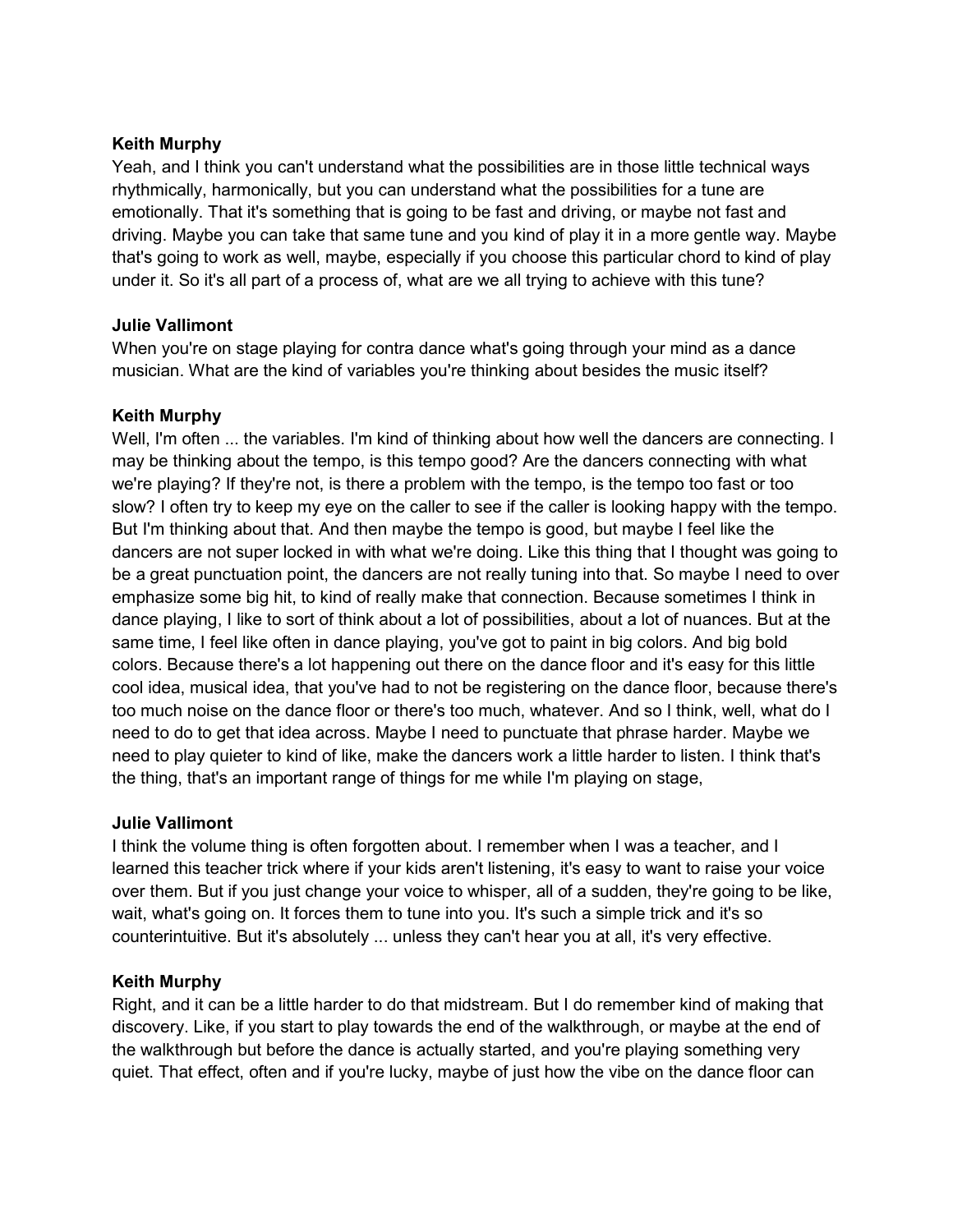come down, the dancers will think oh, okay, this is gonna be quiet, I've got to bring my attention, sharpen my attention here on the music. I remember that feeling very powerful.

#### Julie Vallimont

Oh, you're bringing back wonderful memories for me of sitting on the stage at the Guiding Star Grange and just watching you do rolling starts or Jeremiah, like whoever was playing rhythm at the time. And like you're setting a whole mood for the dance before it starts, like subliminally. It's like you're calming everyone down, you're amping them up, you're drawing them in, whatever, before even the four potatoes happen.

#### Keith Murphy

Right. But that is the power of that technique, that's not something that we invented by any means.

#### Julie Vallimont

But you did it to excellent effect. And it's amazing as a dancer, because then when the potatoes go, your body can already like glide into the move, because you kind of already know what the feeling and the groove are gonna be.

#### Keith Murphy

It's also, the other thing about making those moments really work is kind of having good communication with the caller. Because I've had those moments where even sort of trying to do like a little setup, but the caller kind of has some other notion in their mind about where they're placing their energy. And I've felt those moments where we've started to dance right away, where we're trying to sort of do some kind of atmospheric quiet thing and the caller is kind of like, [Keith exclaims loudly] "Balance and swing! Forward..." you know, like, just the tone of their voice is just completely out of sync with what we're doing. I'm just reminded you know, you cannot overstate your intentions.

#### Julie Vallimont

So we've all learned, don't spring a rolling start on the caller if they're not ready for one or if they don't want one. Like it's nice to ask them. Unless it's a caller you've worked with a lot before and you know like exactly what each other is up for. I feel like when Noah and I play with Will Mentor he's up for pretty much anything. We know what we can do to surprise him. But I've seen bands start a rolling start without talking to the caller and then the caller stops everyone to do a demonstration on the floor, then your rolling start has to come to a halt. It's always good to ask.

#### Keith Murphy

There's lots of opportunities for awkwardness.

#### Julie Vallimont

I'm sure you've been ... we've all been through these moments where the dance is running off the rails, or the tune is off from the dance or ... have you tried any ideas for dancing that just didn't work? Have you had moments where you felt like things weren't working?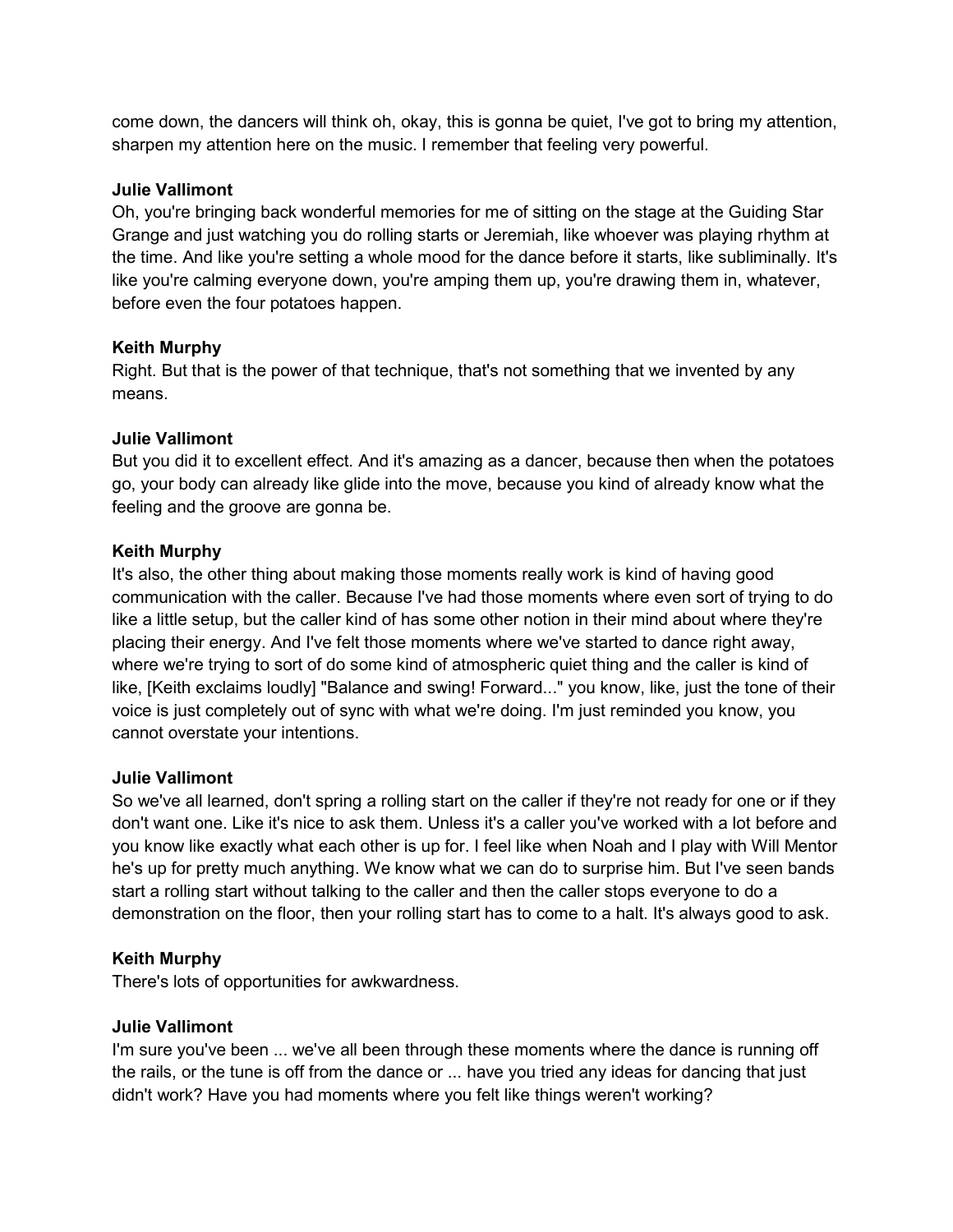#### Keith Murphy

Well, this is not exactly necessarily the kind of scenario that you're thinking of. But I'll tell you that, you know, in the Caribbean for many years now with Wild Asparagus, we've had this thing, David and I especially but also Becky sometimes, try to write a tune every day. It's just like a little personal goal. And so sometimes, that tune gets written kind of late in the day, and then there's a kind of a scramble to teach the tune to the rest of the band, and then figure out what it's going to go with. It can be a pretty frantic process. I remember being very excited about a tune that I'd written that we had just kind of pulled together at the last second and it was the last tune in a medley. We played it, it was going well the first time. Then the second time was kind of a little more awkward. And then the third time people were like, the caller was looking around shaking her head. Anyway, it turned out that I'd written a crooked tune and hadn't realized it. That's right. The editorial proofing process was not in full function. Anyway, so that tune is called the Missing Beat because even though I went back, and I rewrote the tune and made it square, I had neglected to notice that it had originally been missing a beat. So that's an example of a tune that I was very excited about that didn't go quite as expected. And again, this is not an answer to exactly what you're thinking, I'm guessing. But I'll tell you, I had written another tune, brought it to the Guiding Star Grange to play with Wild Asparagus. I was very excited about the tune, I thought it was gonna be a great tune. We played it and I thought, oh that was not as good as I thought, maybe that's not a keeper. Ann Percival was like, that is a great tune, we've got to play that again next time, that was On The Danforth. But for a moment there I thought, well maybe, maybe not.

#### Julie Vallimont

And you'd taught it to everyone, and no one had caught it until that moment. That's funny. For those who don't know, that tune has become part of the legendary contra dance pantheon of beloved tunes played all over the place. It's a very popular tune. You don't always know what you have. Sometimes the simple ones, you don't know how good they are in the beginning, because they're not flashy. But then yeah, that tune has a lot of repeatable playability, it just withstands repetition and has a nice emotional arc. So, good for Ann, that you didn't bury it forever. Well, that's a perfect segue because I've been wanting to ask you about your tune writing process and everything. You've written so many wonderful tunes that we all know and love. You have your tune books, which are now I believe, compiled all in one big book.

#### Keith Murphy

That's right.

#### Julie Vallimont

Black Isle Music.

#### Keith Murphy

I'm just working on figuring out how to make it digitally available but that hasn't come to pass quite yet.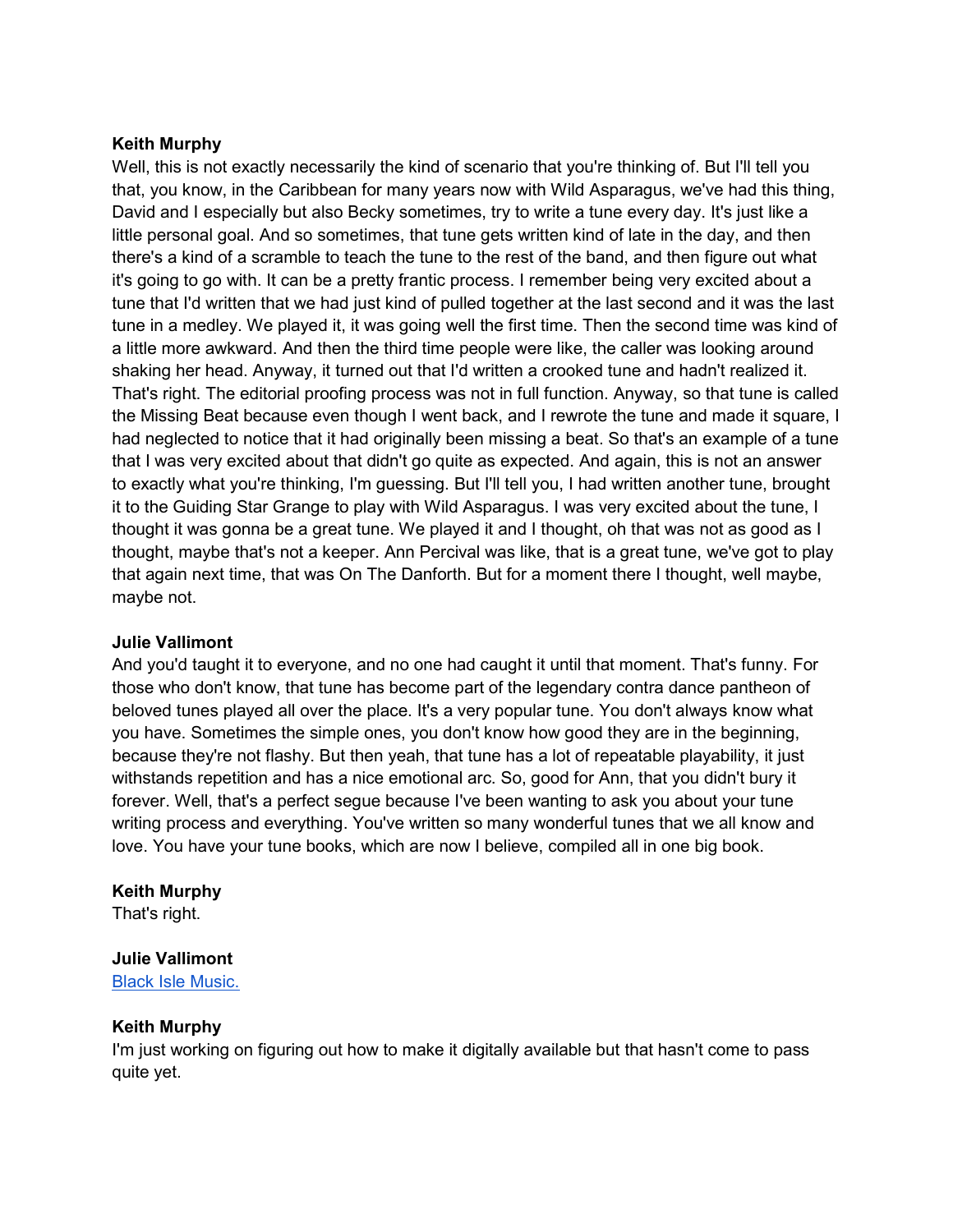#### Julie Vallimont

Via PDF or something like that? Yeah, get with the modern age, everyone can put it on their iPads. [Laughter]. I think for a lot of people who write tunes, to say what's your process is kind of reductionist, like most of the reductionist questions I've been asking you for this whole interview. It's just, how do we get to talking about something is really what the question is for, right? You probably write tunes in a lot of different ways at different times. But what are some of the ways that you write tunes?

## Keith Murphy

So in no order of frequency or importance or anything, sometimes I write tunes that are very chordally based and it's kind of based on a chordal concept. Sometimes just kind of like a certain sort of rhythmic kind of a thing, like the Flying Tent. That kind of has this certain motif of this sort of syncopated thing. Like the tune itself doesn't particularly go very far but the melody kind of has like a certain syncopation. Sometimes I'm sort of thinking of a certain kind of genre or certain other kind of tune, that I want to sort of write something almost like in the style of. Sometimes, for me, a tune can either be very instrument specific, it can be very tactile. I'll try to write tunes on different instruments sometimes, because ideas will pop out. I've written tunes on the pennywhistle, because there are things that happen under my fingers on a pennywhistle that I never would have thought of on another instrument. So on any instrument, the mandolin, or the piano, there's certain things, just like physical paths that my fingers might find, I might stumble on a little thing, I might have no concept, I might just sit down and just be moving my fingers and then kind of find something. Or I might write a tune away from an instrument. Sometimes I'll write an instrument in the car. I'll try to think very melodically. I have a bunch of tunes I feel like ... I like the idea of like a clean melody line, something that's very singable, and sometimes that's kind of where those tunes came from. They were singing ideas that I had. And then sometimes the tune kind of comes fully formed. Sometimes I have fun going back to some of my voice memos, and I hear myself trying to kind of work out a certain tune. I can kind of hear how I'm sort of moving towards what the tune ultimately became, but sometimes it's more of a process. More of kind of shaving off an interval here or there, sort of nudging things around a little bit. So I feel like those are the sort of a range of ways that I kind of try to get at it.

#### Julie Vallimont

I think having a voice recorder, something around seems to be useful for you. There's some people who can write tunes and just remember them forever but I would immediately forget everything I wrote if I didn't have a way of recording it.

#### Keith Murphy

Sometimes I'm working on something, and I get overly bold, and I think, oh, I'll remember that, I don't need to put that down. And that's usually not the case.

#### Julie Vallimont

And so just like arranging, it can be two different processes. It's like the generating ideas process, where you're generating part or all of a tune, or even just a little riff or a little motor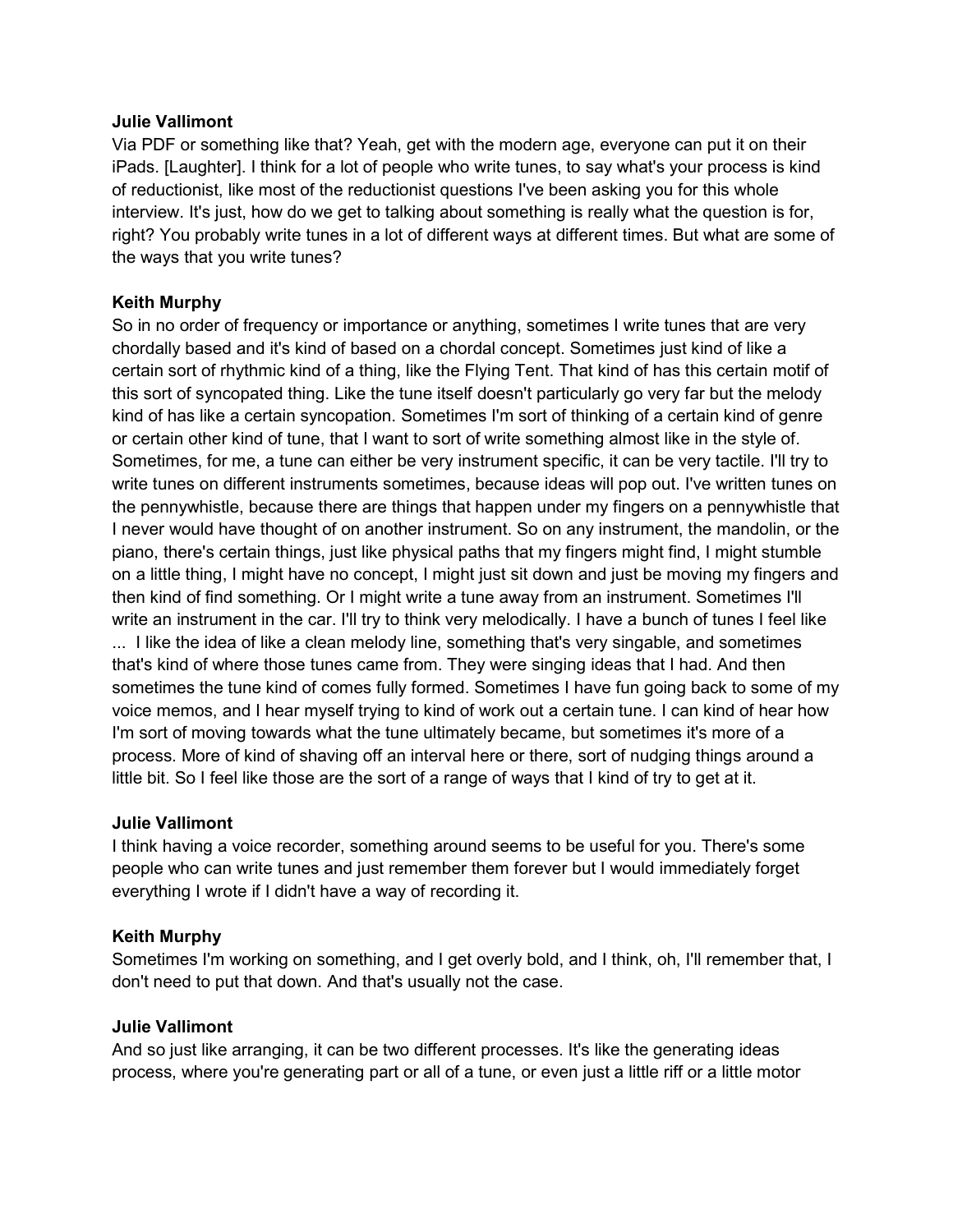pattern, that then you can later invoke the editing process and go back and choose the best moments from that voice recording and craft a tune around them. Do you do things like that?

#### Keith Murphy

I often will find if I get a great A part of a tune, I'll often walk away because I feel like I know that a B part will come to me. I don't need to force the B part. I could write a B part at the same time but sometimes I think, I just need to kind of like walk away and come back to it and really feel, kind of get a sense of where the tune needs to go from that A part. It's not exactly like an editing process. I guess that it's another slightly different thing. But even in the editing process, I think sometimes, for me, like walking away, I know if I get a certain germ of an idea, I don't need to force it right away. I can walk away from it and I know that I'll come back to it with a certain clarity.

#### Julie Vallimont

Yeah, taking the time to internalize what you've already written because often we haven't memorized that yet, right? It's just come out and taking the time to really get inside it and get to know it before ... the rest of the tune will just kind of come out sometimes. Right? It can be a better tune that way.

## Keith Murphy

It's funny how the end product, in retrospect as I say when I listened back to some of those earlier sketches of a tune, I realized how the end product, it almost feels inevitable. I think, well of course, of course, that's where it was going to end up.

## Julie Vallimont

Do you have a way of testing out your tunes before you play them? Do you play them on different instruments?

## Keith Murphy

I make Becky play them. That's my test. [Laughter]

#### Julie Vallimont

Oh, you have a built in fiddle tester. And she has a really good ear for tunes, so you have a ringer in the house there.

#### Keith Murphy

She does. And sometimes I have to defer to her on versions of my own tunes. Because like any player, she'll sometimes change a couple of notes here or there as part of that process. And the truth is, ultimately, she ends up playing my melodies more often than I do because I'll write them, I'll play them for a bit, and then usually I end up accompanying them. So I end up deferring to her in terms of the definitive version.

#### Julie Vallimont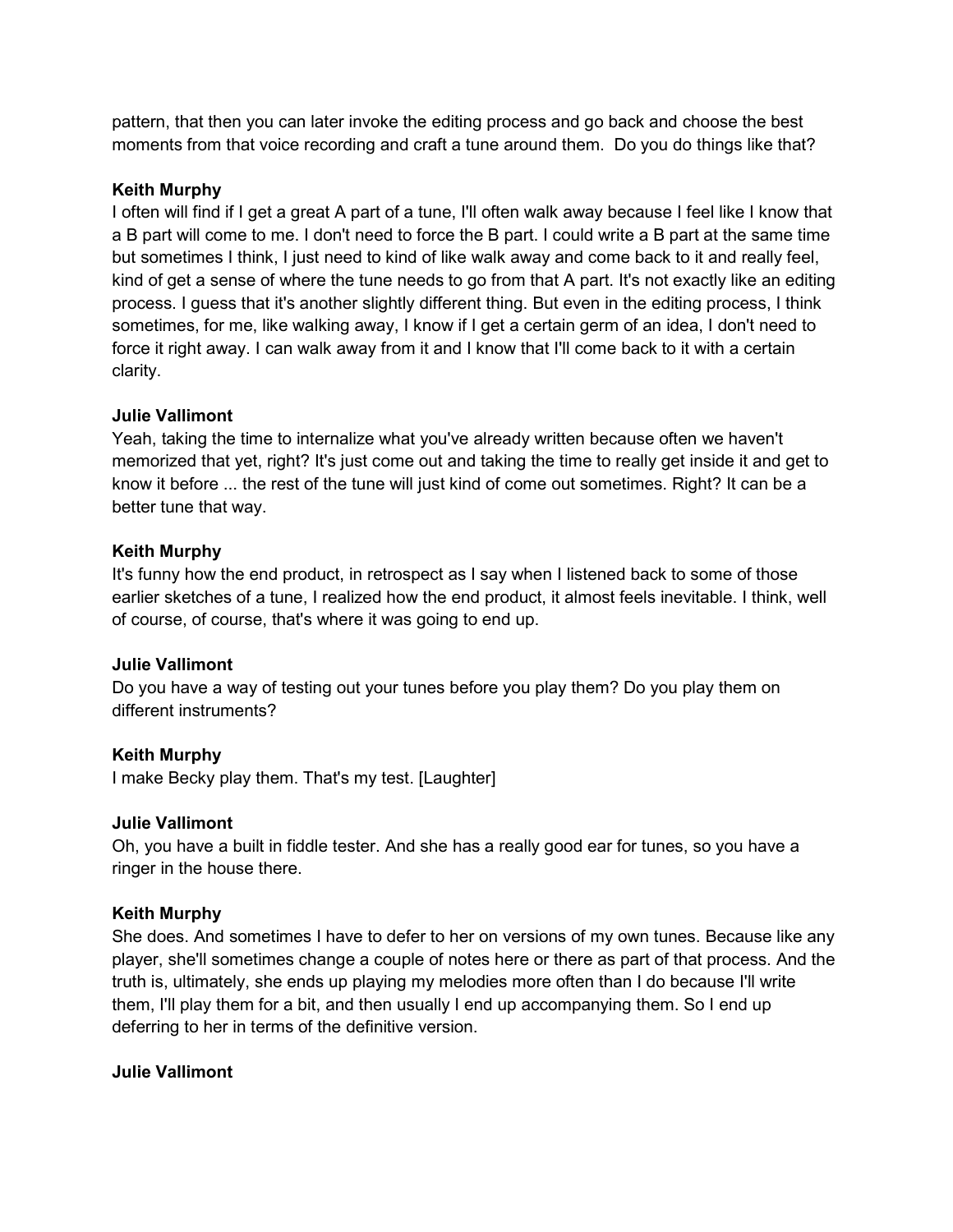Right. Whether that be just the mechanics of playing it on the instrument, sometimes changing a few notes make it so much more flowy, easier to play. And then also, her playing has such a wonderful lyricism in the way that she plays melodies. I imagine that would fit your tune writing style well, she has a good sense for that. When you write tunes do you hear chords in your head at the same time? Do you ever write chords first, and then write a tune to the chords so they can come back together?

## Keith Murphy

I think I have sometimes written chords, like I've had a chord concept. I think also, though, like, I was actually just working on a tune today. I feel like, subliminally, sometimes when I'm just working on a melody as I move from phrase to phrase there's a certain chord pattern that's already being implied. Sometimes I actually try to make myself ... if I'm working on a tune, I try to stop myself sometimes from thinking, or not even thinking or not thinking, or subconsciously thinking, in terms of chords. I have to force myself sometimes to write something that is less chord specific.

## Julie Vallimont

There's some Irish tunes like that. Especially that just seem completely ambiguous, and they don't imply any chords at all. And as a chord player, I'm just like, I don't know, I don't feel like this one needs chords. There's Scottish tunes like that too.

#### Keith Murphy

Yes. Or that Irish tune is like a blank canvas which you can put any chords that you want.

#### Julie Vallimont

Absolutely. I remember asking Jeremiah about that. You know, talking about some of the Nightingale arrangements. Was it Golden Wedding Reel that I'm thinking of that you guys did like a kind of montuno kind of riff underneath or something. But sometimes it's the simplest tunes, and finding these simple tunes that allow you to do all these different things with them.

#### Keith Murphy

I think the big Nightingale example of that was Lady Anne Montgomery, which was a big tune for us. Jerry and I, we had kind of a whole suitcase of alternate chord progressions that we could impose on that. That kind of was a big part of the sound of that tune for us was stretching it every possible way we could think of harmonically.

#### Julie Vallimont

There's all these different chords, and then there's also playing with the harmonic rhythm of when they happen and how often they happen and when they change. As a rhythm player, you seem focused on building an arc or building a mood. Like the groove extends beyond just the rhythm. It goes into the chords and the tone and the presence. And so, what are some of the other things you play with when you're kind of creating an arc? Like in terms of changing chords, or not changing chords, or harmonic tension, those kind of things?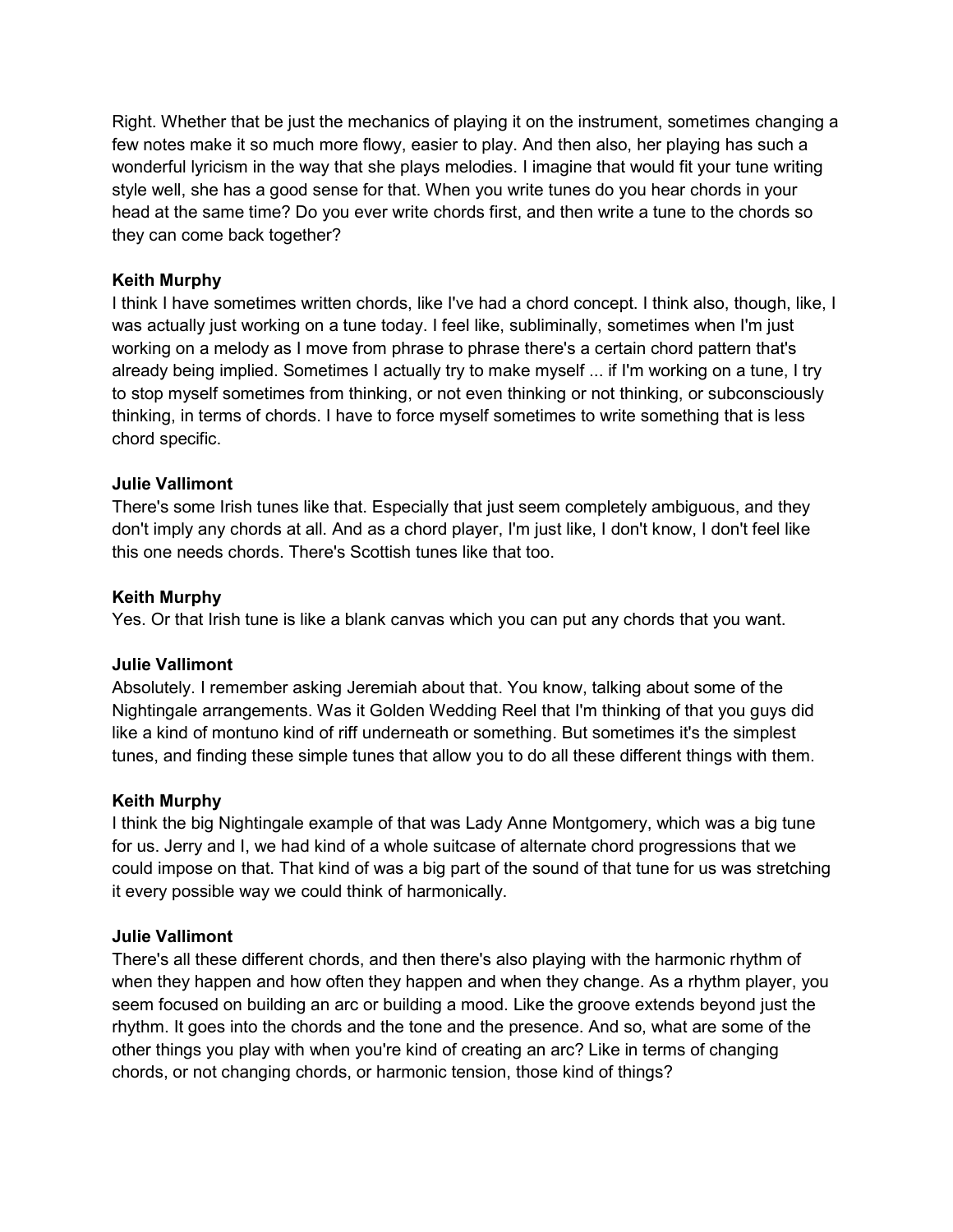#### Keith Murphy

Yeah, I think texture. Like textures/dynamics. Sometimes if my intention is to try to create a big arc, then I'm going to try to think at some point in the medley or arrangement of where maybe I can do something lighter, kind of in a middle register or high register, and try to like sit there for a while. Because I feel like often, to create a sense of movement, you have to first establish a sense of place. You've got to establish yourself in a place. And then once you have that, then you can kind of create a sense of movement away from that place. So a big thing might be, rather than play in the standard hand positions on the piano, for example, maybe move both hands up into like the middle register, or a slightly higher register and try to think of some voicings. And maybe that's going to kind of affect how frequently I change chords, or what the chords are. Maybe the chords are more spare and higher. Now it all becomes part of like, this kind of quieter, more gentle kind of place. And it leaves room to move then, at a later point in the arrangement down into like a bigger register, maybe that's kind of got a new rhythmic thing that kind of also comes into play. So it's really about kind of like mapping out places where you can go.

#### Julie Vallimont

Yeah, dancing to the kind of arc that you would make with Becky or Wild Asparagus or with Nightingale it's really just, it's like being on this ride. It feels so intentional. You're just floating on this rhythm, this groove, and you're being swept along. You're holding everybody in the palm of your hand right there, like putty in your hands at that point, right?

#### Keith Murphy

Well, that's the ideal.

#### Julie Vallimont

But it's very intentional the way you create those arcs. Were there other people doing that when you started besides, like, I think Wild Asparagus was also doing that kind of thing. I wasn't around, then. How did you come across that way of playing for contras? Or is it just kind of how your aesthetic meets with contra dance?

#### Keith Murphy

I don't totally remember. I don't know if that sense of a big arc was something like ... I don't want to claim that it was something that we did first because I don't know that that's the case. But I can't remember. That's an idea that I can't remember stealing, that kind of big arc. I remember working on that concept with Bill Tomczak. Becky and I did a lot of playing with Bill for a bunch of years at one point, and Bill used to play one tune sometimes for a dance. And so then like, kind of thinking, okay, well, what are we going to do? Like, honestly, I want to say as an article of faith I don't think you have to do a lot of different things. I think a great band like the Horse Flies are not going to go to a lot of different places necessarily over the course of them playing a tune, and you don't want them to leave. They just create this zone from the start of the dance. And you just don't want to go anywhere else. You're in this hypnotic state. But for whatever reason, maybe that didn't feel as accessible, as easy of an option when we were playing in some other situations. We kind of gravitated towards this idea of like, well, so what can we do to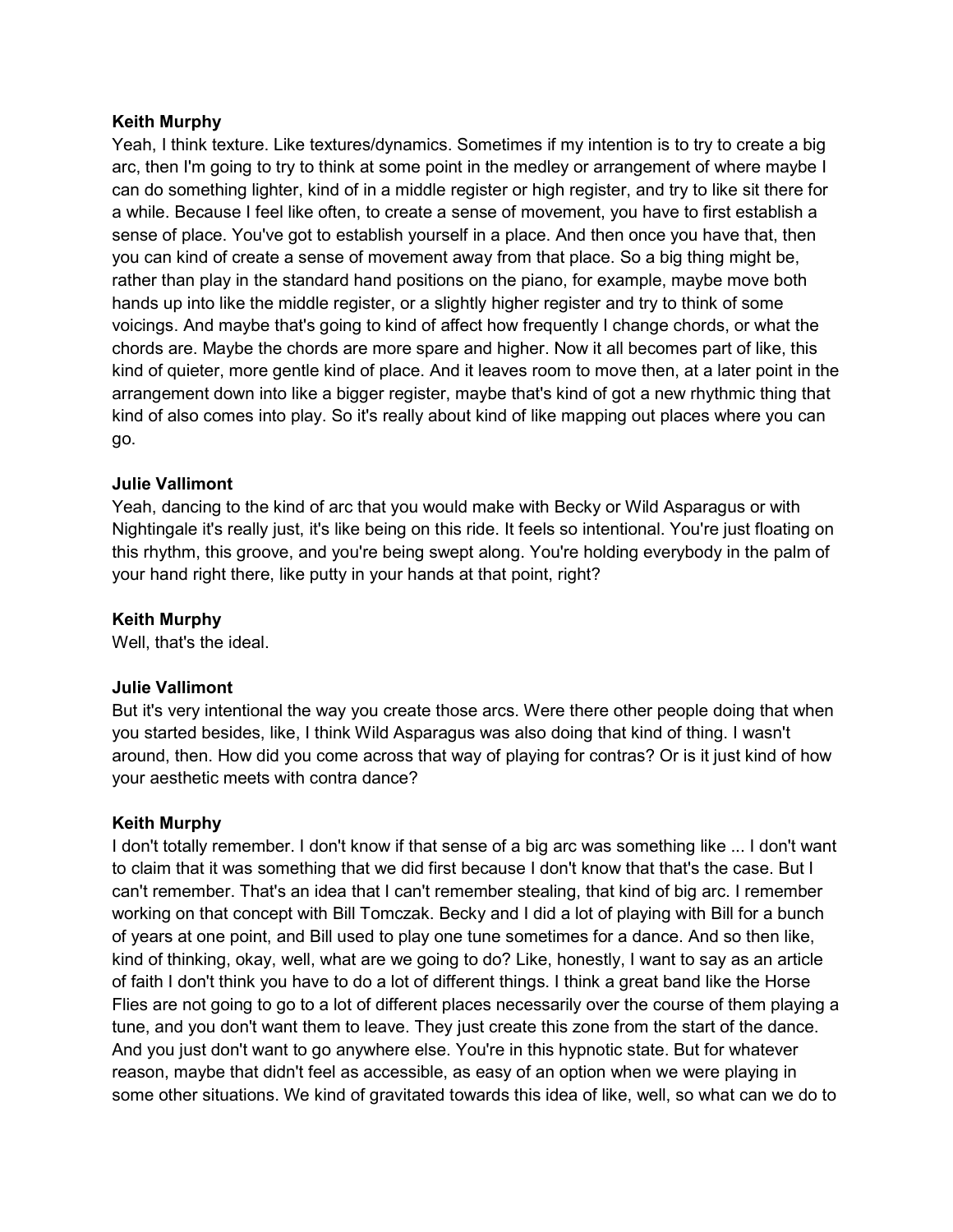kind of stretch this out? And you know, what's it going to be? Is it going to be a sudden shift even if we're playing the same tune? Is it going to be a sudden shift from one texture voicing rhythm into like, some syncopated version of the same tune? Or is it going to be a more graduated build that's going to be a slower kind of thing that starts simply and then kind of intensifies somehow. The thing that Bill would have brought to that equation was his improvisation. Because Bill would start playing a tune, just the straight melody, and then he would kind of improvise a little bit. He would stretch that tune a little bit, and then a little bit more. And then he could graduate like degrees of improvisation away from the tune to kind of create a lot of energy. And so the rest of the band, me at the piano or whatever I was playing, that was a strong cue, a strong lead, to sort of try to figure out what can I do to kind of follow along with that?

#### Julie Vallimont

Yeah, that's really fascinating. It's like you say there's a lot of different ways of doing it. Like there's a lot of different ways for playing for contra dance and they're not necessarily better than each other. There's just different strokes for different folks. Right?

## Keith Murphy

Exactly.

## Julie Vallimont

Some dancers love the feeling of dancing on this very controlled arc and some dancers love the feeling of an endless roller coaster of improvisation where no one knows what's about to happen, the musicians, the people on the floor. I feel like those things affect people in different ways. Like when the music is kind of off the cuff and loose and raucous. I feel like people interact with each other differently on the floor. They might talk to each other more as opposed to when you're dancing in this very focused experience where everyone is on this ride together, which builds community in a different way because you're all having the same incredible experience together. So they're just all different things. I remember when I was in a new band, we were trying tricks, you know, I had never done all these things before. So I was all excited about trying jigs to reels and all these tricks. And this older dancer came up to me who had been dancing for a long time and he said, you know, he was sort of giving us his opinions on what he thought of us as a new band and he's like, "I like you guys. But man, all you new bands, all you want to do is shock and awe contra dance music". I was like, "Oh yeah," he's like, "You know, it's just all fast and it's shock and awe." That really stuck with me, because I feel like, that's one way to do it and it's super fun. There are a lot of dancers who love that. But it just clued me in that not everybody actually likes that. Some people just want to go and just dance a dance to good tunes that aren't trying too hard and that's also okay.

## Keith Murphy

Right. I think that was a thing that we learned early on. For better or for worse we liked to kind of program our whole evening. And one of the reasons that we'd like to do that was so that we could kind of try to establish a balance and a range, so that it wasn't too much of a certain thing and that we'd have a little sorbet between other main dishes, some palate cleansers.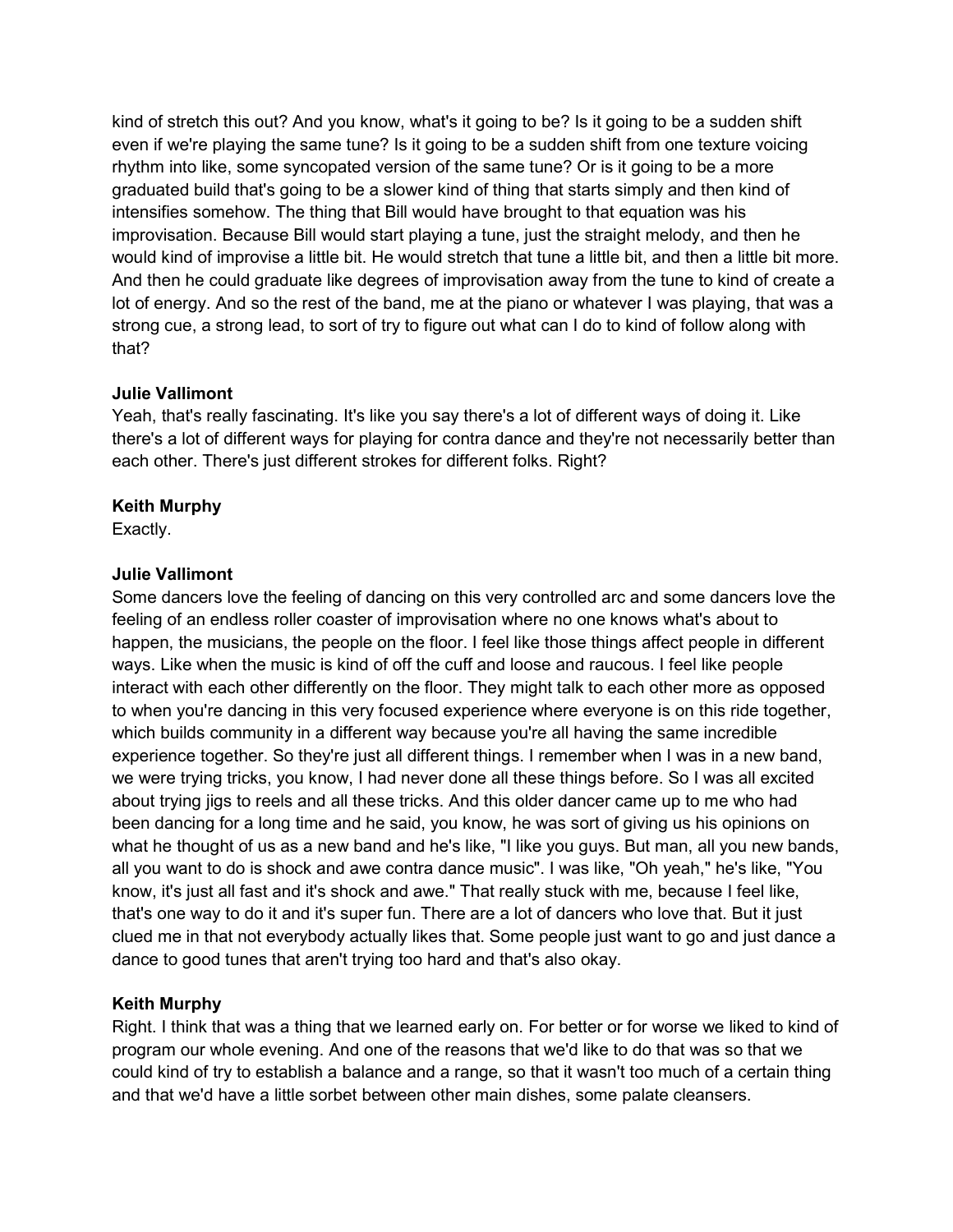#### Julie Vallimont

Have a cheese course once in a while. So not a lot of bands would get to program a whole night, or you'd have to work that out with the caller. But that gives you this amazing flexibility to make like a meta arrangement out of the whole arc of the whole evening.

#### Keith Murphy

Yeah, and that was kind of what we would often aspire to do.

#### Julie Vallimont

Yeah, taking people on a journey. So while you're doing all these things, where's it in your mind about like, what's traditional? Or what is traditional? And do you ever worry about that or wonder about it? I mean, a lot of tradition infuses so much of what you do. And I feel like it seems like a combination of repertoire and finding good repertoire, and recovering, rediscovering tunes, or songs that have been neglected for a while. Or reinterpreting them in new ways. But then also adding all these new tunes and new compositions and new arrangements together. What are your thoughts about tradition and innovation?

#### Keith Murphy

Well I guess the thing is, my first impression of the contra dance scene and the contra dance music scene was that there were like almost no rules, it seemed. Coming from ... as I was, coming from listening to the Scottish dance bands, and these Irish bands, contra dance music, it just seemed to be like you could do anything you wanted. And so that was part of what was really attractive to me, like, all this range of possibility. If you were to play for me some cutting edge Scottish country dance band that was doing all kinds of radical things, I might be a little more sensitive to that. Because I have that attachment to a certain sound, to a certain tradition and sound. And even in Irish music, although it's probably more rule breaking Irish bands. But I kind of feel like I sort of like a more traditional Irish sound. I don't need to hear Irish music in that context, messed around with too much. I like a really traditional sound, I really appreciate the technique and the style of a great Irish fiddle player, a great Irish flute player. There are people who have that attachment and that history with contra dancing. And I remember years ago a lot of people ... there are a lot of people in New England who still I think kind of held on to ... they had a connection with an older style, a simpler approach to playing. But I didn't have that connection and I still don't really feel that boundary. So when you ask me what do I think about a sense of tradition in contra dance music, it would be hypocritical of me, I think, in a way to kind of say that I think that there's some boundaries. I guess I just know, I would stop at just saying what it is that I'd like to listen to or what I would enjoy dancing to. But I could never, ever bring myself to kind of say that I think it's wrong to do this or that for contra dancing. That's violating some basic precept for me and that's just because of the history that I have or don't have.

## Julie Vallimont

It seems like it's a flourishing living tradition, if you don't have to worry about whether what you're doing is traditional, and you just feel free to do anything you want. It's wonderful and that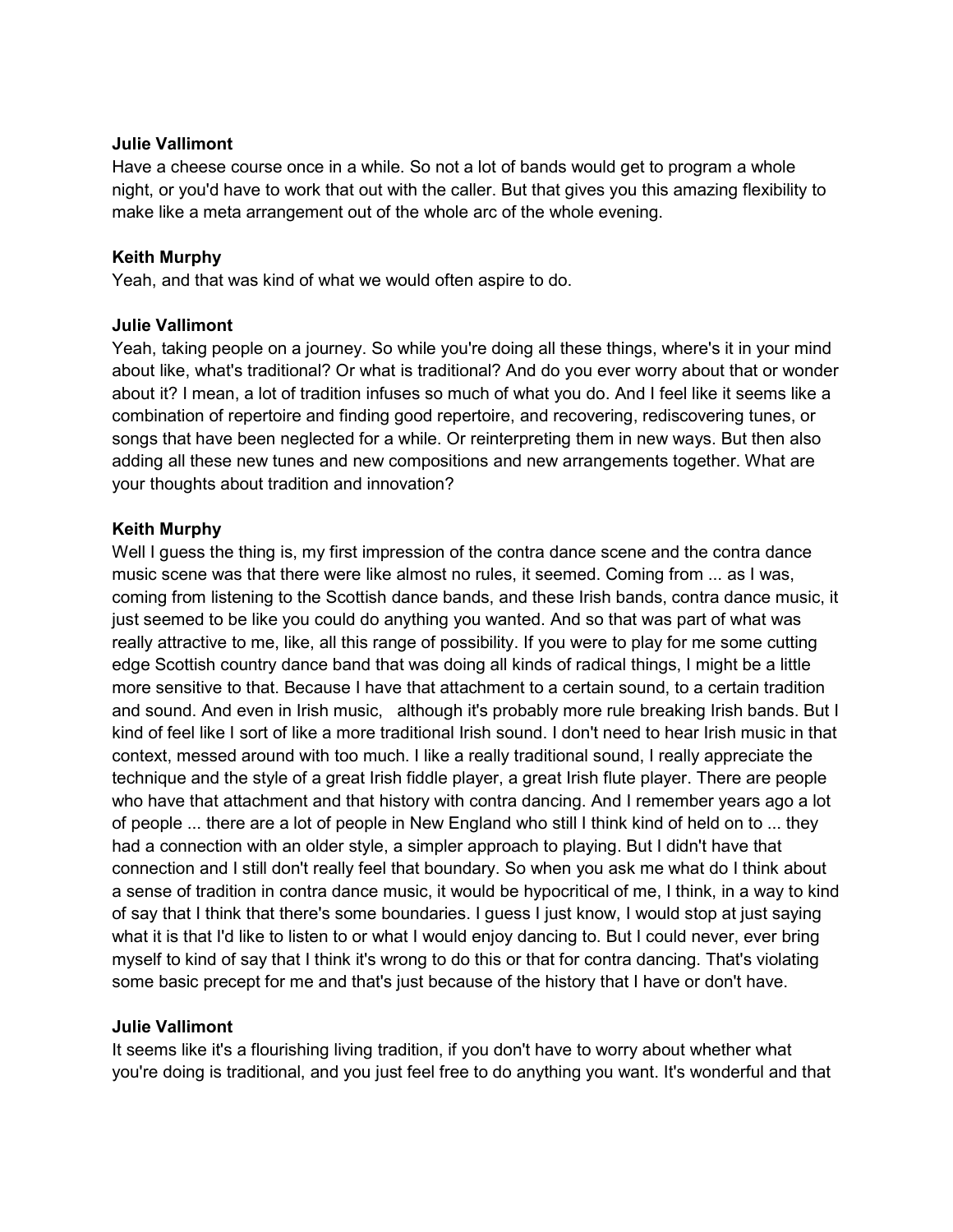atmosphere helps create a lot of innovation, right? When you can just be free to write tunes and then people like them and they play them, it's that simple.

#### Keith Murphy

The thing that ultimately I'm going to respect more, it's a thing that we've kind of like said a few times, when radical ideas are underpinned by actually good playing. When it's players who can play, have taken the time to kind of work on the craft of their instruments, and can play rhythmically, and that they kind of have those fundamentals. And then if they choose to kind of do something crazy and wild with it maybe I like it, or I don't like it, but I can respect it a lot more.

#### Julie Vallimont

And through all of this, you're being aware of the dancers' experience, keeping that in mind.

## Keith Murphy

Yeah, but the thing about that is that different dancers like different things. There are some dancers who are going to respond to certain kinds of playing and other dancers are gonna respond to something different and that's fine. We don't have to have one way of playing, people can choose what it is they want to gravitate towards as dancers or musicians.

## Julie Vallimont

When you were a contra dancer, what was your favorite music to dance to?

#### Keith Murphy

Well, I remember one of the first big contra dances that I went to was the Boston ... it was the VFW dance. Although they were in a different place on that particular summer. They moved out of the VFW. But it was David Kaynor and Mary Cay Brass and Bill Tomczak. I remember that it felt like heaven. It was great groove, it was wild. Bill was doing his wild improvisational thing, it was great. That was probably my favorite thing. I remember, not contra dancing which you asked about but I danced to the Horse Flies. Some of those experiences stand out because they're early experiences for me. And they're kind of tied up with just that phase of kind of discovering the whole scene. But I do remember those sounds, I think if I could still dance to those people playing that way I'd be happy to.

#### Julie Vallimont

It has been so wonderful talking with you and hearing your thoughts about all these things.

## Keith Murphy

Oh, thank you.

#### Julie Vallimont

Is there anything else you'd like to touch on while we're here? Anything we haven't talked about?

## Keith Murphy